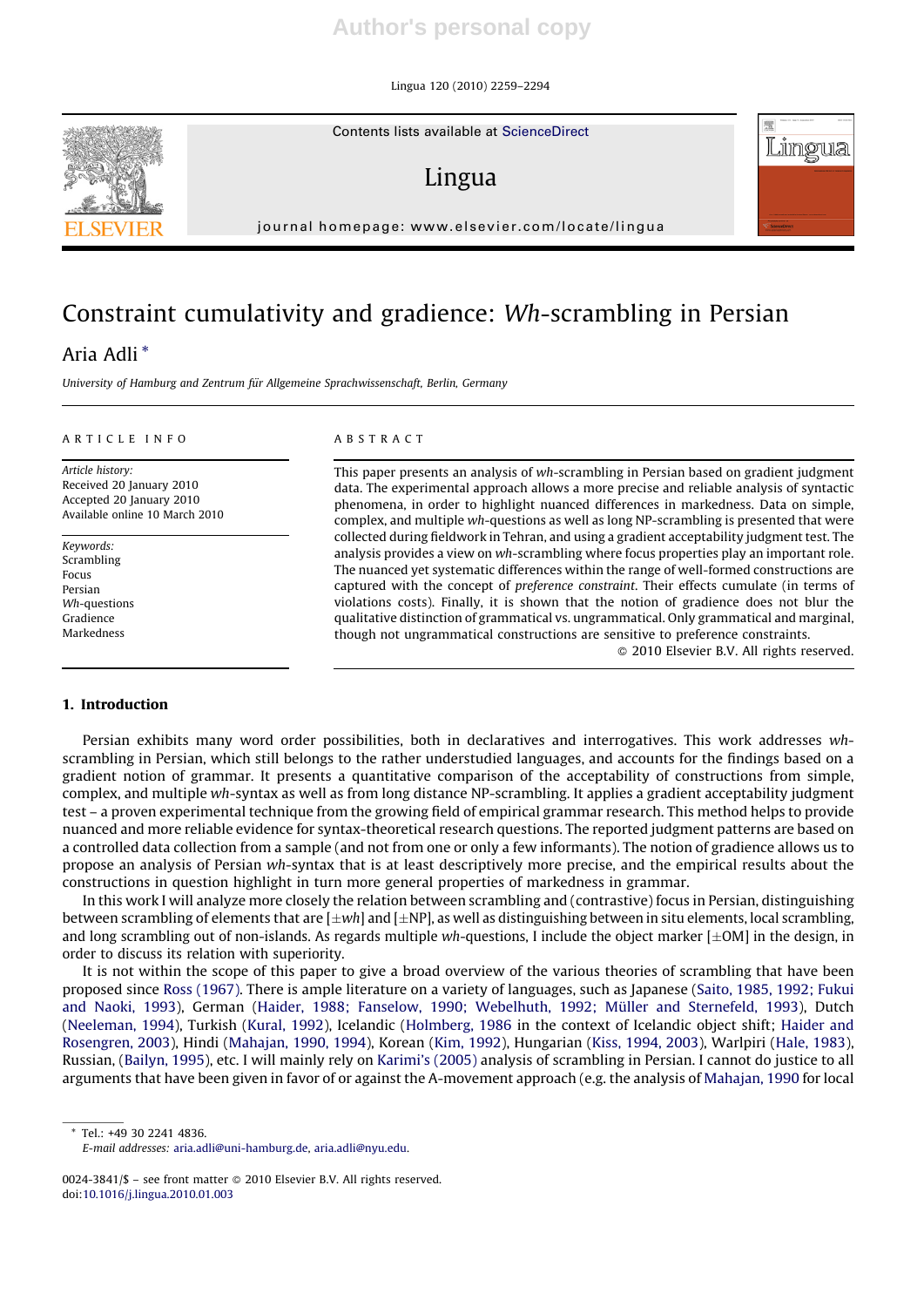scrambling) or in favor or against the A'-movement approach (e.g. Saito, 1985); neither can I do justice to Webelhuth's (1992) approach where the landing site has mixed A and A' properties, or to the mixed approach of Miyagawa (1997) who associates A-movement with a feature on T and A'-movement with focus. Moreover, I am not considering approaches according to which the "scrambled" constituent is base-generated in its surface position, as proposed for example by Riemsdijk (1989), Neeleman and Reinhart (1998), Fanselow (2003), or Bošković and Takahashi (1998) (see Chocano, 2007, for a discussion).

Rather, this work tries to come up with a rigorous quantitative set-up, and to present an analysis of the nuances between acceptability degrees in terms of two types of constraints. I believe that this perspective can at least offer a new perspective on the descriptive state of affairs in which full attention is paid to fine-grained differences. In this respect this study is in line with the growing body of work that has demonstrated in the last years how experimentally obtained gradient judgments by offering an improved level of precision and reliability, can provide important evidence to difficult theoretical issues (e.g. Bard et al., 1996; Keller, 2000; Meyer, 2002; Featherston, 2005; Adli, 2006; various papers in Fanselow et al., 2006; Alexopoulou and Keller, 2007).

In the course of this paper I will account for the picture of differences of acceptability between the constructions by two types of constraints: preference constraints, whose violation lowers the degree of acceptability but does not necessarily cause ungrammaticality, and well-formedness constraints, whose violation results in ungrammaticality. I show that information structure is a central element for understanding the rich word order pattern in Persian constituent questions. An important assumption is that scrambled wh-NPs have to be [+c(ontrastive)-focus].

The detailed structure of the paper is as follows. Section 2 introduces relevant aspects concerning syntactic movement in Persian. It presents basic assumptions on Persian word order and phrase structure, briefly mentions some differences between wh-scrambling and structural wh-movement as well as some between long wh-scrambling and long NPscrambling. Section 3 discusses the results of the gradient acceptability judgment test. It begins with an overview of the test sentences and the linguistic factors that are studied, discusses some theoretical premises (context dependency, markedness, constraint cumulativity), and outlines the experimental methodology. Thus, the gradient acceptability judgments of the test sentences are successively treated in six analyses of variance. The empirical picture will be explained by a series of nine preference constraints and three well-formedness constraints. The results will also show a general property of gradience in grammar, namely that the effects of cumulativity are barely manifesting in ungrammaticality.

### 2. Syntactic movement and word order in Persian

### 2.1. Basic word order and phrase structure

Persian is a pro-drop language that exhibits SOV as the unmarked surface order.<sup>1</sup> Genetically it belongs to the Indo-Iranian branch of the Indo-European language family (cf. Ruhlen, 1987:58). Persian exhibits a large number of word order variants, both in declaratives and in interrogatives. This is demonstrated with a set of wh-questions.<sup>2</sup> Sentences (1a) and (1a') show two forms with the temporal wh-adjunct at preverbal (though non-initial) position. They differ in the linear order of direct object and wh-adjunct. (1b) shows another possibility of 'rearrangement': The wh-adjunct is still preverbal (and follows the object as in (1a)), but the subject stands in postverbal position. Also wh-object NPs can occur in non-initial, preverbal position, as show the examples (1c) and (1c'). OM in the gloss represents an object marker modifying the whole phrase rather than the head noun, which has been analyzed by Ghomeshi (1997) as a phrasal affix (this notion goes back to Nevis' 1985 analysis of Finnish particle clitics).

| (1a)  |      |                               |       |                                |        | sprp ketpb -ef -o kej xæride? $[SO \text{Adj}_{wh} \text{ V}]$                |
|-------|------|-------------------------------|-------|--------------------------------|--------|-------------------------------------------------------------------------------|
|       | Sara |                               |       | book -her -OM when             | bought |                                                                               |
|       |      | 'When did Sara buy her book?' |       |                                |        |                                                                               |
| (1a') |      |                               |       |                                |        | sprp kej ketpb -es -o xæride? [S Adj <sub>wh</sub> O V]                       |
|       |      |                               |       | Sara when book -her -OM bought |        |                                                                               |
| (1b)  |      |                               |       |                                |        | ketpb -e $\int$ -o kej xæride sprp? $[O \text{Adj}_{wh} \text{ V} \text{ S}]$ |
|       |      |                               |       | book -her -OM when bought Sara |        |                                                                               |
| (1c)  |      | bpbæk ki -ro                  |       | emruz zæde?                    |        | [S O <sub>wh</sub> Adi V]                                                     |
|       |      | Babak who -OM                 | today | hit                            |        |                                                                               |
| (1c') |      | bpbæk emruz ki -ro            |       | zæde?                          |        | $[S \text{Adj } O_{wh} \text{ V}]$                                            |
|       |      | Babak today who -OM hit       |       |                                |        |                                                                               |
|       |      | Who has Babak hit today?'     |       |                                |        |                                                                               |

 $<sup>1</sup>$  Henceforth, I will use the term canonical order in the sense of the natural surface structure in an unmarked context (what has been sometimes called</sup> "natural order").<br><sup>2</sup> Throughout this work, Persian examples which are normally written in a variant of the Arabic script are transliterated into IPA symbols (Majidi and

Ternes, 1999). IPA is a clear international standard, known within and partly also beyond the community.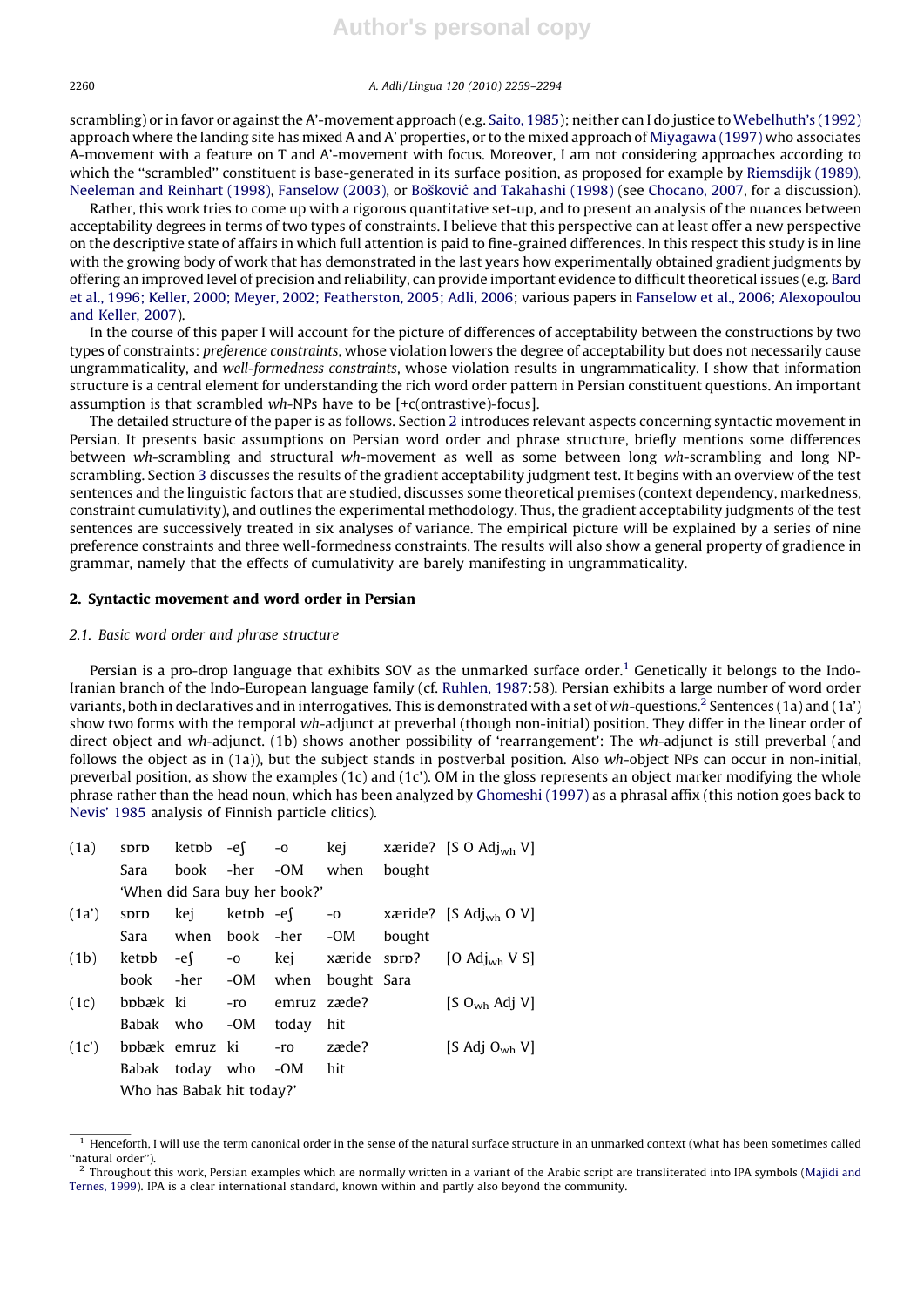The following examples show that the wh-element can occur in initial position. (2a) is an example with a wh-adjunct, (2b) a variant of it with postverbal subject, and (2c) an example with a wh-NP.

|  |                         |                                | $(2a)$ kej sprp ketpb -e $\int$ -o xæride? $[Adj_{wh} S O V]$        |
|--|-------------------------|--------------------------------|----------------------------------------------------------------------|
|  |                         | when Sara book -her -OM bought |                                                                      |
|  |                         |                                | (2b) kej ketob -e $\int$ -o xæride sprp? $[Adj_{wh} \, O \, V \, S]$ |
|  |                         | when book -her -OM bought Sara |                                                                      |
|  |                         | (2c) ki -ro bobæk emruz zæde?  | $[O_{wh} S Adj V]$                                                   |
|  | who -OM Babak today hit |                                |                                                                      |

However, it is illicit to place the wh-element into postverbal position (an exception to this observation is mentioned later).

|                                  |  |  | $(3a)$ *sprp ketpb -ef -o xæride kej? [SOV Adj <sub>wh</sub> ] |
|----------------------------------|--|--|----------------------------------------------------------------|
| Sara book -her -OM bought when   |  |  |                                                                |
|                                  |  |  | (3b) *xæride kej ketpb -es -o sprp? [V Adj <sub>wh</sub> O S]  |
| bought when book -her -OM Sara   |  |  |                                                                |
| $(3c)$ *bpbæk emruz zæde ki -ro? |  |  | $[S \text{ Adj } V O_{wh}]$                                    |
| Babak today hit who -OM          |  |  |                                                                |

In complex sentences containing a wh-construction, the wh-element can either remain in the lower CP or be moved into the higher CP. The wh-NP is base-generated in the embedded complement sentence, which is introduced by the Persian counterpart of the matrix bridge verb ''think''. The wh-element remains in situ in the first case and is moved to the initial position of the matrix clause in the second case.

| (4a)                                         |       |  |  |               |  |  | fekr-mikon -i ke bpbæk emruz ki -ro          |  | zæde? |       |
|----------------------------------------------|-------|--|--|---------------|--|--|----------------------------------------------|--|-------|-------|
|                                              | think |  |  |               |  |  | -you that Babak today who -OM hit            |  |       |       |
| (4b)                                         |       |  |  |               |  |  | [ki -ro], fekr-mikon -i ke bobæk emruz $t_i$ |  |       | zæde? |
|                                              |       |  |  | who -OM think |  |  | -you that Babak today                        |  |       | hit   |
| 'Who do you think that Babak has hit today?' |       |  |  |               |  |  |                                              |  |       |       |

Specific direct object-NPs, as in the examples above, are followed by an affix (in spoken language -o, -ro or -jo, in written or formal language -rɒ) which is generally assumed to be a specificity and case marker, glossed OM. Interestingly, OM has also consequences for the capability to displace the respective argument. Moving wh-object-NPs bearing OM over a whsubject (or a wh-adjunct) in a multiple wh-question is not forbidden, as has been pointed out by Lotfi (2003:182/183).

| (5a) | ki              | tſi           | xord? |
|------|-----------------|---------------|-------|
|      | who             | what          | ate   |
| (5b) | *t∫i            | ki            | xord? |
|      | what            | who           | ate   |
| (6a) | ki              | tli -ro xord? |       |
|      | who             | what-OM ate   |       |
| (6b) | tſi<br>-ro      | ki xord?      |       |
|      | what-OM         | whoate        |       |
|      | 'Who ate what?' |               |       |
|      |                 |               |       |

The sentences (1a) to (6b), given here as an introduction into the descriptive facts of Persian wh-syntax, represent at the same time the experimental test sentences of this study and will be taken up in section 3.

As regards the phrase structure of modern Persian Karimi and Taleghani (2007), building on Karimi (2005:25), suggest (7). (8) is essentially identical to (7), except for an AdvP, which I assume to be optionally projected above the  $\nu$ P boundary and where adverbs are located (I will not deal with the issue of clause-initial adverbs, discussed in Cinque, 2004; and in Karimi, 2005:124/125). This view is consistent with Cinque (1999) who argues that the object, being an argument of the verb, is base-generated within the VP, while the adjunct occupies the VP border.<sup>3</sup>

 $3$  I am indebted to Simin Karimi for a fruitful discussion and suggestions on the placement of adverbs in Persian.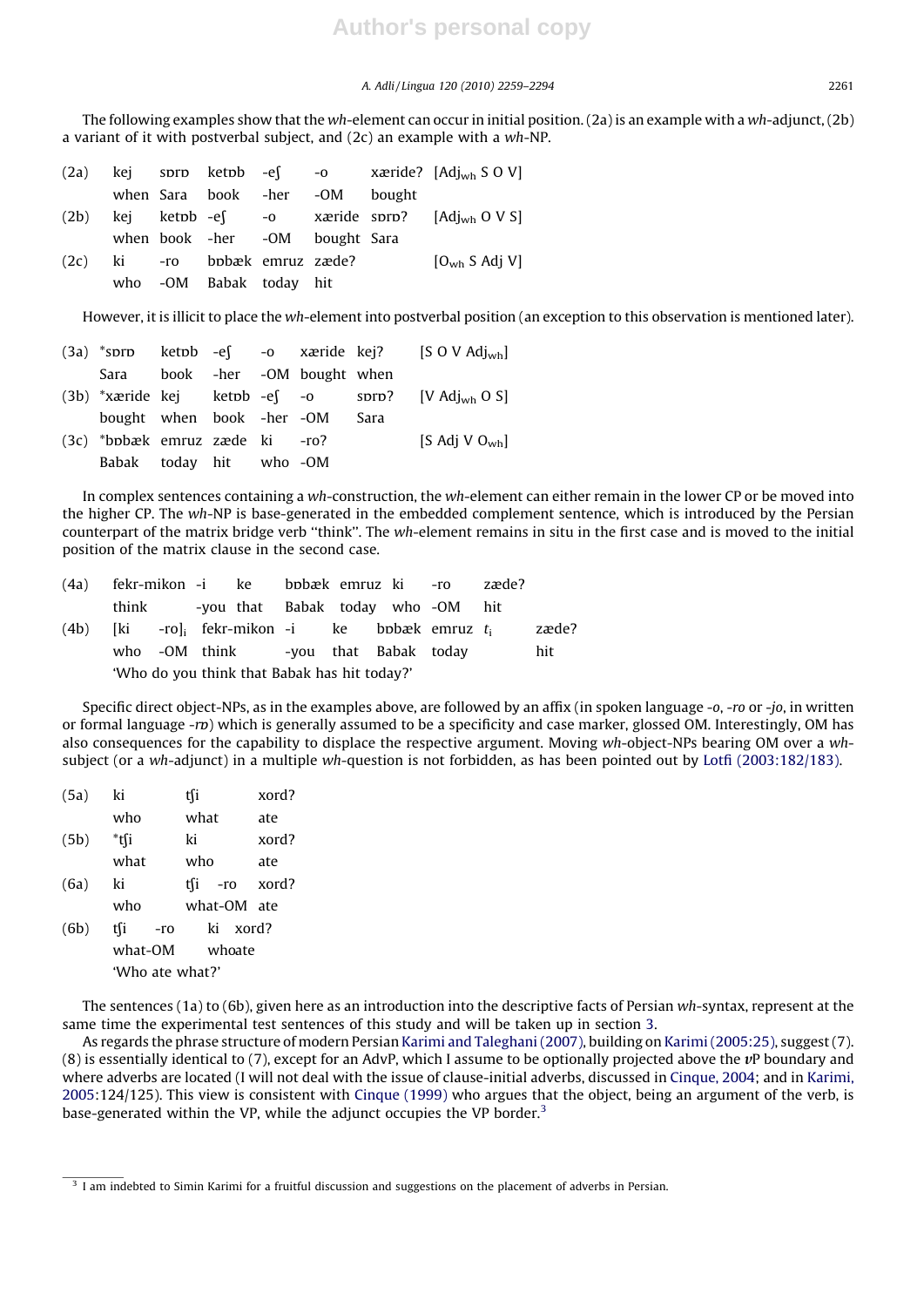2262 A. Adli / Lingua 120 (2010) 2259–2294

 $(7)$   $[$   $[$   $[$   $[$   $[$   $[$   $[$   $]$   $[$   $[$   $]$   $[$   $[$   $]$   $[$   $]$   $[$   $[$   $\mathsf{p}$   $]$   $[$   $[$   $]$   $[$   $\mathsf{p}$   $]$   $[$   $[$   $]$   $[$   $\mathsf{p}$   $]$   $[$   $[$   $]$   $[$   $]$   $[$   $]$   $[$   $]$   $[$   $]$   $[$   $]$   $[$   $]$   $[$   $]$   $[$  Operator/Discourse Phase Lexical Phase

# (8)  $\left[\begin{array}{cc} \text{Cp} & \text{[Top} \end{array}\right]$   $\left[\begin{array}{cc} \text{Focp} & \text{[NegP} \end{array}\right]$   $\left[\begin{array}{cc} \text{Tp} & \text{[AdvP} \end{array}\right]$   $\left[\begin{array}{cc} \text{v} & \text{[Predp]} \end{array}\right]$   $\left[\begin{array}{cc} \text{v} & \text{[II]]} \end{array}\right]$

TP can have an optional specifier (not represented in (7) and (8)), which is the landing site of a certain type of topic (see below). Spec of TP is part of what Karimi (2005) calls the operator/discourse phase (inspired by the 'functional phase' in Chomsky, 2001), where functional elements such as topic and contrastive focus are moved to (see also Grohmann's 2003 notion of an  $\Omega$ -domain for discourse information). The specifier of the optionally projected TopP hosts another type of topic. The specifier of the optionally projected FocP hosts contrastively focused elements (see for example Rizzi, 1997; Kiss, 1998). The fact that focus appears preverbally is in line with an often observed typological pattern in SOV language (see Horvath, 1986; Kim, 1988).

The Spec of TP and the Spec of TopP can also host non-subjects, as long as they are topics. Persian is not a subjectprominent language, such as English, German, French, Spanish, etc., but a topic-prominent language such as Hungarian (Kiss, 1995, 1997, 2002), Finnish (Holmberg, 2000), or Russian (Holmberg and Nikanne, 2002). Any specific element can be [+topic] in a topic-prominent language. Following the VP-Internal Subject Hypothesis (Koopman and Sportiche, 1991; Chomsky, 1995; McCloskey, 1997), the subject is base-generated at the Spec of  $\nu$ P. It remains there if it is not a discourse-functional unit (when phrasal elements in Persian are not contrastively focused or topic, they remain inside vP, i.e. there is no obligatory movement of the subject to the Spec of TP, Karimi, 2005:111–113). If the subject functions as a background topic (already present in the discourse), it is moved to the Spec of TP; if it functions as a shifted topic (implicating a change of attention in the discourse, as suggested by Svenonius, 2002; Karimi, 2005), it is moved to the Spec of TopP. Svenonius (2002:214) refers to these two types as "continued topic" and "switch topic", Frascarelli and Hinterhölzl (2007), more recently, as "familiar topic" and ''aboutness shift topic''. Therefore, the operator/discourse domain includes two topic positions, one (contrastive) focus projection, and the CP itself.

With regard to the "true" in situ position of wh-phrases, Kahnemuyipour (2001) suggests that the base position of whphrases in constituent questions differs from the position of corresponding non-wh-phrases in the declarative counterparts. A similar idea had already been proposed for Spanish by Uribe-Etxebarria (2003). I do not adopt this position. It is not clear why the syntactic component should generate wh-elements in a different position. This claim is conceptually unattractive, since one would give up a basic aspect of the ''direct relation'' between interrogatives and their declarative counterparts. Furthermore, the data that Kahnemuyipour (2001) presents are not convincing. He states (p. 46) that the wh-adjunct kodʒp ("where") can only have an echo interpretation in postverbal position as in (10a), although the non-wh-phrase xune is postverbal in the declarative (9). He assumes the form (10b) with the wh-element in preverbal position to be the true information question.

- (9) æli je sɒæt piʃ ræft xune. Ali one hour ago went home 'Ali went home one hour ago.'
- (10a) æli je sɒæt piʃ ræft kodʒɒ? Ali one hour ago went where 'Where did Ali go one hour ago?'
- (10b) æli je sɒæt piʃ kodʒɒ ræft? Ali one hour ago where went

His examples contain directional motion verbs. In Persian, for reasons that are not yet fully understood, these verbs have a peculiar syntactic behavior. They differ from other verbs precisely in the fact that they allow postverbal wh-adjuncts (see also the illicit cases (3a) to (3c)). Furthermore, (10a) is not restricted to an echo reading, but can well be a true information question. What distinguishes (10a) from (10b) on a pragmatic level is the fact that the former comes with an additional requirement with respect to semantic presupposition. For example, in the situation described by (10a) it is presupposed that both speaker and hearer know that Ali went somewhere. An answer like hidzo ("nowhere") to question (10a) is odd, while it is felicitous with (10b). In this sense (10a) cannot be uttered ''out of the blue'' (more on this in section 3.2.1). Karimi (2003) considers the possibility that the adjunct of place might be exceptionally base-generated in postverbal position in constructions with directional motion verbs. This position would be in line with the typological observation that motion verbs show exceptionality on various levels (Talmy, 2006; Ameka and Levinson, 2008). As soon as we turn to non-motion verbs, it becomes evident that (9), (10a), and (10b) fall short of proving that the base position is postverbal.

(11a) \* æli je sɒæt piʃ xɒbeʃ bord kodʒɒ? Ali one hour ago fell asleep where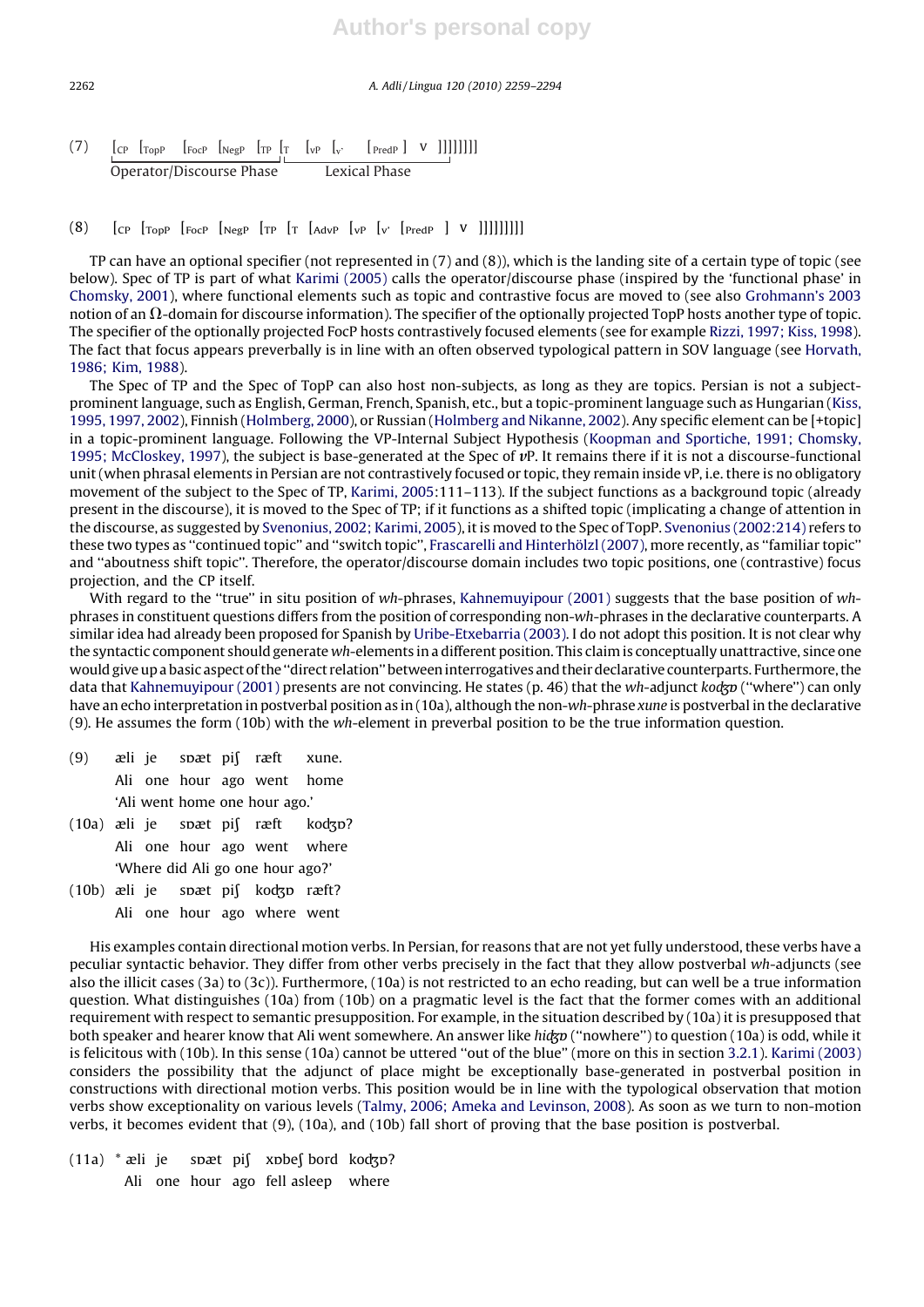|  |  | $(11b)$ æli je spæt pis kodzp | xpbef bord? |
|--|--|-------------------------------|-------------|
|  |  | Ali one hour ago where        | fell asleep |

Another word order phenomenon in Persian is XP postposition, which is however restricted to spoken language.<sup>4</sup> Interestingly, the more casual the speech, the higher the frequency of postposing (15% in speech situations of high spontaneity according to Frommer, 1981). Sentences (12a) to (12c) show examples with postposed subject, direct object, and adjuncts taken from Frommer's (1981) transcriptions. (1b) and (2b) have also shown postposition, namely of the subject.

| (12a) | diruz                                  |          |                        | ind <sub>3</sub> p næ-bud ostpd. (Frommer, 1981:142) |
|-------|----------------------------------------|----------|------------------------|------------------------------------------------------|
|       | vesterday                              |          | here NEG-was professor |                                                      |
|       | "The professor wasn't here yesterday." |          |                        |                                                      |
| (12b) | dpri-zæbt-mikoni                       | $in -0?$ |                        | (Frommer, 1981:145)                                  |

- recording<sub>2sg,dur,progr</sub> this-OM 'Are you recording this?'
- (12c) Sohel, to zire in -o pɒk-kærdi diruz? (Frommer, 1981:156) Sohel, you under this-OM cleaned yesterday 'Sohel, did you clean under here yesterday?'

Frommer (1981:171/172) finds the following hierarchy of postposability (from most to least frequent): adjuncts expressing destination, indirect objects and prepositional adverbs, direct objects with OM, adverbial adjuncts (without preposition), subjects, direct objects without OM. Although we see that postposing is a phenomenon not restricted to adjuncts expressing destination, they distinguish themselves from all other postposable elements: according to Frommer's (1981:126–128) statistics 80% of all postposed elements are destinations in spontaneous colloquial language. In addition, they mostly bear focus (stress) and do not express background information. Other postposed elements do not show focus (their F0 reveals a trailing intonation). They rather constitute a background topic. For example, 90% of postposed subjects are non-focused (Frommer, 1981:137).

I assume that postposed elements in Persian (excluding adjuncts expressing destination) are always topics, mostly background topics but sometimes also shifted or contrastive topics.<sup>5</sup> Persian has a syntactic position coming along with contrastive focus interpretation, however not at the right edge of the sentence, but in the left periphery (FocP). Postposed elements in Persian cannot be phonologically focused either; they cannot carry a contrastive nuclear accent. Not much is known so far about the grammatical status of constructions with postposition. I assume that they are syntactically more or less suboptimal constructions and that there is a hierarchy of markedness corresponding to Frommer's (1981:171/172) hierarchy of postposability. In section 3.4.3 I will compare constructions with and without subject postposition in interrogatives with different wh-position.

# 2.2. Wh-scrambling and information structure

In the following I will briefly outline the properties of local wh-scrambling in comparison with local wh-operator movement. Persian shows a variety of possible positions for the wh-phrase, including the stipulated in-situ position and a fronted position. Sentences such as (13) show that the locally displaced wh-phrase lands in a position right-adjacent to the complementizer ke (''that''), which is one indication of a landing site below the Spec of CP for scrambled whelements. Furthermore, we can observe that wh-elements can be moved out of an embedded sentence, but they do not need to land in the leftmost position as is shown in (14). This landing site can be explained by means of the phrase structure (8), assuming that the wh-element lands in the Spec of FocP, while the subject has been moved to the Spec of TopP.<sup>6</sup> In line with the assumptions on subject topics, the subject *romin* in (13) is a background topic, while momon in (14) is a shifted topic.

<sup>&</sup>lt;sup>4</sup> The term postposition is used descriptively. It is out of the scope of this paper to discuss whether the surface order is the result of genuine postposition or the result of preposing of the verb. I do not go into the issue of symmetry vs. antisymmetry (but see Takano, 2003; Bhatt and Dayal, 2007).<br><sup>5</sup> One possible explanation for the remnant 10 % of postposed subjects that Fr

they were shifted or contrastive topics. Contrastive topics contain a focus, but their dominating information structural entity is an aboutness topic (Krifka, 2007: 44). One should also bear in mind that information-structural classification of spontaneous speech data is a very challenging task (in the sense that the overlap between theory and data is often less than perfect, but this is not the focus of this paper).<br><sup>6</sup> An anonymous reviewer pointed out that Rizzi (1997:298) has also suggested FocP as a landing site for wh-phrases

with structural wh-movement. Rizzi (1997) builds his assumption on the incompatibility of wh-phrases with contrastively focused constituents. However, a relevant difference between Persian and Italian is the fact that the former allows wh-phrases right-adjacent to the complementizer, which the latter does not as is shown in (i). One could object that the ungrammaticality of (i) is due to the fact that wh-phrases in (non-multiple) Italian wh-questions have to be moved into the left periphery of the matrix clause. Interestingly, French – a language with structural wh-movement – does not allow a landing site rightadjacent to the complementizer, neither, although it allows wh-in-situ in many embedded wh-constructions.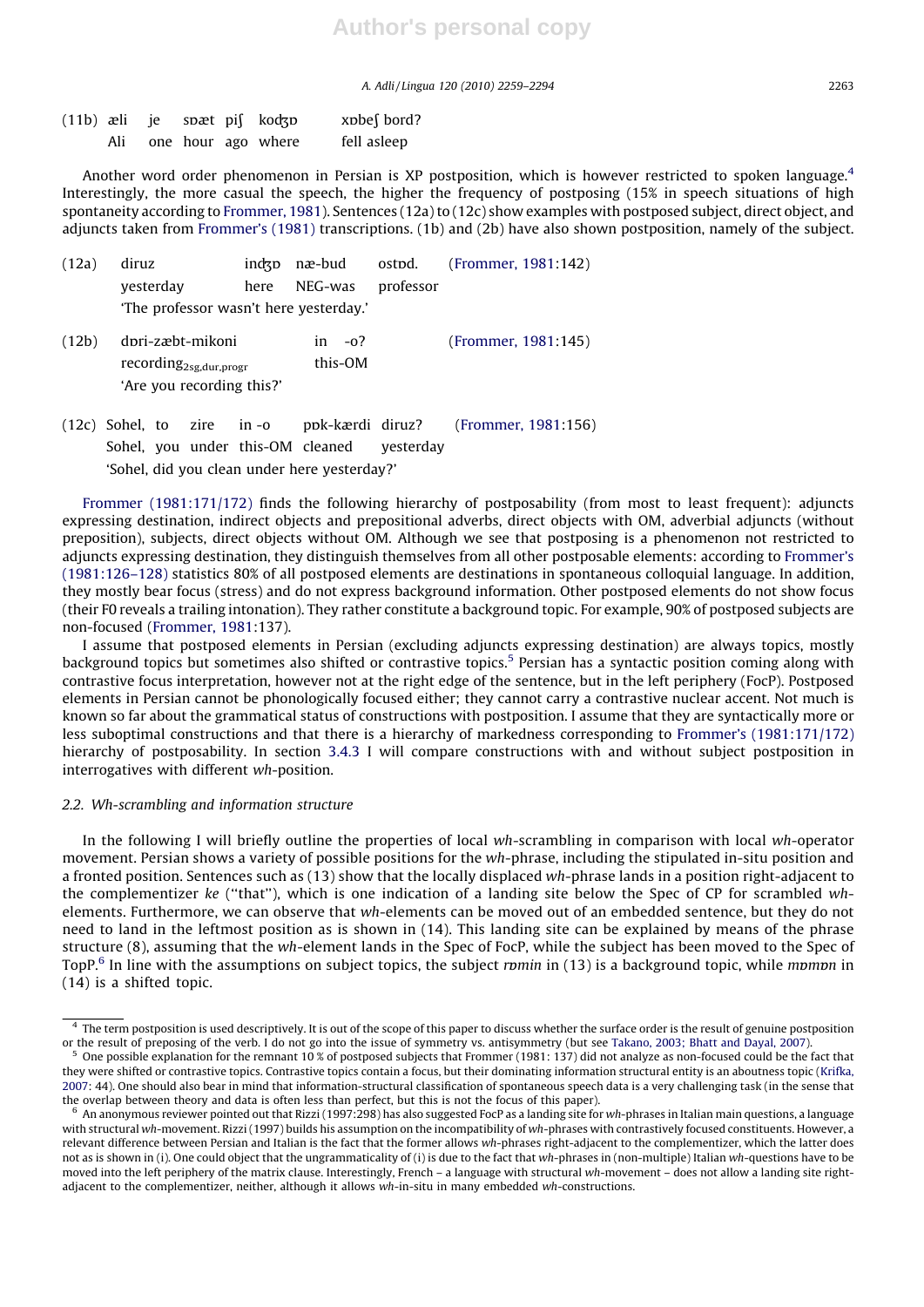- (13) fekr-mikoni  $\begin{bmatrix} C_P & \text{Re} \end{bmatrix}$  Foce ki -ro<sub>j</sub>  $\begin{bmatrix} T_P & \text{r}{Dm} \end{bmatrix}$   $\begin{bmatrix} V_P & t_i & t_j \end{bmatrix}$  tu mehmuni bebine]]] think $_{\text{dur., 2sg.}}$  that who -OM Ramin in party see<sub>subi., 3sg.</sub> 'Who do you think that Ramin will see at the party?
- (14)  $\lbrack_{\text{Top}}$  mɒmɒn<sub>i</sub>  $\lbrack_{\text{Fock}}$ i -roj $\lbrack_{\text{vpt}}$  fekr-mikone  $\lbrack_{\text{cp}}$  ke  $\lbrack_{\text{TP}}$  bæt $\lbrack_{\text{eph}}$   $\lbrack_{\text{vpt}}$   $t_k$   $t_i$  tu mehmuni bebinæn]]]]]] mom who -OM think<sub>dur., 3sg.</sub> that child<sub>pl.</sub> in party see<sub>subj., 3sg.</sub> 'Who does mom think that the children will see at the party?'

German provides for both scrambling and operator movement but displacement of wh-elements is normally carried out by structural wh-movement. We see in example (15a) (from Müller, 1995:143) that scrambling of wh-elements creates unacceptable results.<sup>7</sup> Only constructions with partial wh-movement (the so-called Was-w-constructions) like example (15b) (from McDaniel, 1989:589) allow the displacement of a wh-phrase into an intermediate position where was serves as a kind of scope marker (cf. Tappe, 1981).

- (15a) ?? Wann hat  $\begin{bmatrix} I_P & \text{warm}_i \end{bmatrix}$  der Fritz  $t_i$  geschlafen]]? When has why the Fritz slept
- (15b) Was<sub>i</sub> glaubst  $\begin{bmatrix} \text{IP} & \text{du} & \text{C}_{\text{CP}} & \text{wann}_{i} & \text{I}_{\text{IP}} & \text{Hans } t_{i} \end{bmatrix}$  an welcher Universität studiert hat]]]? What think you when Hans at which university studied has

Karimi's (2005) analysis of scrambling in Persian shares two basic assumptions with Kural's (1992) analysis of scrambling in Turkish: (i) scrambling is movement into an A'-position, $8$  (ii) a wh-phrase must be in a focus position (this statement is more specific for Persian: a wh-NP must be in a contrastive focus position).<sup>9</sup> According to Karimi (2005) scrambling can have a discourse-functional effect on the output of the derivation, representing topic or focus (unlike, for example, Fukui and Naoki, 1993; Saito and Fukui, 1998, who characterize scrambling as an semantically vacuous, optional operation undone at LF). Movement related to information structure (e.g. focus movement in the sense of Bošković, 1997b; to some extent also scrambling in the sense of Haider and Rosengren, 2003; scrambling in the sense of Karimi, 2005) has been proposed as an alternative way to motivate the displacement of the wh-element.<sup>10</sup> According to this proposal, the displacement is either motivated by inherent focus features of the wh-elements – an assumption that is not unproblematic (for a discussion, see Erteschik-Shir, 1986; Lambrecht and Michaelis, 1998) – which have to be displaced in order for those features to be checked (e.g. Bošković, 1997a,b, 2000). Or, as has been proposed by Karimi (2005) the displacement is motivated by the selection of the EPP feature in the sense of Chomsky (2000) from the lexicon, optionally assigned to a phase head (such as Foc) to attract the movement of the wh-phrase. Or, as has been proposed by Haider and Rosengren (2003:250), the displacement is truly optional without the need of any syntactic trigger in a minimalist-technical sense. According to Karimi (2005) the focus interpretation of wh-phrases (and by extension also non-wh-phrases) is contrastive under very specific circumstances. Contrastive focus can be achieved in Karimi's (2005:154) approach by three means (depending on the language one or more of these options are available): syntactically by overt movement of XP into the Spec of FocP (which applies to wh-NPs in Persian), morphologically (for example with the morpheme -ga which marks contrastive focus in Navajo, cf. Hale et al., 2003), or phonologically by heavy stress presumably interpreted at PF (which applies to non-wh-NPs in Persian).

| (i)   | *Pensi<br>think <sub>2sg</sub> | che<br>that                                          | chi<br>who | Marco<br>Marco | ha<br>has | visto<br>seen | alla<br>at-the | festa?<br>party |     |       |
|-------|--------------------------------|------------------------------------------------------|------------|----------------|-----------|---------------|----------------|-----------------|-----|-------|
| (iia) | *Tu                            | penses                                               | que        | aui            | Marco     | a             | vu             |                 | la  | fête? |
|       | vou                            | think <sub>2sg</sub>                                 | that       | who            | Marco     | has           | seen           | at              | the | party |
| (iib) | Tu                             | penses                                               | que        | Marco          | a         | vu            | auı            | a               | la  | fête? |
|       | vou                            | think <sub>2sg</sub>                                 | that       | Marco          | has       | seen          | who            | at              | the | party |
|       |                                | 'Who do you think that Marco has seen at the party?' |            |                |           |               |                |                 |     |       |

 $^7$  Beck (2006: 4) takes a different stance on the matter. However, her examples of scrambling of the lower wh-phrase in German multiple wh-questions are in my opinion very marginal at best.<br><sup>8</sup> Similar to Mahajan (1990) and Webelhuth (1992), Kural (1992) observes both A'- and A-properties in Turkish scrambling. However, he makes the point

that scrambling in Turkish always targets an A'-position (possibly a CP-adjoined position), and that the A-properties can be explained by the focus relations. Kural (1992) refers to Mahajan's (1990: 26) observation that there is no weak-cross-over effect when the wh-element undergoes local fronting in the Hindi example below. Hindi is language which exhibits wh-scrambling, and also allows both wh-in-situ and scrambled wh-elements (according to Mahajan, 1990 they are fronted into an IP-adjoined position and QR at LF). Based on such data, Mahajan (1990:26) argues that local scrambling in Japanese can not only be

 $A'$ - but also A-movement.<br>(i) kis -ko<sub>i</sub> uskii<sub>i</sub> kis -ko<sub>i</sub> uskii<sub>i</sub> bahin *t* pyaar kartii thii?<br>who -DO his sister love do-imp-f b-pst-f

do-imp-f

'Who did her sister love?'

<sup>9</sup> However, the concrete form of Kural's (1992) focus theory differs radically from Karimi's (2005) approach. He does not assume a fixed structural focus position in the tree structure but a position relative to the verb. Moreover, he argues that all defocused constituents vacuously scramble out of their base positions.

<sup>10</sup> The idea of a pragmatic or discourse function of syntactic movement had already been proposed by Jackendoff (1973), Culicover and Rochemont (1983), and Rochemont (1986).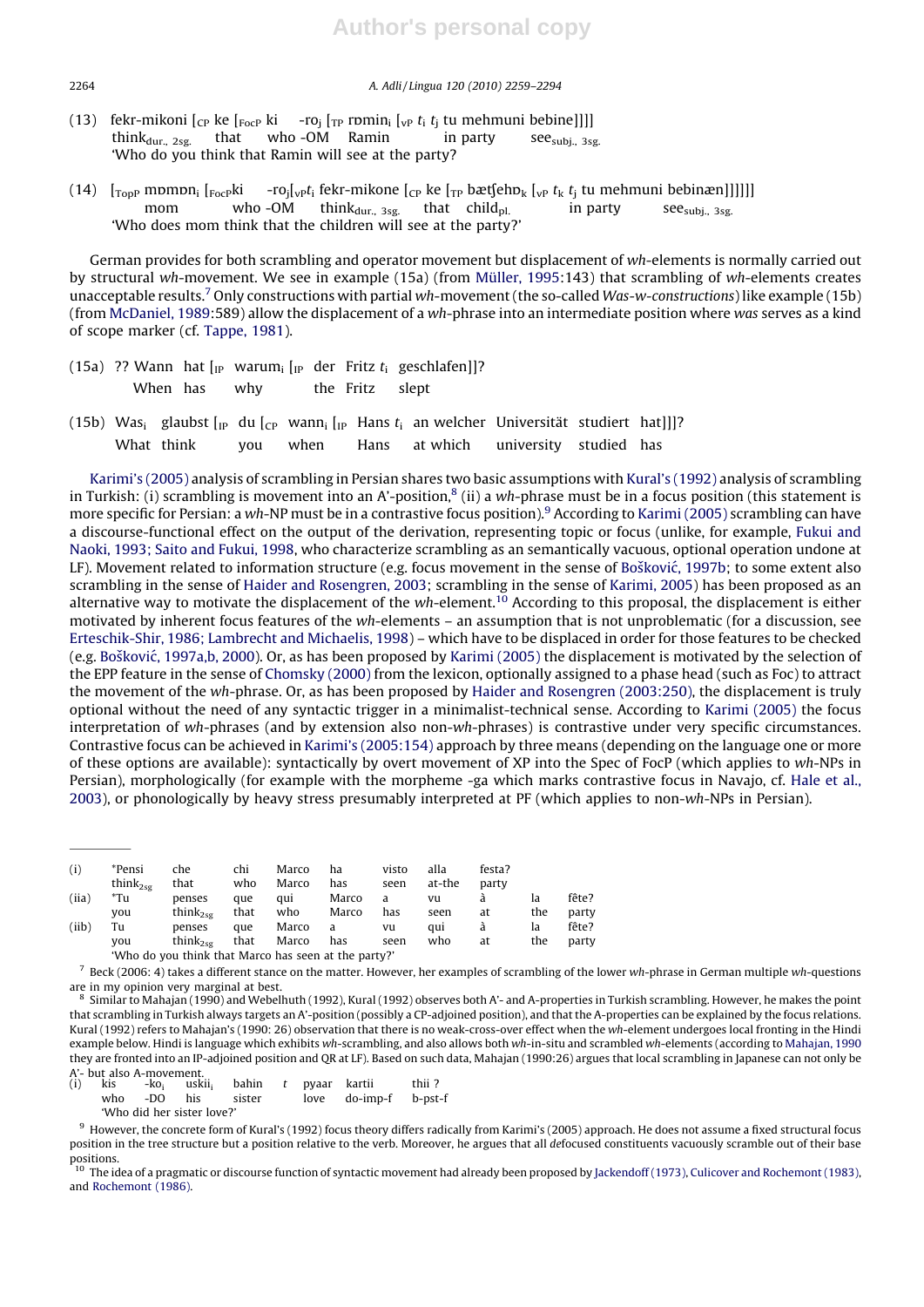#### A. Adli/Lingua 120 (2010) 2259-2294 2265

It has been argued that there are three different types of displacement (or three different sorts of Move, see Webelhuth, 1992; Dayal, 1994): (i) A-movement, (ii) A'-movement in the case of structural wh-movement and scrambling into the CP domain, and (iii) A'-movement in the case of long distance scrambling (which is not assumed to be a typical operator movement). These movement types show different syntactic or semantic properties (e.g. concerning binding relations and scope determination). Karimi (2005:123) considers movement (including scrambling) into the operator/discourse domain given in (7) as A'-movement. A'-scrambling had already been proposed by Saito (1985). Mahajan (1990) takes a different stance on the nature of scrambling. According to him, local scrambling is ambiguous between A- and A'-movement, while long distance scrambling is analyzed as A'-movement. The evidence is based on data from binding and weak-cross-over effects (see footnote 8). Webelhuth (1989) takes a different stance, too. He proposed a ''mixed approach'' in the sense that he assumed the landing site to have binding properties of both A- and A'-movement. He characterizes scrambling as a non-A, non-operator position (later Saito, 1992 tries to unify their views). I adopt the assumption that local wh-scrambling into the CP domain in Persian is A'-movement based on evidence in Karimi (1999b, 2005:53ff.): licensing of parasitic gaps and unbound anaphora presumably.<sup>11</sup> Karimi (2005) works with the distinction between languages with structural whmovement and languages with scrambling of the wh-element (henceforth, I refer to the first one as "wh-movement" and to the second one as ''wh-scrambling''). These two instances of displacement correlate with different landing sites. While the landing site of wh-movement is the Spec of CP, she assumes it to be the Spec of FocP for wh-scrambling in Persian. I adopt Karimi and Taleghani's (2007) view that only wh-arguments land in FocP, while wh-adjuncts (at least those without a nominal element, see below) might behave like sentential adverbs. They state that in situ wh-arguments bear information focus, henceforth i-focus (the non-presupposed nature of the information it carries in the sense of Kiss, 1998), while wharguments fronted to the Spec of FocP have contrastive focus, henceforth c-focus ([+contrastive] identificational focus expressing exhaustive identification in Kiss, 1998). I assume that both in situ wh-arguments and in situ wh-adjuncts bear ifocus (given that wh-elements always represent the non-presupposed part of the sentence), while non-scrambled sentential adverbs can be discourse-functionally neutral.

The information-structural properties of scrambled wh-elements can be captured in terms of exhaustivity.<sup>12</sup> Scrambled wh-elements in Persian can be characterized as a subtype of contrastive focus, which Krifka (2007:33) calls exhaustive focus, similar to focus movement in Hungarian (Kiss, 1998:267). The denotation of an exhaustive question is a complete set of propositions which intuitively constitute its true answers. So-called non-exhaustivity markers like English for example or Persian mæsælæn force a non-exhaustive reading. While mæsælæn is possible with the wh-argument in base position in (16a), it is illicit as a non-exhaustivity marker with the scrambled wh-argument in (16b) (it can be used but only with a different pragmatic function, namely as an expression of irony or incredulity in a biased question).

| (16a) | bpbæk           | diruz | mæsælæn                                    | ki          | $-ro$               | did? |
|-------|-----------------|-------|--------------------------------------------|-------------|---------------------|------|
|       | Babak           |       | yesterday for example who                  |             | -OM                 | saw  |
| (16b) | # mæsælæn ki    |       | -ro                                        | bobæk diruz |                     | did? |
|       | for example who |       | $-OM$                                      |             | Babak yesterday saw |      |
|       |                 |       | 'Who for example did Babak see yesterday?' |             |                     |      |

As regards Persian, we can state the following: (ia) Questions in which the wh-element has not been scrambled have a non-exhaustive denotation. (ib) Questions with a scrambled wh-argument are exhaustive. (ic) Questions with a scrambled wh-adjunct can be either non-exhaustive or exhaustive. Whether they are exhaustive or non-exhaustive seems to depend on the type of wh-adjunct.<sup>13</sup> (ii) Scrambled non-wh-elements behave somewhat similar to scrambled wh-adjuncts, but they can in addition be topical (whether they are focus or topic depends, according to Karimi, 2008, on intonational properties). Thus, scrambled wh-arguments are [+c-focus/exhaustive], scrambled wh-adjuncts are [+c-focus/exhaustive] or [-c-focus/ exhaustive], scrambled non-wh-elements are [+c-focus/exhaustive], or [+topic], or discourse-functionally neutral. This approach is in line with the *flexible exhaustivity* approach of Beck and Rullmann (1999) according to whom "the basic denotation of questions is a non-exhaustive one, but where exhaustivity may arise as a result of several factors that are, so to speak, external to the question itself.'' We can capture these different discourse functions by a distinction between background scrambling and focus scrambling, where the former corresponds to [-c-focus] and the latter to [+c-focus] (for a similar idea, see Miyagawa, 1997). I work with Krifka's (2007) definition of focus, based on Rooth's (1992) Alternative Semantics, given in (17). Focus triggers alternatives that correspond to the Hamblin (1958, 1973) meaning of questions, i.e. a set of propositions, each being the denotation of a congruent answer.

 $\frac{11}{11}$  Note, however, that Karimi (2005: 225ff.) pursues a different line of arguments, questioning the typology of movement in terms of A-A' distinction altogether.<br><sup>12</sup> The issue of weak vs. strong exhaustivity is not discussed here (but see Groenendijk and Stokhof, 1982, 1984).

<sup>&</sup>lt;sup>13</sup> According to Stepanov and Tsai (2008) some wh-adjuncts (e.g. those denoting purpose or reason) do have a nominal element. From their point of view, Karimi and Taleghani's (2007) assumption that wh-adjuncts do not have an internal +Foc feature, would have to be limited to those wh-adjuncts that lack a nominal element (e.g. those denoting reason or manner). It is beyond the scope of this paper to work out this question. It can be a fruitful issue for future research to make a fine-grained analysis of the information structure of different wh-adjunct types in Persian scrambling constructions along various dimensions ( $\pm$ contrastive,  $\pm$ weakly/strongly exhaustive, etc.).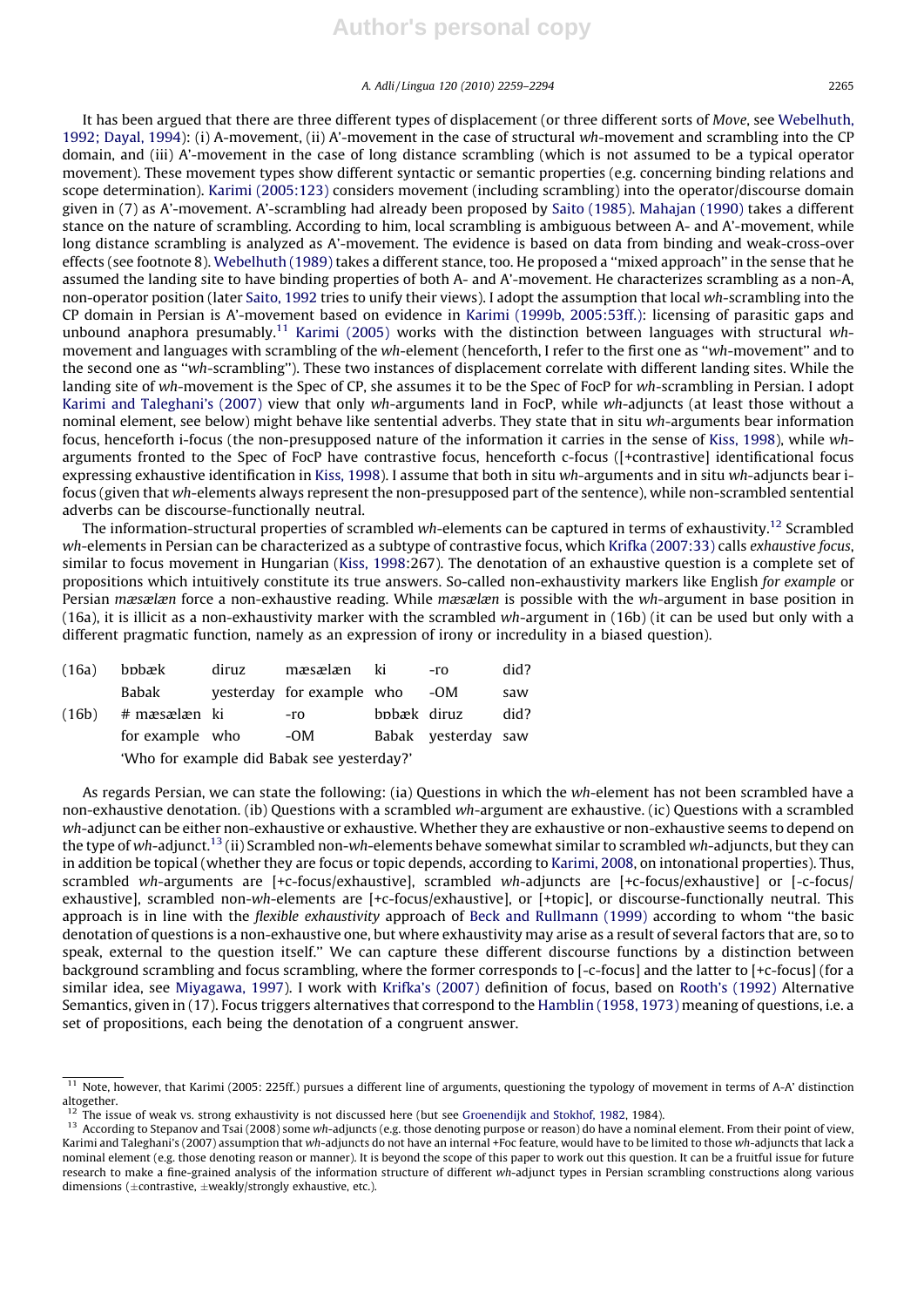(17) A property F of an expression  $\alpha$  is a Focus property iff F signals (a) that alternatives of (parts of) the expression α or (b) alternatives of the denotation of (parts of) α are relevant for the interpretation of α.

I will later corroborate the view that the focus properties are crucial in understanding scrambling. After the clear-cut acceptability contrasts presented so far, I will turn attention to nuanced, though systematic differences in markedness between local scrambling of  $[\pm wh]$  and  $[\pm NP]$  elements.

2.3. Long scrambling vs. long Wh-movement

Let us also highlight some properties of long scrambling in Persian, and compare it to long distance operator movement. Persian allows multiple scrambled wh-phrases as in (18a), or long wh-fronting (qua long scrambling) combined with local fronting (qua short scrambling) into the Spec of TopP as in  $(18b)$ .<sup>14</sup> (18b) indicates that this movement does not induce topic islands (which is one of the tests for distinguishing wh-movement and topicalization from scrambling). Note that Persian ke ('that') does not induce a that-trace effect (Hashemipour, 1989:260; Karimi, 1999a; Darzi, 2008:111).

(18a)  $\begin{bmatrix} F_{\text{ocP}} & K i_i \\ F_{\text{ocP}} & K i_j \end{bmatrix}$  [pro fekr mikoni  $\begin{bmatrix} C_P & (ke) & t_i \\ t_i & b_i \end{bmatrix}$  [2] who with who  $\text{think}_{\text{dur,2sg}}$  (that) dance<sub>subj,3sg</sub> 'Who do you think will dance with whom?'

(18b)  $\begin{bmatrix} F_{\text{ocP}} \\ \text{[De Ki]} \\ \end{bmatrix}$  [momken -e  $\begin{bmatrix} C_{\text{P}} \\ \text{[Fe}} \\ \end{bmatrix}$  [golb -ro]<sub>i</sub> [un t<sub>i</sub> t<sub>i</sub> dode bn[e]]]]]? to who possible -is that flowers-OM he/she given<sub>subj,3sg</sub> 'To whom is it possible that he/she gave the flowers(TOP)?'

It is well known that long distance operator movement is prohibited when several phrases have to go through the same intermediate CP landing site as in (19), or when one phrase has to go through an already occupied intermediate CP as in (20), where this position is occupied by a locally topicalized element coming along with V2. Consequently, long wh-movement and topicalization cannot appear simultaneously in English and German which both are languages with operator movement (see also Müller, 1995:332). $15$ 

|  |                | (19) ${}^*$ [ <sub>CP</sub> What <sub>i</sub> [to Ben] <sub>i</sub> do you think $[$ <sub>CP</sub> Mary will give t <sub>i</sub> t <sub>i</sub> ]]? |     |                     |     |
|--|----------------|-----------------------------------------------------------------------------------------------------------------------------------------------------|-----|---------------------|-----|
|  |                | (20) *Ich weiss $[_{CP}$ wen <sub>i</sub> du sagtest $[_{CP} t'_i$ Ede <sub>i</sub> habe <sub>k</sub> $[t_i t_i]$ getroffen $t_k$ ]]                |     |                     |     |
|  | I know who vou | said                                                                                                                                                | Ede | has <sub>subi</sub> | met |

Karimi (2005:201–215) observes that a subject, direct object, indirect object, or adjunct cannot be scrambled into a target clause, when there is already such an (overt) element in the target or intermediate clause. However, this is possible with operator movement.

| (21) | *Itfi |  |  | $\text{-}$ ro], foru $\text{[and]}$ bæt $\text{[ehp - ro - tæ]}$ viy kærd |      | $\begin{bmatrix} C_P & R \end{bmatrix}$ ke pro $t_i$ bexæræn]? |
|------|-------|--|--|---------------------------------------------------------------------------|------|----------------------------------------------------------------|
|      |       |  |  | what -OM salesperson children -OM encouraged <sub>3sg</sub>               | that | $\text{DUY}_{\text{subi,3pl}}$                                 |
|      |       |  |  | 'What did the salesperson encourage the children to buy?'                 |      |                                                                |

(22) What<sub>i</sub> do you persuade John [PRO to buy  $t_i$ ]?

We know that long scrambling is A'-movement. Saito's (1992:76) Japanese example (23a) shows evidence from binding, which were first proposed by Mahajan (1990) for Hindi. (23b) shows cross-over evidence from Hindi long wh-scrambling (Mahajan, 1990:39). Both sentences should be grammatical if long distance movement was A-movement.

| (23a) |             |                                       |      | * [Karera-o <sub>i</sub> [[otagai <sub>i</sub> -no sensei] -ga [ <sub>CP</sub> [ <sub>IP</sub> | Hanako-ga $t_i$ hihansita] |          |
|-------|-------------|---------------------------------------|------|------------------------------------------------------------------------------------------------|----------------------------|----------|
|       |             | they -ACC each other-GEN teacher -NOM |      |                                                                                                | Hanako -NOM                | critized |
|       | tol         | itta]] (koto)                         |      |                                                                                                |                            |          |
|       | <b>COMP</b> | said                                  | FACT |                                                                                                |                            |          |

'Them<sub>i</sub>, each other's<sub>i</sub> teachers said that Hanako criticized  $t_i$ .'

 $\frac{14}{14}$  Note that German also allows the combination of both long scrambling out of a CP and short scrambling, as shows the that-sentence below, which is a minor modification of an example in Haider and Rosengren (1998: 83). However, unlike the Persian examples (18a) and (18b), (i) does not involve extraction of a wh-element.

<sup>(</sup>i) ...dass [so viel Geld]<sub>i</sub> man nicht glauben würde [ dass [am hellichten Tag]<sub>i</sub> jemandt<sub>i</sub> t<sub>j</sub> klauen könnte]

<sup>...</sup>that so much money one not believe would that in broad daylight someone steal could

<sup>&</sup>quot;...that one would not believe that someone could steal in broad daylight so much money(TOP)'.<br><sup>15</sup> I am omitting a deeper discussion of the problematic interaction of wh-movement with scrambling and topicalization (e.g. M Principle of Unambiguous Binding (p. 496); or Karimi's 2005 Constraint on Interpretation (225ff.)).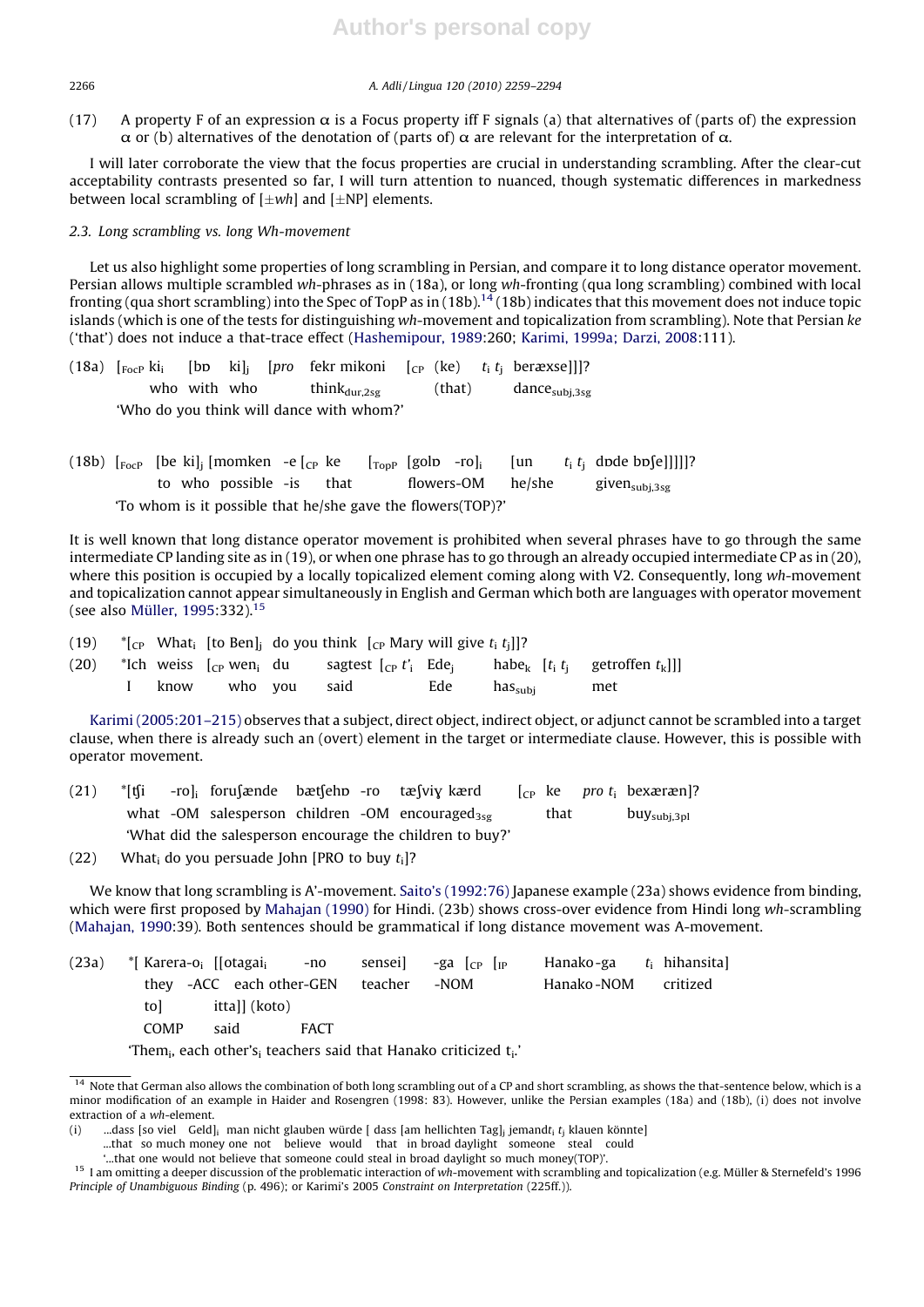| (23b) | *kis -ko:   | uskii                                                                   |        | bahin-ne socaa $\lceil_{CP}$ ki raam-net dekhaa thaa ? |          |      |         |
|-------|-------------|-------------------------------------------------------------------------|--------|--------------------------------------------------------|----------|------|---------|
|       | who -DO his |                                                                         | sister | thought                                                | that Ram | seen | be-past |
|       |             | 'Who <sub>i</sub> did his <sub>i</sub> sister think that Ram had seen?' |        |                                                        |          |      |         |

Wh-scrambling in Persian, whether local or long, is uniformly analyzed as A'-movement by Karimi (2005). However, the experimental approach will highlight several systematic differences in markedness, namely between long scrambling of [+wh] and [-wh], as well as between long scrambling into the matrix vs. into the intermediate CP. I will argue that a focus-based scrambling theory, together with the assumption that Persian intermediate CPs have a defective FocP, can account for these facts.

# 3. Analyses of gradient acceptability judgments

# 3.1. Major descriptive aspects of the test sentences

This section begins with the most important test hypotheses, and then presents the experimental method as well as some more theoretical preliminaries. For reasons of space, I will not repeat the sentences, but refer the reader to the beginning of section 2. Rather, I will systematically place them in table form and resume major descriptive points.

#### 3.1.1. Simple wh-questions

The experimental material takes into account (i) three different positions of the wh-element, (ii) the type of wh-element (adjunct or argument), and (iii) the possibility of postposed subjects (Table 1). As regards the position of the wh-element, I distinguish between (i) non-initial, preverbal, (ii) initial, and (iii) postverbal (final or non-final). Recall that I assume the canonical word order in Persian to be SOV. Therefore, apart from wh-subjects, wh-in-situ elements are always in non-initial, preverbal position in sentences with overt subject. Examples (1a) and (1c) show the order 'object before temporal/locative adjunct' (henceforth O Adj<sub>temp</sub> V), while (1a') and (1c') are 'temporal/locative adjunct before object' (henceforth Adj<sub>temp</sub> O V). According to the phrase structure in  $(8)$ , no scrambling to FocP has taken place in  $(1a')$  and  $(1c')$ . Assuming a link between contrastive focus, context dependency, and markedness, we expect these structures to be unmarked.

Interrogatives with postverbal wh-element are included for two reasons: (i) They do not constitute presumably wellformed constructions, which allow us to study the behavior of the constraint-based model in ungrammaticality. (ii) However, the exact status of these constructions, whether all are clearly unacceptable or some are marginal, is not clear.

Besides the position of the wh-element, the experimental design distinguishes between wh-adjuncts and wh-NPs (whtype). It has been shown that wh-arguments and wh-adjuncts behave differently in a variety of ways. According to Lotfi (2003) wh-adjuncts, in contrast with wh-arguments, do not have a case requirement and should therefore obey less restrictions. Karimi and Taleghani (2007) assume different internal structures for wh-adjuncts and wh-arguments, and they also propose different landing sites for the respective initial wh-element. I look at the question whether wh-adjuncts and wh-NPs are equally displaceable or whether we find differences in markedness. Adjuncts expressing movement destinations are generally avoided in the material given that they probably follow specific syntactic rules. In order to keep the number of test sentences manageable in the experimental protocol for simple wh-questions, I limited myself to direct object wh-NPs, i.e. the quantitative results do not cover wh-subjects and indirect wh-objects.<sup>16</sup>

Finally, the design takes into consideration an additional word order option in Persian interrogatives, namely postposition. Various elements are postposable in Persian (see section 2.1). As has been stated in section 2.1, postposability is a complex phenomenon in Persian with a marked pattern of variation. According to Frommer (1981), this phenomenon might even reflect some change in progress, given the unusual status of Persian in the typological system of Greenberg (1963, 1966) (see section 3.4.3). If we found signs that could indicate an increasing acceptability of postposition, i.e. that postposition is not degraded or marked, the nature of such a change would constitute a new and interesting line for future research. Limiting the number of test sentences in the experimental design, postposition was only studied with subjects and wh-adjuncts.

### 3.1.2. Complex questions with embedded wh-constructions

We will then turn to constructions with more than one CP node and long movement. In section 3.5.1 I will first look at complex (2-CP) constructions such as (4a) and (4b) and compare them with their analogous simple (1-CP) versions (Table 5).

After the comparison of local and long wh-scrambling, I will include in section 3.5.2 the construction (24) in the design. The purpose will be to compare two different forms of long scrambling, namely the long wh-scrambling construction (4b) with the long NP-scrambling construction (24) (Table 6).

(24)  $\int$ iv $\mathbf{v}$  goft [ke [ot $\mathbf{v}$  -o]<sub>i</sub> hæds mizæne [ke nærges  $t_i$  tæmiz kærde b $\mathbf{v}$ [e]]. Shiva said that room -OM guesses $_{3rd,sg.}$  that Narges cleaned had Shiva said that she guessed that Narges had cleaned the room.

<sup>&</sup>lt;sup>16</sup> Recall that Karimi (2005: 136-149, 196-214) shows that wh-subjects, direct and indirect wh-objects obey the same island restrictions, that they target the same position, and that they behave equally with respect to  $[\pm c$ -focus]. It is still conceivable that they differ by nuances of markedness. However, it is up to future research to make a systematic comparison of gradient judgments.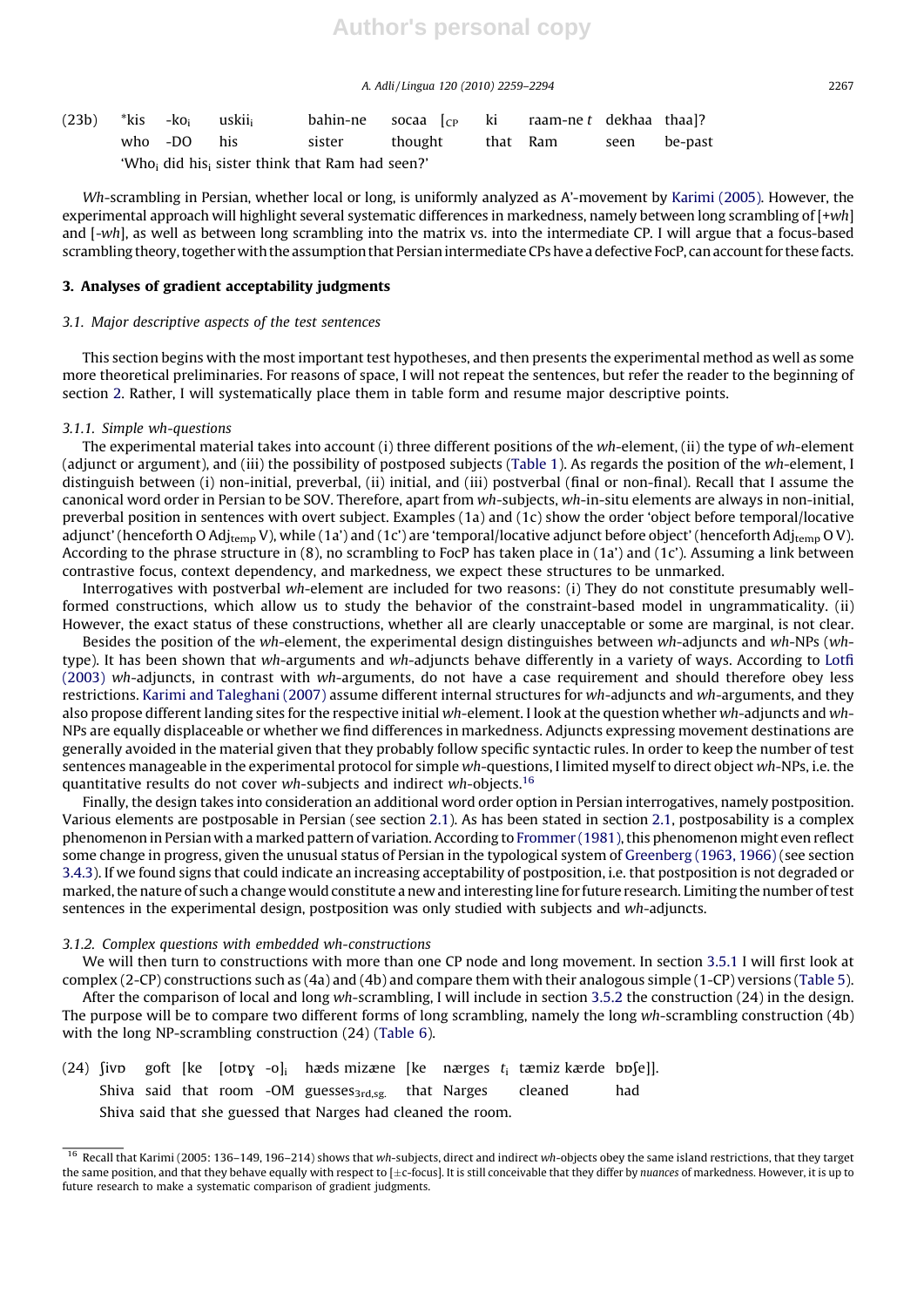#### 2268 A. Adli / Lingua 120 (2010) 2259–2294

### 3.1.3. Multiple wh-questions

Finally, multiple wh-questions (5a), (5b), (6a), and (6b) are studied (Table 7). The experimental design distinguishes between the order of subject and object on the one hand, and between the presence and absence of the object marker, on the other. The latter allows us to assess the role of the object marker suffix in the syntax and semantics of multiple questions, specifically its relationship with superiority.

# 3.2. Basic assumptions

Before presenting the experimental method and results, I will introduce two theoretical aspects that will play an important role in the following analysis. The first one refers to the difference between i-focus and c-focus, which is important for an understanding of the syntax and semantics of Persian wh-questions, and the relation with contextual requirements and markedness. I assume that processes at the interface levels of syntax are crucial for the effects of preference constraints, which in turn account for gradient differences within the range of acceptable constructions. The second point concerns the idea of cumulating constraints.

# 3.2.1. C-focus, context, and markedness

In this subsection, I explain that constructions with contrastive focus have a greater context dependency than constructions without. Context dependency translates into markedness when the sentence is presented in isolation, which can be measured with the graded acceptability judgment test.

Let us first look at c-focus in classic declarative examples. While focus in general (i-focus and c-focus) has the function of assigning a value to the variable introduced by the presupposition, c-focus, in addition, negates the value given to the variable by the presupposition in order to assign an alternative value to it (Zubizarreta, 1999:4226–4228). C-focus as in (26) assigns a different value to the variable introduced by its context statement in (25). It has both a metagrammatical function, such as correction, repair, denial, reassertion of the hearer's presupposition, and a grammatical function, i.e. the introduction of a variable with its value (for details on the semantic aspect of focus, see Szabolcsi, 1981; Krifka, 1991; Diesing, 1992; Rooth, 1992; Schwarzschild, 1999; Krifka, 2007).

- (25) I'm sure that John bought a car in Madrid, although he has no money.
- (26) No, John did not buy a car. He bought a BICYCLE in Madrid.

What does this mean for wh-scrambling in Persian? We have seen that a wh-element in situ as in (27a) normally carries ifocus, while a scrambled wh-NP as in (27b) has c-focus. Interestingly, question (27a), supposed to be asked in an out-of-theblue manner, can be neutrally answered by hitfi ("nothing"), while the same answer to (27b) would be odd.

| (27a) |                                 | bobæk emfæb tfi    |                                   | mipæze? |                |  |
|-------|---------------------------------|--------------------|-----------------------------------|---------|----------------|--|
|       |                                 |                    | Babak tonight what cookhab., 3sg. |         |                |  |
| (27b) | $t[i_k]$                        |                    | bpbæk em $\{$ æb $t_{k}$          |         | mipæze?        |  |
|       |                                 | what Babak tonight |                                   |         | COOKhab., 3sg. |  |
|       | 'What does Babak cook tonight?' |                    |                                   |         |                |  |

I assume that neutral wh-questions always have existential presupposition, in line with authors like Katz and Postal (1964:116), Keenan (1971), etc. (see Fitzpatrick, 2005, for a different position). The fact that (27a) can be answered by ''nothing'' does therefore not mean that there is no existential presupposition. I agree with Haida (in press) who argues that negation can be used to protest against the existential presupposition. (27b) comes along with what has been called ''strong presupposition" (see Cheng and Rooryck, 2000, concerning French wh-in-situ questions).<sup>17</sup> The strong presupposition of cfocused wh-NP in (27b) implies that the existence has already been established during the previous discourse, which limits the range of values that can be assigned to the variable. For example, in the discourse preceding question (27b) it could have been stated that no one should disturb Babak in the kitchen, because he wants to finish his cooking before the guests arrive. An answer of non-existence such as ''nothing'' would be in contradiction with the Common Ground (in the sense of Karttunen, 1974; Stalnaker, 1974) so far developed between the discourse participants.<sup>18</sup> Note that it is not impossible to answer ''nothing'' to (27b), however not as a neutral statement but only as a contrastively focused answer: Its grammatical function would then assign the value ''nothing'' to the variable, its metagrammatical function (correction) would carry on the information already in the Common Ground that Babak is cooking something. One can also put it in the following terms: A

 $\frac{17}{15}$  The same seems to hold for the exceptional cases of well-formed postverbal wh-elements such as (10a).<br><sup>18</sup> In this sense the term "strong presupposition" is misleading, because as soon as information has been presupposition in the sense of requirements for the input Common Ground any more (see van der Sandt, 1988). An anonymous reviewer raised the important question whether the notion ''strong presupposition'' in (27b) could be derived via Schwarzschild's (1999) approach (which might help to put this notion on a firmer footing). At the present state of knowledge, I have to leave this question unanswered. It is up to future research to conduct a systematic comparison of constructions of the type (27a) and (27b) with regard to phenomena commonly associated with givenness, e.g. to conduct an experimental phonological study on accent patterns and deaccentuation; see also Büring (2006) on the interaction of focus and givenness.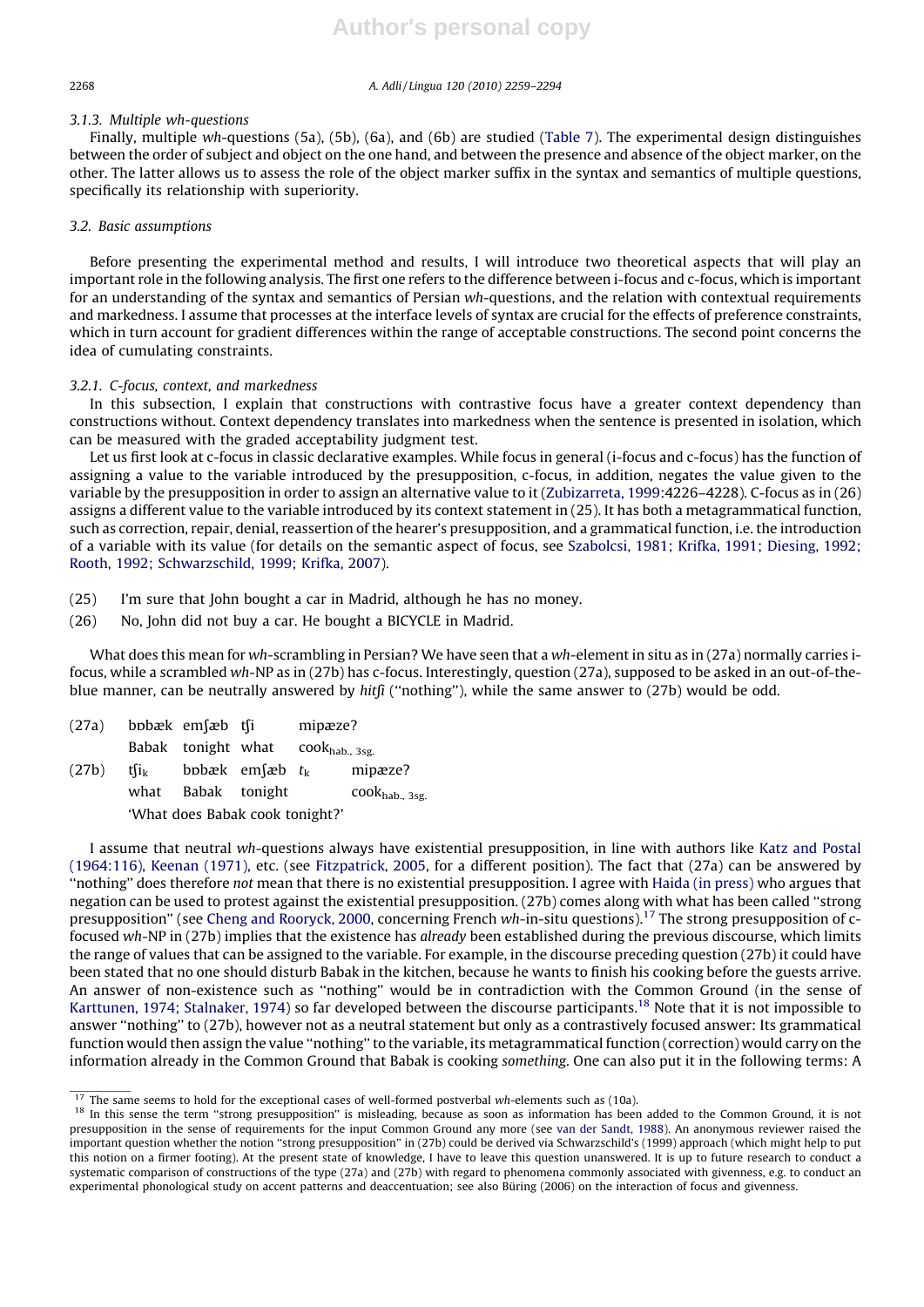speaker who utters a question presents a set of alternative propositions to the addressee. The addressee is requested to choose the ones from the set considered to be true in the present situation. Given the Common Ground, the answer ''nothing'' to (27b) is not in the set.

It becomes clear that Persian wh-questions which are [+c-focus] are more context-dependent than their [-c-focus] counterparts, because they have to be preceded by a discourse in which the existence of an entity corresponding to the whelement has been established (see also Toosarvandani, 2008:697). Furthermore, recall that [+c-focus] wh-questions are [+exhaustive]. The denotation is the complete set of true answers (and not just possible answers as in the case of nonexhaustive denotations). But how can we ''detect'' context dependency if all we measure are gradient acceptability judgments? Both [+c-focus] and [-c-focus] constructions are equally felicitous with an adequate context. The solution is: removing the context. While [-c-focus] constructions can be uttered out-of-the-blue, [+c-focus] constructions are affected by the absence of a context. This operation does not result in ungrammaticality, but in a lower degree of gradient acceptability. The issue of context dependency in syntax and markedness is not new. Lenerz (1977) and Höhle (1982) consider the difference between constructions that are acceptable independently of context and constructions that are dependent on context, as theoretically meaningful (this distinction has already been described by Chomsky, 1964:385). In order to take theoretically into account this difference, Höhle (1982) defines the concept of markedness. He suggests that a sentence  $S_1$  is less marked than a sentence  $S_2$  if it can occur in more context types than  $S_2$ . This definition has been taken up by Müller (1999) and is also relied on by Keller (2000). The methodological choice to present isolated sentences in the judgment test, i.e. sentences out of context, thus allows us to translate c-focus-specific context dependency into markedness, which is measured on an acceptability scale. The prediction is that Persian wh-phrases scrambled to FocP will show a higher degree of markedness than their in situ variants when presented without context. Note that we are presumably talking of fine nuances within the range of acceptable constructions.

### 3.2.2. Constraint cumulativity

I work with a model based on two types of constraints: preference constraints whose violation results in gradience (lowering the degree of acceptability without necessarily causing ungrammaticality), and well-formedness constraints whose violation results in ungrammaticality.While the latter is not a conceptual innovation, the former directly reflects the notion of gradience. I further assume that each constraint violation comes with its specific violation cost. Although I am not working in a framework of competition, such as optimality theory (Prince and Smolensky, 1993), my view is inspired by several modifications of standard OT, who have incorporated the idea of a type of constraint whose violation leads to suboptimality without necessarily causing ungrammaticality. Standard OT makes no prediction about gradience. Constraint competition predicts one grammatical winner, while the other candidates of the set are supposed to be ungrammatical. The use of constraint types with different impact on acceptability is not new. However, such a distinction has been only proposed so far by authors who acknowledge the existence of gradience in grammar and who try to account for this phenomenon (e.g. Müller, 1999; Keller, 2000; Coetzee, 2004; Gutiérrez-Bravo, 2006).<sup>19</sup> Keller (2000:43&321) uses the concepts ''soft constraint'' (leading to mild unacceptability when violated) vs. ''hard constraint'' (triggering serious unacceptability when violated) (cf. also Sorace and Keller, 2005). Uszkoreit (1987) proposes a numeric implementation based on constraint cumulativity in which the degree of acceptability is the weighted sum of the violation costs associated with each constraint (i.e. the violation of one constraint can lower the degree of acceptability more than the violation of another constraint). Keller (2000:252) builds on this idea and proposes that constraint ranking could be implemented based on numeric violation costs.

I try to come up in sections 3.4–3.6 with a series of preference constraints and well-formedness constraints which do not only account for categorical but also for fine-grained judgment differences between various Persian wh-constructions.<sup>20</sup> Preference constraints will be represented in the form  $P > Q$ , meaning that P is preferred over Q in the sense that P comes along with a higher degree of (gradient) acceptability than  $Q$ , i.e. the use of Q instead of P comes with a specific violation cost. However, it is beyond the scope of this work to try to build a computational model based on numeric violation costs. Such a model would have to address the non-trivial issue of fitting all gradient measurements in a (linear or non-linear) equation of the presumed numeric violation costs. Rather, I want to show the plausibility of a model in which the effect of preference constraints are cumulative, and in which preference constraints do not show an effect any more as soon as a well-formedness constraint is violated. $21$ 

<sup>&</sup>lt;sup>19</sup> According to Müller (1999), some competitions lead to more than one optimal candidate which, in a second step, undergo a new competition on the basis of a different set of constraints, namely markedness constraints. Coetzee (2004, 2006) proposes in his rank-ordering model of EVAL (ROE) a critical cutoff that he defines as a position on ''the constraint hierarchy that divides the constraint set into those constraints that a language is willing to violate (resulting in markedness) and those that a language is not willing to violate" (Coetzee, 2004: 18). Gutiérrez-Bravo (2006) builds on the OT syntax framework (Grimshaw, 1997; Costa, 1998; Samek-Lodovici, 2007), but he assumes that the order of the candidates in a tableau (from the winner to the one which violates the highest ranked constraints) directly maps on a markedness scale (from most to least acceptable).

I draw my conclusions on experimental data on Persian. Therefore, I cannot answer the question which ones of the presumed preference constraints are operative in other languages. I will not discuss neither, how these constraints might fit in a model of universal constraint ranking.<br><sup>21</sup> In order to deal with the fitting issue, Keller (2000: 256–265) proposes an approac

additional variable to the algebraic system of the linear equation (work in progress by the author). The results of the present work are necessary groundwork to further quantitative modeling, because an algebraic model has to build on basic conceptual assumptions (e.g. whether preference constraints and wellformedness constraints should be modeled differently or not).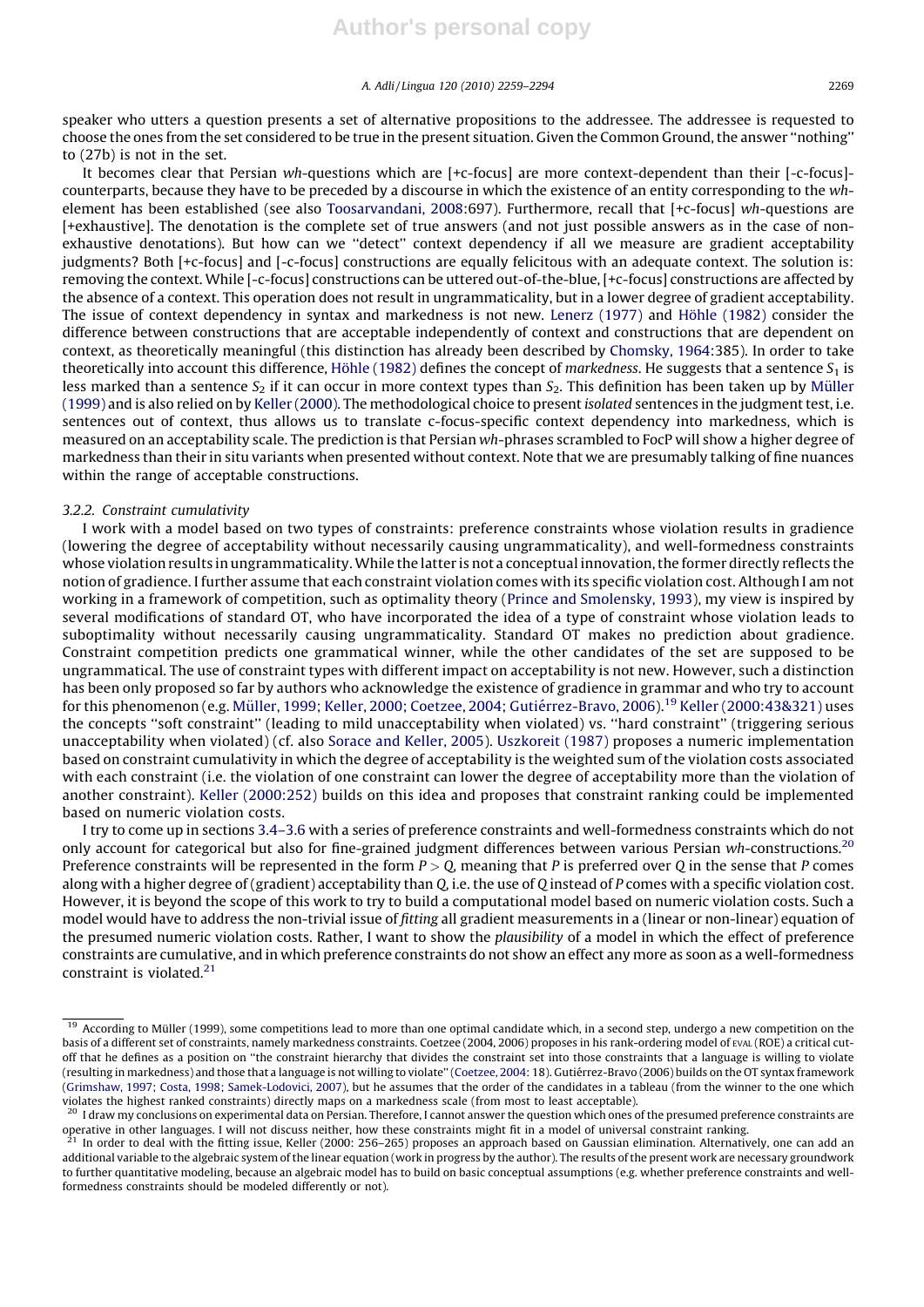#### 2270 A. Adli / Lingua 120 (2010) 2259–2294

#### 3.3. Methodology: instrument of measurement

This work applies a sample-based experimental method for collecting judgment data, using inferential statistical methods of analysis. In other words, one looks at the differences in the judgments and separates the (systematically unaccountable) error variance from (systematically intelligible) sources of variance. An increasing number of authors (which represent, however, still a tiny minority among syntacticians) have pointed out the fundamental methodological problem with which grammar research is confronted due to a lack of standard for data quality concerning acceptability judgments (which can compromise the major task of the syntactician, namely building a formal theory that can explain the data). Sometimes crucial theoretical aspects rely on judgments that are flagrantly doubtful, i.e. that the overwhelming majority of native speakers would most probably not share – a problem already pointed out by Levelt (1974:vol. 2, p. 6). This phenomenon becomes particularly critical when we deal with data from languages in which only a small minority of the scholars in the field is proficient.

This situation is one reason why ''myths'' about certain constructions sometimes emerge when they keep being quoted by different authors. In this respect, Schütze (1996) presents examples from the literature on English, and Adli (2004:35–40, 2005) on the literature on French and Spanish. Sternefeld (1998b:156) even quotes an example from German in which the same author presented, in each of three subsequent publications, a different judgment pattern to the same contrasting pair of sentences. The problem of unreliable judgments is more notorious in the field of suboptimal sentences, i.e. constructions that are neither obviously well-formed nor clearly unacceptable – and we all know that many aspects of syntactic theory already rely on judgments about such more or less marginal constructions. In the case of suboptimal constructions we usually deal with what can be called second-order judgments: these judgments represent the end result of a complex cognitive process and often reflect a non-scrutinized, subjective interpretation of the syntactician, who mentally ''translates'' a perception of suboptimal acceptability into a binary choice in terms of acceptable vs. unacceptable. The unsatisfactory character of this non-scrutinized, internal ''translation'' of an intuitively metrical to a theoretically categorical scale of acceptability – accurately described by Sorace and Keller (2005:1498) as an ''artificial classification into acceptable and unacceptable examples" – has triggered the introduction of a few, loose intermediary levels in form of symbols like "?" or "?\*" which we already find in works from the 1960s (for example Ross, 1967). Belletti and Rizzi (1988) even work with as many as seven different implicit degrees of acceptability. Furthermore, systematic differences in acceptability within the range of wellformed constructions are usually overlooked or ignored without the dedicated consideration of nuances. One should not neglect the fact that the use of a gradient concept of acceptability does not only concern the description of the data (e.g. reliability and validity of judgments), but it also raises questions of theoretical nature on how to account for gradience. The data was collected with a gradient acceptability judgment test during fieldwork in Tehran between December 2004 and February 2005.<sup>22</sup> The sample is balanced between women and men, and consisted of 98 native speakers of Persian within the age range 18 to 46 (the mean age is 29 years).<sup>23</sup> They all hold at least a high school diploma. The data of 91 persons were taken into consideration, 7 persons were excluded because they did not meet the validity criteria.<sup>24</sup> The technique used in this work applies the principle of graphic rating (cf. Guilford, 1954:270; Taylor and Parker, 1964). Its test-theoretical properties and successful application has been described in Adli (2004:81–111). Subjects express their judgments by drawing a line on a bipolar scale with the endpoints "-" (clearly unacceptable) and "+" (obviously acceptable). The scale had a length of 122 mm (i.e. 4.80 in.). The length of the line represents the degree of acceptability perceived.<sup>25</sup> The test was presented in an A4 ring binder containing two A5 sheets. The upper one holds the reference sentence, the lower one two experimental sentences. In order not to only provide the endpoints "-" and "+" but also a scale anchor, subjects rated one reference sentence, (28), at the end of the training phase that remained visible throughout the test.

(28) ?t $[$ er $\sigma$  æli<sub>i</sub> b $\sigma$  xode $\int$ <sub>i</sub> bord hosejn -o? why Ali with himself took Hossein -OM 'Why did Ali take Hossein with him?'

Only the lower sheet with the experimental sentences was turned after completing the rating of its two sentences. Due to the postverbal position of the specific object, the reference sentence is a marked but not ungrammatical construction (see

 $\frac{1}{22}$  The data is part of the larger sgs database (speech production - grammaticality judgments - social data), an ongoing project to build up a multilingual corpus of French, Persian, Spanish, and Catalan. It includes and combines three sources of data: syntactically tree-annotated transcriptions of spontaneous speech, gradient grammaticality judgments, and social background information of speaker.

<sup>23</sup> Native language is defined as the language which was already the dominant one at the age of six and whose proficiency has not been diminished by attrition later on (e.g. due to migration). Multilingual individuals were accepted as subjects as long as Persian was not a non-dominant language (neither in the first six years nor later). Careful selection with respect to the first language is important in a multilingual country like Iran, where at present only an estimated 50% of the population meets the stated criterion. According to Gordon (2005), only one third of the population would even count as native speakers of Persian. The table on linguistic diversity of countries in Gordon (2005) lists Iran on position 33 (note that Persian is labeled as ''Western Farsi'' in the Ethnologue's classification).

<sup>&</sup>lt;sup>24</sup> 4 persons were excluded, because Persian cannot be considered as their (dominant) first language (see footnote 23). 3 other persons were excluded due to insufficient cooperation (i.e. lack of motivation or lack of time).<br><sup>25</sup> Although Arabic script is written from right to left, a pretest revealed that subjects perceive a rating scale as more natural, if its direction g

right, i.e. its minimum is expected at the left. This fact might be due to a relation between the numerical character of a rating scale and the directionality in the writing of decimal numbers which, contrasting to the rest of the script, are written in Persian from left to right.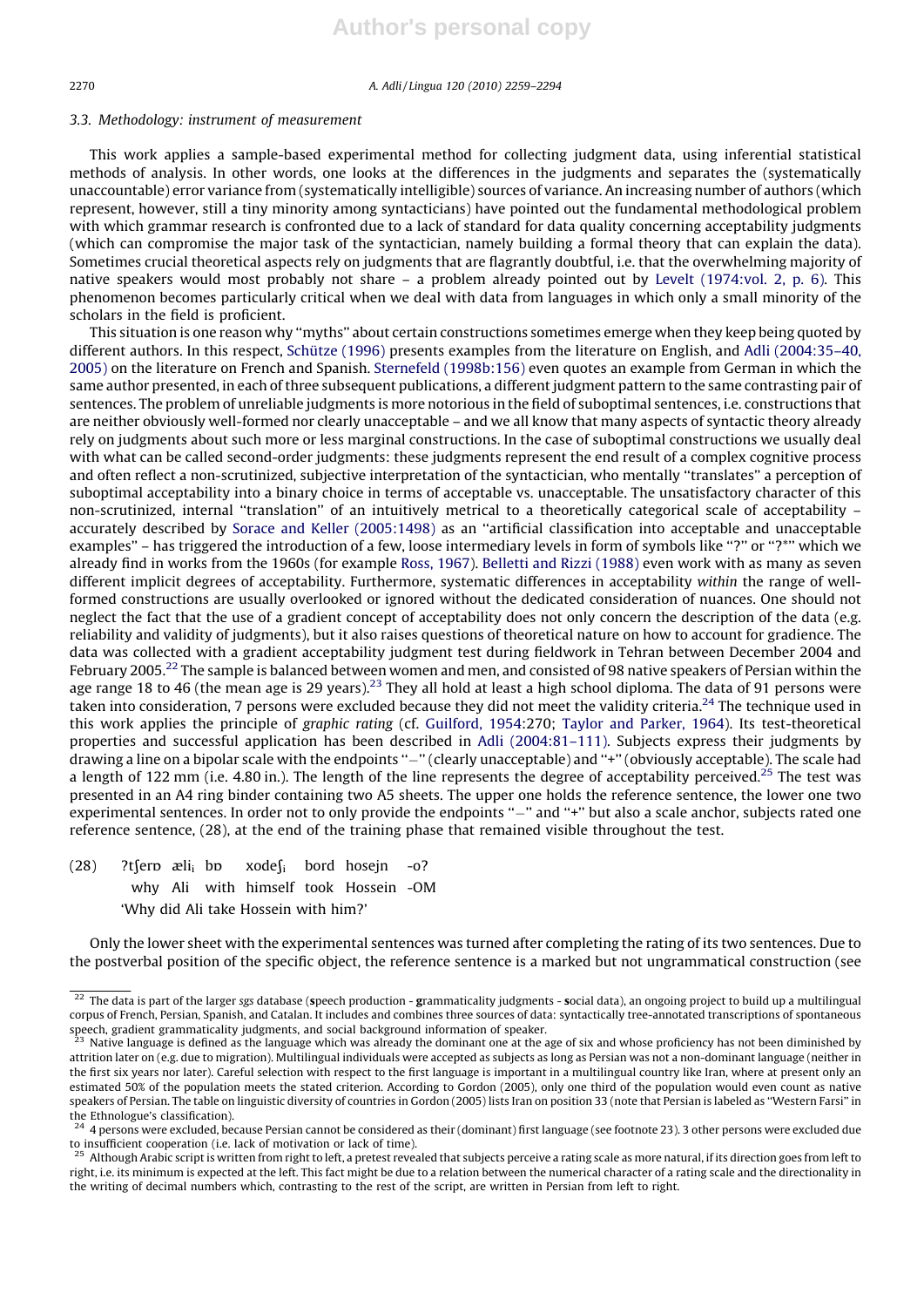

Fig. 1. Example sheet of the gradient acceptability judgment test.

section 2.1). This mostly results in an intermediate scale anchor as is shown in Fig. 1. $^{26}$  For quantifying the acceptability level, subjects could thus not only estimate the distance from the endpoints, but they could also compare the experimental sentence with the judgment already assigned to the reference sentence. In other words, they could take into consideration whether the experimental sentence had a higher or lower value, and as to how much higher or lower this value was. Therefore, the test uses a bipolar, anchored graphic rating scale with the characteristic that the subjects choose the anchor for themselves. One essential element of this instrument of measurement consists in its instruction and training phase requiring roughly one third of the total test time. In a 9-step procedure the concepts of isolated grammaticality and gradience were imparted (cf. Adli, 2004 for further details), and practiced judging 8 instruction and training sentences. An understanding of what I call isolated grammaticality helps to reduce interferences with extra-grammatical factors (e.g. an intuitive sense of pragmatic plausibility). Subjects were generally instructed to restrict their judgment to the spoken variety, i.e. their ratings should not be biased by the fact that a certain word order is not considered as licit in the written variety although it is accepted in the spoken variety, or vice versa.<sup>27</sup> In addition, they were taught the distinction between echo- and non-echoquestions. They should exclude the echo-interpretation from their considerations, which is important when rating wh-insitu constructions. As regards gradience, the instruction and training phase led participants first from a binary to an ordinal and then to a truly metrical concept of acceptability. In the end, participants should not only be able to place different

 $\frac{1}{26}$  Instead of the classic rating scale, Bard, Robertson & Sorace (1996) propose the use of magnitude estimation. This approach is typically applied in the measurement of psychophysical variables. The particular properties of a psychometrical function motivates the use of magnitude estimation, where the estimation is carried out in multiplicative relation to a reference value. However, it seems doubtful to me, whether this situation can be transferred to the domain of grammaticality judgments, where we do not dispose of the required psychophysical parameters (we neither have a quantifiable just noticeable difference value, nor a constant error). One has to have good reasons in order to deviate from the common measurement scale and to postulate a special case. The cross-modality matching carried out by Bard, Robertson & Sorace (1996: 52ff.) cannot validate such a claim, either. Furthermore, the authors wrongly assume that the results obtained by magnitude estimation are superior to common rating results in terms of scale quality. There is a wide consensus in empirical methodology that the levels of most rating scales can be considered equidistant (construct validity and a sufficient number of levels assumed), i.e. rating results can be assumed to be metrical.<br><sup>27</sup> Note that Persian shows a pronounced difference between the written and the spoken variety which is, for example, much more distinct than in modern

French (but nevertheless less distinct than, say, in Arabic). Frommer (1981: 13–16) enumerates four prominent characteristics of spoken Persian: verb-stem contraction, different 3rd person singular agreement suffix for various tenses, cliticization of the Persian analogue of the verb ''be'', and the phonetic change of [ɒ] to [u] before the nasals [n] and [m]. In addition, a substantial number of lexemes is exclusive to the written variety. The script of the experimental sentences reflect the forms of the spoken variety, as for example in the case of the object and specificity marker: OM is not written as [rɒ], but as [o], [ro], or  $[$ io] (using either the letter  $\iota$  or the diacritic  $\iota$ <sup>3</sup>).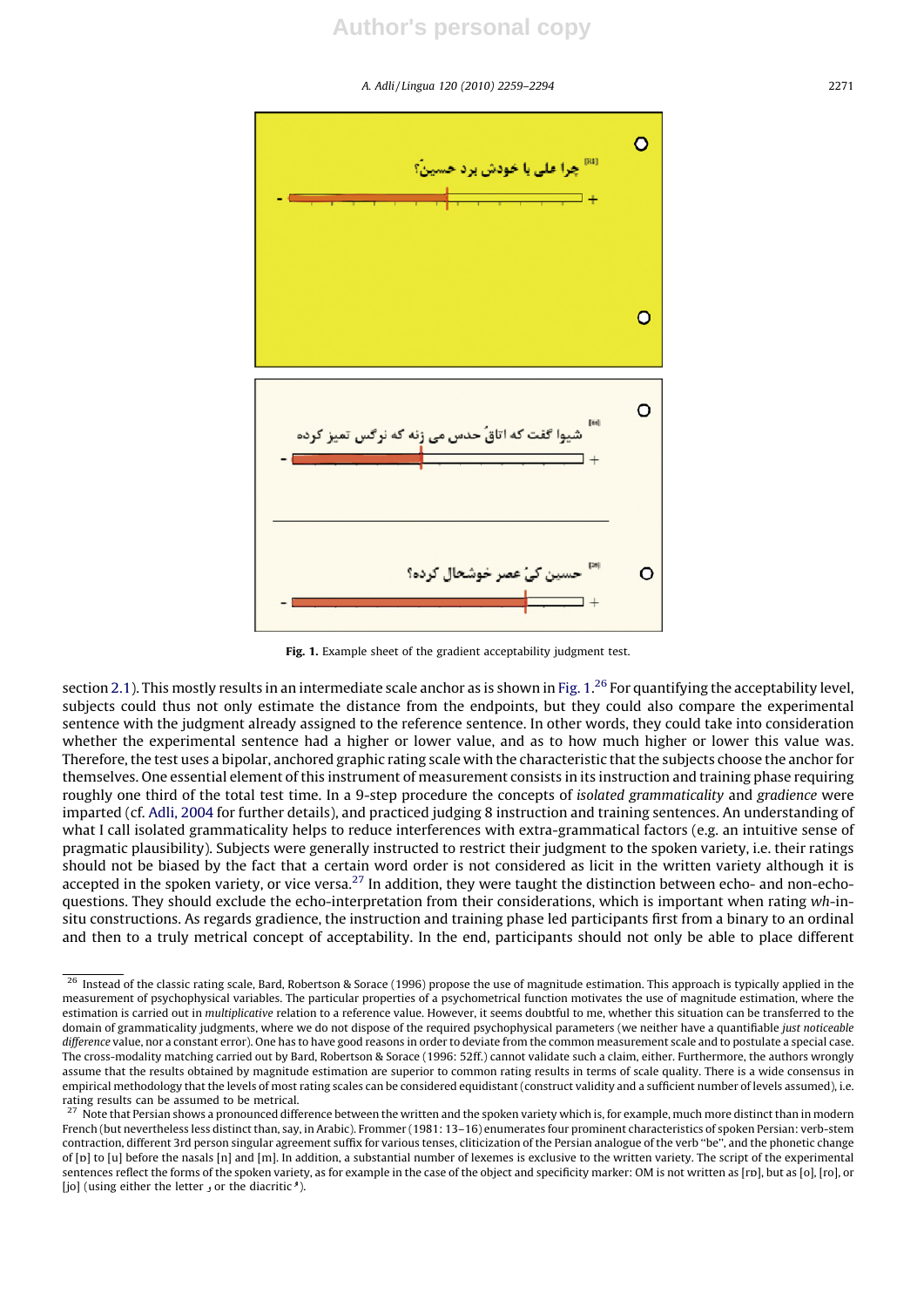constructions in an order, but also to have a sense of the proportionality of the acceptability values. In average, the training and instruction lasted 15 min (reflecting the fact that understanding the notion of gradient acceptability and how to express it on a rating scale is anything but trivial, especially for non-linguists), the experimental phase itself 25 min.<sup>28</sup>

Each construction was presented in 3 lexical variants to every person. The dependent variable is the mean value of the 3 variants.<sup>29</sup> There are 11 different simple wh-questions, (1a) to (3c), 3 complex constructions, (4a), (4b), and (24), as well as 4 multiple wh-constructions, (5a) to (6b). Given that each construction comes in 3 lexical variants, we base our results on (11  $+3 + 4$ )  $\times$  3 = 54 experimental sentences (see Appendix A for a complete list of the material). All experimental sentences use different lexical material for the (non-pronominal) NPs and the verb (except for the matrix bridge verbs "think" and "say" in the complex construction of the type (4a), (4b), and (24)), in order to avoid artifacts due to semantic repetition. 4 different versions of the test were used which only differed in the order in which the experimental sentences were presented, thereby compensating any possible order effect. The graphic rating lines were measured at a 1-mm (=0.04 in.) accuracy level. In view of a better readability, methodological aspects of the applied statistical techniques as well as the detailed quantitative results of each analysis of variance can be found in Appendix A. Readers less familiar with the concepts of analysis of variance (e.g. main effect, interaction, simple main effect, partial  $\eta^2$  effect size) are invited to read the first part of Appendix A before continuing with the following sections.

# 3.4. Simple wh-questions

Three different, partly overlapping ANOVA designs will be constructed in the following subsections based on the full picture of the simple wh-questions given in Table 1 in section 3.1 (and listed at the beginning of section 2). They will focus (i) on the unmarked order and local NP-scrambling of  $\pm wh$  (section 3.4.1), (ii) on the comparison between in situ and scrambled wh, and the comparison between wh-adjunct and wh-NP scrambling, and the ungrammaticality of postverbal wh (section 3.4.2), (iii) on NP postposition and postverbal wh-elements (section 3.4.3). Fig. 2 summarizes the mean gradient acceptability values of the sample and gives a good overview of the result pattern (for reasons of space, I do not repeat all test sentences presented further above). The higher a sentence on the y-axis, the higher its degree of acceptability. Note however, that arithmetic means do not show an important parameter that one needs to know in order to find out whether a difference is statistically significant or not: the variance (more precisely, the standard error which also includes information on the sample size). The line chart helps in a more intuitive understanding, but any detailed conclusions have to be drawn based on the statistical tests.

# 3.4.1. Unmarked order

In a first step, I will compare both constructions with non-initial, preverbal wh-position, namely the O Adj<sub>temp</sub> V order and the Adj<sub>temp</sub> O V order. According to Karimi and Taleghani's (2007:169) phrase structure, the canonical order is Adj<sub>temp</sub> O V. I repeat the test sentences with original numbering, indicating the phrase structure.

| (1a)  | $\begin{bmatrix} TopP & SDTD_i \end{bmatrix}$                               | $[\text{TP} \text{ ketpb } -e]$                                                                                                                                                   |                       | $-Ok$                                                                          | $[$ AdvP $\,$ kej |                                                                                      | $ _{vP}$       | $t_i$ | $t_{\rm k}$ | xæride]]] |
|-------|-----------------------------------------------------------------------------|-----------------------------------------------------------------------------------------------------------------------------------------------------------------------------------|-----------------------|--------------------------------------------------------------------------------|-------------------|--------------------------------------------------------------------------------------|----------------|-------|-------------|-----------|
|       | Sara                                                                        |                                                                                                                                                                                   | book -her -OM         |                                                                                |                   | when                                                                                 |                |       |             | bought    |
| (1a') | $_{TopP}$ SDPD <sub>i</sub>                                                 | $ _{TP} $                                                                                                                                                                         | $[_{\text{AdvP}}$ kej |                                                                                | $ _{v\text{P}}$   | $t_i$                                                                                | $ketpb -ef -o$ |       |             | xæride]]] |
|       | Sara                                                                        |                                                                                                                                                                                   |                       | when                                                                           |                   |                                                                                      | book -her -OM  |       |             | bought    |
|       |                                                                             | 'When did Sara buy her book?'                                                                                                                                                     |                       |                                                                                |                   |                                                                                      |                |       |             |           |
| (1c)  |                                                                             | $\begin{bmatrix} T_{\text{opp}} & \text{b} \text{b} \text{b} \text{c} \text{c} \text{k} \end{bmatrix}$ $\begin{bmatrix} F_{\text{ocP}} & \text{k} \end{bmatrix}$ -ro <sub>k</sub> |                       | $1$ <sub>TP</sub>                                                              |                   | $\begin{bmatrix} A \text{dvP} \end{bmatrix}$ emruz $\begin{bmatrix} v \end{bmatrix}$ |                | $t_i$ | $t_{\rm k}$ | zæde]]]]] |
|       | Babak                                                                       | who -OM                                                                                                                                                                           |                       |                                                                                |                   | today                                                                                |                |       |             | hit       |
| (1c') | $\left[\begin{smallmatrix} 1 & 0 & 0 \\ 0 & 0 & 0 \end{smallmatrix}\right]$ | $[\text{TP}$                                                                                                                                                                      |                       | $\begin{bmatrix} A \text{d} v P & P \text{m} \text{T} u Z & v P \end{bmatrix}$ |                   | $t_i$                                                                                | ki -ro         |       | zæde]]]     |           |
|       | <b>Babak</b>                                                                |                                                                                                                                                                                   |                       | today                                                                          |                   |                                                                                      | who-OM         |       | hit         |           |
|       |                                                                             | 'Who has Babak hit today?'                                                                                                                                                        |                       |                                                                                |                   |                                                                                      |                |       |             |           |

Scrambled wh-arguments in Persian are [+c-focus], hence more context-dependent, in contrast with canonical whelements, which are generally [-c-focus], hence less context-dependent. In section 3.2.1 I argued that c-focused whquestions are, when out of context, more marked than wh-questions with i-focus. If this idea is on the right track, then we can

 $\overline{a^2}$  Some authors have opted for the opposite strategy applying a technique called speeded acceptability judgments, where the subject has to make a binary classification of sentences in terms of acceptability as quickly as possible (e.g. McElree and Griffith, 1995). The criterion of construct validity requires to choose the approach(es) that is/are best suited for measuring what one wants to measure. Sometimes the ideal can also consist of a well-chosen combination of complementary methods, when different techniques capture different relevant aspects of the human language faculty. I believe that nuanced acceptability judgments that should reflect systematic differences in markedness require a slow approach in which subjects have time to assess all details. Rather than producing artifacts or psycholinguistic contamination, the slow approach results in precision and validity. Based on various experiments that I have carried out in the last years, I feel confident to claim that the most serious source of artifact is insufficient instruction. It increases the number of situations in which subjects, namely non-linguists, confound relevant grammatical aspects and irrelevant aspects (in this respect the creativity of subjects can be surprising: irrelevant aspects can be pragmatic plausibility, opaque ideas of ''elegance'', etc.).

<sup>29</sup> The difference between the satisfactory average-measure-ICC of 0.84 (McGraw and Wong, 1996) and a low single-measure-ICC of 0.59, reported by Adli (2004: 108), confirms that it is essential to use various lexical variants for each construction, i.e. it would be largely insufficient to have only one lexical example of each syntactic structure in question.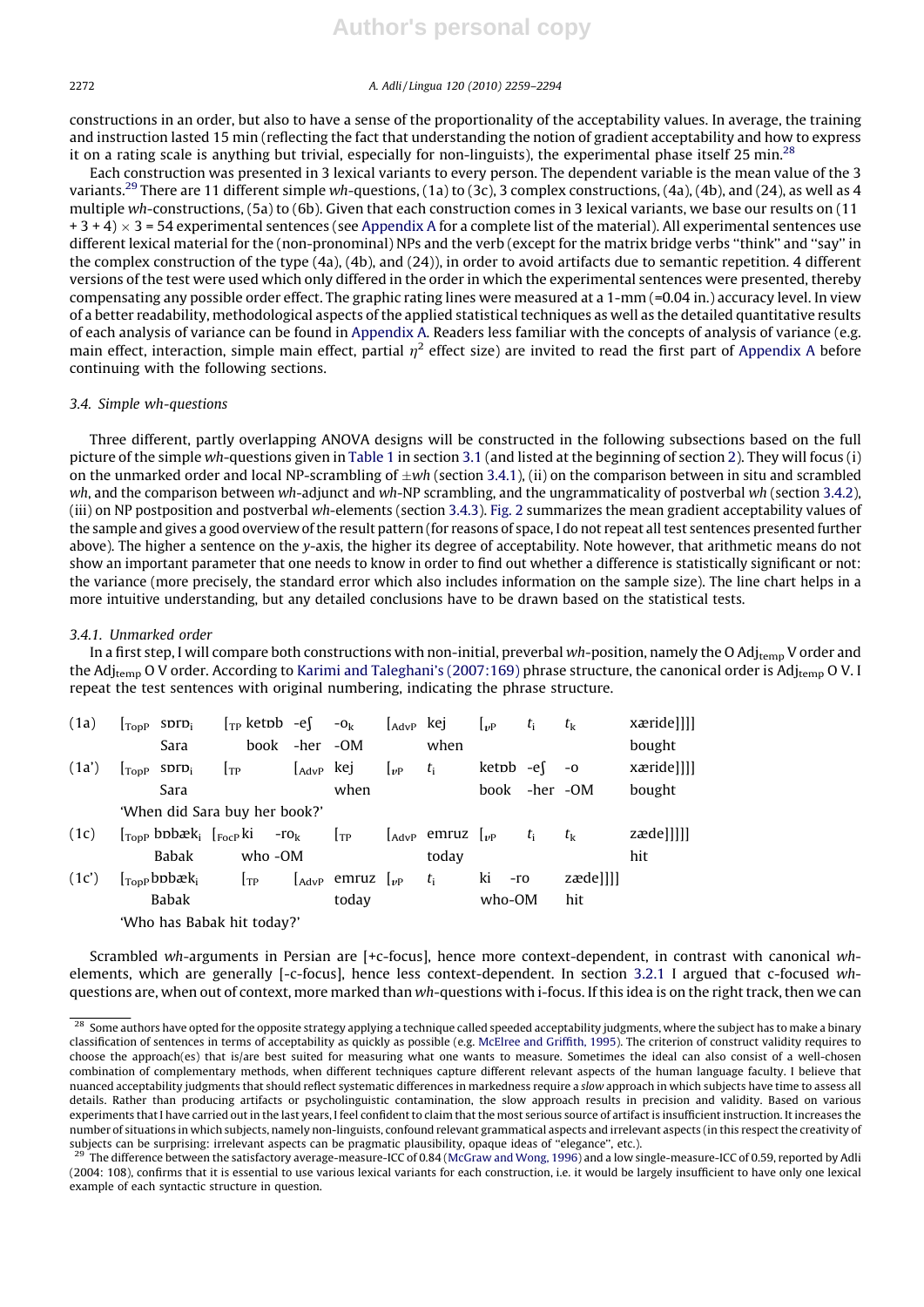#### A. Adli / Lingua 120 (2010) 2259–2294 2273

### Table 1 Simple wh-questions in this study, according to wh-position, wh-type, and subject position.

| $wh$ -position $\Rightarrow$  |               |                     | non-initial, preverbal | initial |                              |      | postverbal                         |     |
|-------------------------------|---------------|---------------------|------------------------|---------|------------------------------|------|------------------------------------|-----|
|                               | Adj O V       |                     | O Adj V                |         |                              |      |                                    |     |
| $wh$ -type $\Rightarrow$      | $wh$ -adjunct | $wh-NP$             | wh-adjunct             | $wh-NP$ | $wh$ -adjunct $\vert wh$ -NP |      | $ wh\text{-}adjunctc wh\text{-}NP$ |     |
|                               |               |                     |                        |         |                              |      |                                    |     |
| $\downarrow$ subject position |               |                     |                        |         |                              |      |                                    |     |
| preverbal                     | '1a'          | $1c$ <sup>'</sup> ) | (1a)                   | 1c)     | (2a)                         | (2c) | (3a)                               | 3c) |
| postposed                     |               |                     | (b)                    |         | (2b)                         |      | (3b)                               |     |





Table 2 ANOVA I - design for variables 'wh-type' and 'adjunct position'.

| A: <i>wh</i> -type $\Rightarrow$<br>$\Downarrow$ B: order of Adj <sub>temp</sub> and O | $a_1$ : wh-adjunct | $a_2$ : $wh$ -NP |
|----------------------------------------------------------------------------------------|--------------------|------------------|
| $b_1$ : O Adj <sub>temp</sub> V                                                        | (1a)               | (1c)             |
| $b_2$ : Adj <sub>temp</sub> O V                                                        | (1a')              | (1c')            |

hypothesize that the Adj<sub>temp</sub> O V order is also the unmarked case. This issue is tested by a two-way analysis of variance with the two within-subjects variables 'wh-type' and 'adjunct position' as is shown in Table 2. The first two data points of the top two lines in Fig. 2 graphically show the relevant mean values. The conclusions of this analysis are restricted to temporal/ locative adjuncts, since I am not systematically distinguishing adjunct types according to their semantic role (see e.g. Bakovic, 1998) and their modifyee (VP, IP, or CP, in terms of Rigau, 2002).

Main effect test B 'order of Adj<sub>temp</sub> and O' is significant ( $p < 0.000$ ). Constructions of the type (1a') and (1c') with the Adj<sub>temp</sub> O V order have a higher acceptability value than constructions of the type (1a) and (1c) with the O Adj<sub>temp</sub> V order. The empirical findings show that the unmarked sequence in Persian is Adj<sub>temp</sub> O V and suggest that the assumption, according to which context dependency translates into markedness with isolated sentences, is on the right track. In what follows I will henceforth call the unmarked variants (1a') and (1c') wh-in-situ, irrespective of the fact whether there was string-vacuous movement (i.e. displacement without changing the linear order) or not.<sup>30</sup>

 $\frac{30}{30}$  Unless there is compelling evidence, I do not consider string-vacuous (parallel) movement such as Adj<sub>i</sub> O<sub>k</sub> t<sub>i</sub> t<sub>k</sub>V for the unmarked order. First, I try to minimize the amount of stipulated derivations for the unmarked case. Second, under the assumption that scrambled wh-NPs in Persian are [+c-focus], a derivation like Adj<sub>i</sub> wh-O<sub>k</sub> t<sub>i</sub> t<sub>k</sub>V makes wrong predictions (and (1c') would by definition not be unmarked anymore, see also footnote 1).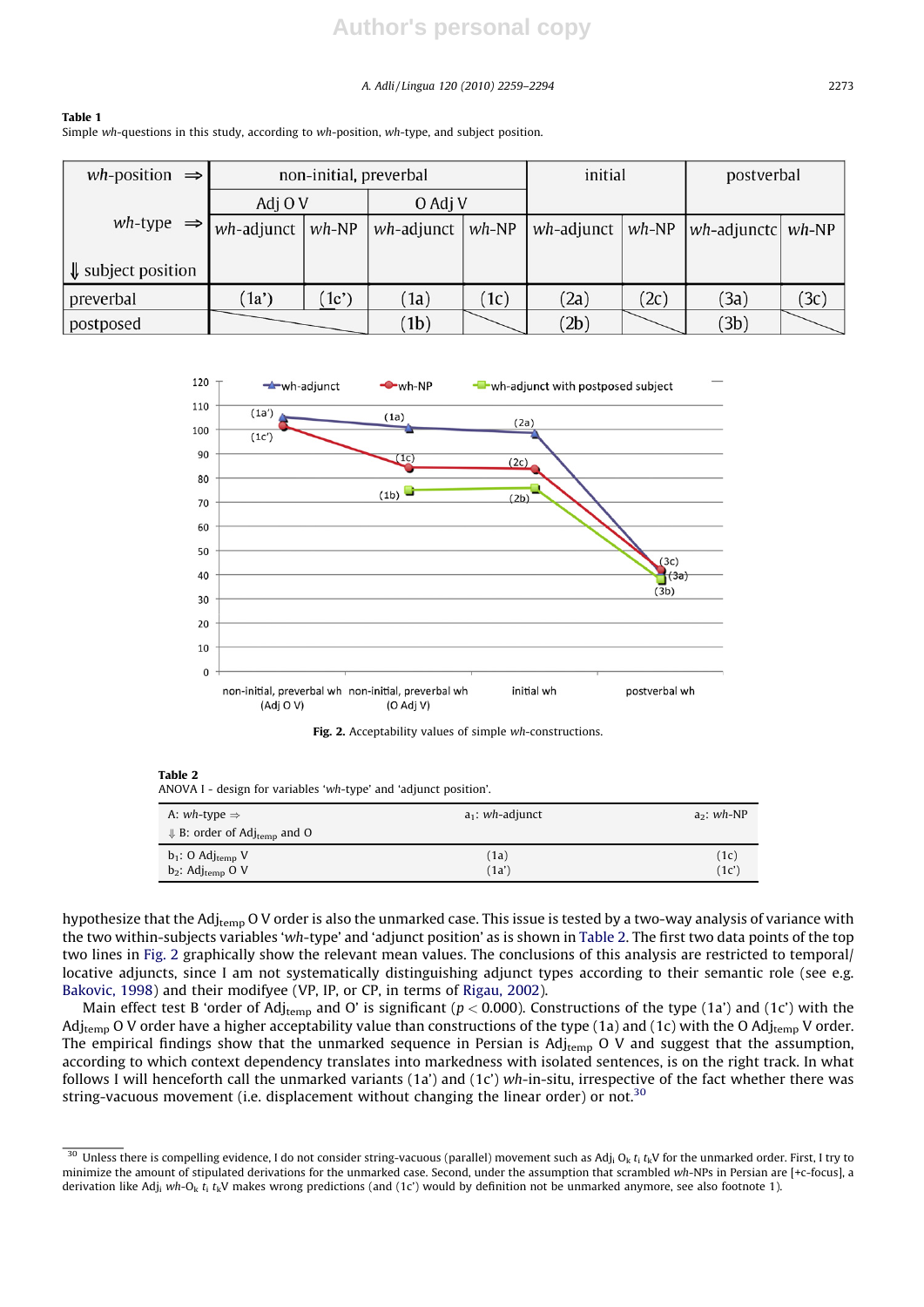The second result of ANOVA I is the significant interaction  $A \times B$  ( $p < 0.000$ ). This interaction is due to the fact that the difference  $\Delta$  between the unmarked Adj<sub>temp</sub> O V and the marked O Adj<sub>temp</sub> V word order is clearly smaller for wh-adjunct questions compared to wh-NP questions  $(\Delta(1a)(1a') < \Delta(1c)(1c')$ ). One could also say that the O Adj<sub>temp</sub> V order comes along with a sharp decrease in acceptability for wh-NPs, but only a very light decrease for wh-adjuncts. This difference is revealed by the partial  $\eta^2$  values of the simple main effect tests B|a<sub>i</sub> which test for the adjunct position separately for wh-adjuncts and wh-NPs. As a descriptive measure of the size of a given effect, the partial  $\eta^2$  value quantitatively represents the cost of a constraint like (29) for the sample. While B $|a_1$ , i.e. (1a) vs. (1a'), has only a partial  $\eta^2$  of 0.1 (p < 0.002), B $|a_2$ , i.e. (1c) vs. (1c'), has a partial  $\eta^2$  of 0.537 ( $p < 0.000$ ). The cost for violating this constraint can be estimated by the difference  $\Delta$  of the two partial  $\eta^2$  values, which amounts to 0.437. This result offers interesting insight into the difference between the scrambling of wh-arguments and non-wh-arguments: As the phrase structures above show, the contrast boils down to a difference between a locally scrambled non-wh-argument as in the marked order (1a) and a locally scrambled wh-argument as in the marked order (1c). This finding is summarized in (29) (which concerns, like the following preference constraints, scrambling out of non-islands).

# (29) local NP[-wh]-scrambling > local NP[+wh]-scrambling (preference constraint)

What is behind preference constraint (29)? The different degrees of acceptability after scrambling wh-arguments vs. nonwh-arguments are a consequence of different degrees of context dependency, or more accurately, of different degrees of difficulty to reconstruct an adequate context which meets the requirements to a plausible Common Ground. Scrambled wharguments are always [+c-focus], while scrambled non-wh-arguments can also be discourse-functionally neutral. Interestingly, (1a) and (1c) differ with respect to the size of the focus domain.<sup>31</sup> While (1c) contains a scrambled wh-NP and is thus [+c-focus], (1a) contains a wh-adjunct, which is [-c-focus] (yet it is focused, namely [+i-focus], given that it is a  $wh$ -phrase). Selkirk's (1984:207, 1995) focus projection rules, according to Büring (2006) the standard view on the matter, are not assumed to apply to contrastive focus, i.e. the focus domain of c-focused constituents is more restricted. Thus, the projection rules cannot apply to (1c), but they can apply to (1a). One can hypothesize that (29) is a reflex of a more general constraint, according to which broader focus is preferred over narrower focus (for sentences presented out of context).<sup>32</sup>

# 3.4.2. Comparing in-situ, initial, and postverbal wh

I will now turn to the effect of the wh-position (variable A) and, once again, of the wh-type (variable B) with a second analysis of variance. The O Adj V construction is disregarded in the design shown in Table 3 (I will come back to this word order variant in section 3.4.3).

The statistical results show a main effect, A, of the wh-position ( $p < 0.000$ ), i.e. in situ, initial, and postverbal wh-questions do not have the same acceptability. There is a monotonic decrease starting with the wh-in-situ form, continuing with the whinitial construction, and ending at the low value for postverbal wh-constructions. Contrasting with the presumed in situ constructions (1a') and (1c'), the wh-element has been scrambled to the left edge in (2a) and (2c). This finding is expressed in (30).<sup>33</sup> The violation cost is estimated by the partial  $\eta^2$  values of pairwise contrast effect tests between single levels of variable A. They exhibit a difference between wh-in-situ and wh-initial with a partial  $\eta^2$  of 0.505 (a<sub>1</sub> vs. a<sub>2</sub>: p < 0.000).

(2a) [kej<sub>k</sub> [<sub>TP</sub> sprp<sub>i</sub> [<sub>AdvP</sub> t<sub>k</sub> [<sub>vP</sub> t<sub>i</sub> ketpb -ef -o xæride]]]<sup>34</sup> when Sara **book** -her -OM bought 'When did Sara buy her book?'

non-significant pairwise contrast  $a_1$  vs.  $a_2$  in section 3.4.3 and the corresponding non-significant result reported in the last part of the appendix).<br><sup>34</sup> With wh-adjuncts behaving like sentential adverbs (Karimi an projection above TP (background-topical subjects are placed in Spec,TP). Karimi (2008:1276) suggests that the ungrammaticality of the example below is due to the fact that Persian does not allow CP adjunction. Consequently, scrambled wh-adjuncts have to be placed in a different landing site (alternatively, one has to allow CP adjunction, but restrict it to sentential adverbs). I will not further discuss the issue of the left-peripheral landing site for scrambled whadjuncts; several aspects of wh-adjuncts in Persian offer fruitful opportunities for further research (see also footnote 13).<br>(i) \*rɒmin<sub>i</sub> goft [<sub>CP</sub> be sɒrɒ [<sub>CP</sub> ke bɒbæk golɒ

| $10111111i$ gott $10P$ be SDID $10P$ Ke          |  |         |  | <b>DDDEK</b> gOID |                        | -10 | ubull |  |
|--------------------------------------------------|--|---------|--|-------------------|------------------------|-----|-------|--|
| Ramin said                                       |  | to Sara |  |                   | that Babak flowers -OM |     | gave  |  |
| 'Ramin said that Rahak gave the flowers to Sara' |  |         |  |                   |                        |     |       |  |

 $\frac{31}{31}$  I owe this observation to an anonymous reviewer. Focus projection rules with regard to contrastive and non-contrastive focus are an interesting issue in Persian that merit further investigation. Karimi (2005: 154) distinguishes syntactic, morphological and phonological means to achieve contrastive focus interpretation (see section 2.2). Movement of wh-NPs to FocP is a syntactic mean. Future research has to clarify (i) whether and how phonology comes into play in syntactic means of contrastive focusing (taking Kahnemuyipour, 2003 as a starting point), and (ii) whether focus projection differs for syntactic and phonological means of contrastive focusing.

 $32$  The analysis also reveals a difference between wh-adjunct and wh-NP questions, which is, however, in comparison fairly small: The simple main effect test A $|b_2$  (i.e. (1a') vs. (1c')) shows that in the unmarked word order, argument questions come along with a cost of partial  $\eta^2$  = 0.097 compared to adjunct questions. I dispense with raising the question whether there is a constraint, according to which wh-adjunct questions are preferred over wh-NP questions in isolated context (such as wh[ $-NP$ ]-question > wh[ $+NP$ ]-question). However, if other experimental results confirm this pattern (preferably in a clearer way), that line of argument should be pursued.

<sup>&</sup>lt;sup>33</sup> One might be tempted to explaining the difference between the in situ constructions (1a') and (1c') and the wh-initial constructions (2a) and (2c) by the fact that the subject is a shifted topic (Spec of TopP) in the first case, while it is a background topic (Spec of TP) in the latter. However, evidence against an effect of the type of topic comes from a comparison of the O Adj V constructions (1a) with the wh-initial constructions (2a) (or likewise of (1c) with (2c)). Although the subject is a shifted topic in the former and a background topic in the latter, the constructions do not have different acceptability values (see the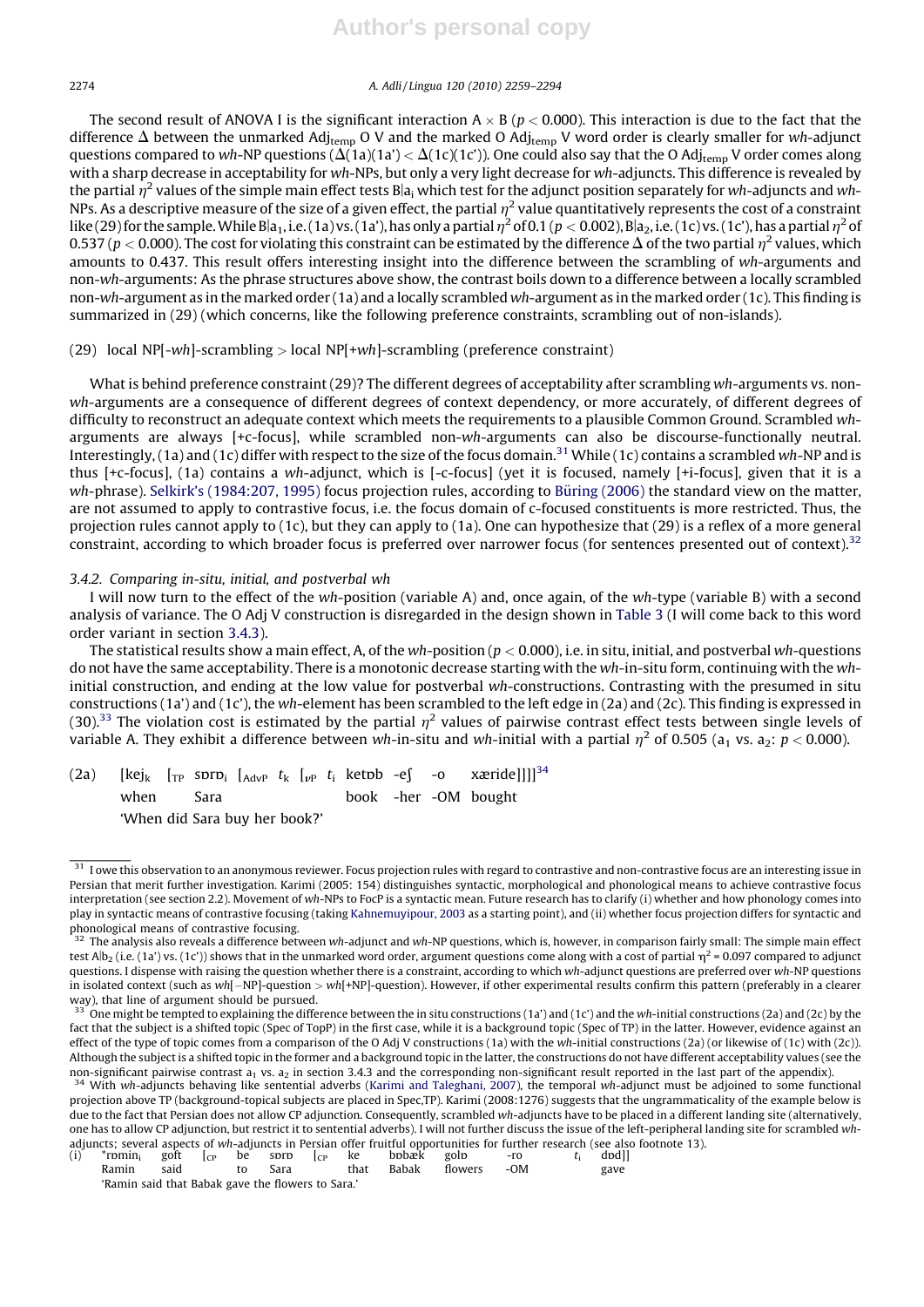#### A. Adli / Lingua 120 (2010) 2259–2294 2275

| A: <i>wh</i> -position $\Rightarrow$ | $a_1$ : non-initial, preverbal wh (wh-in-situ) | $a_2$ : wh-initial | $a_3$ : postverbal wh |
|--------------------------------------|------------------------------------------------|--------------------|-----------------------|
| $\Downarrow$ B: wh-type              |                                                |                    |                       |
| $b_1$ : <i>wh</i> -adjunct           | (1a')                                          | (2a)               | (3a)                  |
| $b_2$ : wh-NP                        | (1c')                                          | (2c)               | (3c)                  |

#### Table 3 ANOVA II - design for variables 'wh-position' and 'wh-type'.

(2c)  $\begin{bmatrix} F_{\text{ocP}} \\ \end{bmatrix}$  ki -ro<sub>k</sub>  $\begin{bmatrix} T_P \\ \end{bmatrix}$  bobæk<sub>i</sub>  $\begin{bmatrix} A_{\text{dVP}} \\ \end{bmatrix}$  emruz  $\begin{bmatrix} v_P \\ t_i \end{bmatrix}$   $t_k$  zæde]]] who -OM Babak today hit 'Who has Babak hit today?'

(30) in situ  $wh >$  scrambled wh (preference constraint)

Furthermore, we see that this difference is less pronounced compared to the difference between wh-initial and postverbal wh with a partial  $\eta^2$  of 0.772 (a<sub>2</sub> vs. a<sub>3</sub>:  $p < 0.000$ ). These values confirm the fact that we have on the one hand the wellformed wh-in-situ and wh-initial constructions (which show however, nuanced differences among each other), and the illformed postverbal wh-constructions, on the other. In general, postverbal wh-elements are ungrammatical in Persian. This finding supports my criticism of Kahnemuyipour's (2001) analysis according to which wh-elements are base-generated in postverbal position. This line of argument can only be considered for wh-adjuncts of space in constructions with directional motion verbs, which have an exceptional behavior.<sup>35</sup> The pronounced decrease for the postverbal wh-construction reflects a violation of the well-formedness constraint  $(32)$  (and for  $(3c)$  also  $(31)$ ), i.e.  $(3a)$  and  $(3c)$  have an incorrect discoursefunctional interpretation. It is plausible to assume that postverbal wh-elements follow the same rules that govern postposed XPs in general. We have seen in section 2.1 that postposed XPs are [+topic]. This property conflicts with the fact that whelements cannot be topical, expressed by (32) (consequently, I do not agree with the occasionally expressed opinion according to which wh-elements can be (contrastive) topics, see for example Comorovski, 1996:144; or Willis, 2008).

(31) Scrambled NPs[+wh] must be [+c-focus]. (well-formedness constraint)

(32) Wh-elements cannot be [+topic]. (well-formedness constraint)

It is interesting to take note of Kural's (1992:18–26) observation that wh-elements in Turkish can be in canonical position as well as scrambled to initial position, but that they cannot be postverbal. And he also observes that postverbal XPs cannot be focused.

- (33a) Ahmet kimi görmüş? Ahmet who-ACC see-PAST-AGR 'Who did Ahmet see?'
- (33b) \*Ahmet görmüş kimi? Ahmet see-PAST-AGR who-ACC

A noteworthy result is the significant interaction  $A \times B$  ( $p < 0.000$ ), i.e. we find a specific interplay of both variables. This will be further analyzed by means of simple main effect tests. In a first step, simple main effects Blai test for the difference between wh-adjunct and wh-NP separately for each of the three wh-positions. The overall significance of main effect B is to some degree due to the contrast (1a') vs. (1c'), as shows B|a<sub>1</sub> with a partial  $\eta^2$  of 0.097 ( $p < 0.002$ ), but in particular due to the contrast (2a) vs. (2c), as shows B|a<sub>2</sub> with a partial  $\eta^2$  of 0.453 (p < 0.000). I estimate the violation cost by the difference  $\Delta$  of the two partial  $\eta^2$  values that amounts to 0.356. A displaced wh-NP is more marked than a displaced wh-adjunct in wh-initial constructions.

(34) wh[-NP]-scrambling  $>$  wh[+NP]-scrambling (preference constraint)

(34) can be explained along similar lines as preference constraint (29): Scrambled wh-arguments are always [+c-focus], while scrambled wh-adjuncts are not (unless they belong to the subclass which is assumed to have a nominal element). The

Ali with Maryam married because liked-her 'Ali married Maryam because he loved her.'

| (ii)        | æli | bp                                | mæriæm     | bexptere | elv     | ezdevodz kærd. |
|-------------|-----|-----------------------------------|------------|----------|---------|----------------|
| Ali<br>with |     | Marvam                            | because of | love     | married |                |
|             |     | 'Ali married Maryam out of love.' |            |          |         |                |

 $\frac{35}{135}$  Apart from examples with directional movement verbs, Kahnemuyipour (2001: 47) builds his evidence on sentences with embedded clauses as in (i). In my opinion, this is not convincing. He does not pay attention to the fact that the postverbal element is an adjunct clause. They behave differently from phrasal adjuncts which are unmarked in preverbal position as in (ii), while being marked in postverbal position (see Karimi, 2001, 2005:10).<br>(i) æli bɒ mærjæm ezdevɒdʒ kærd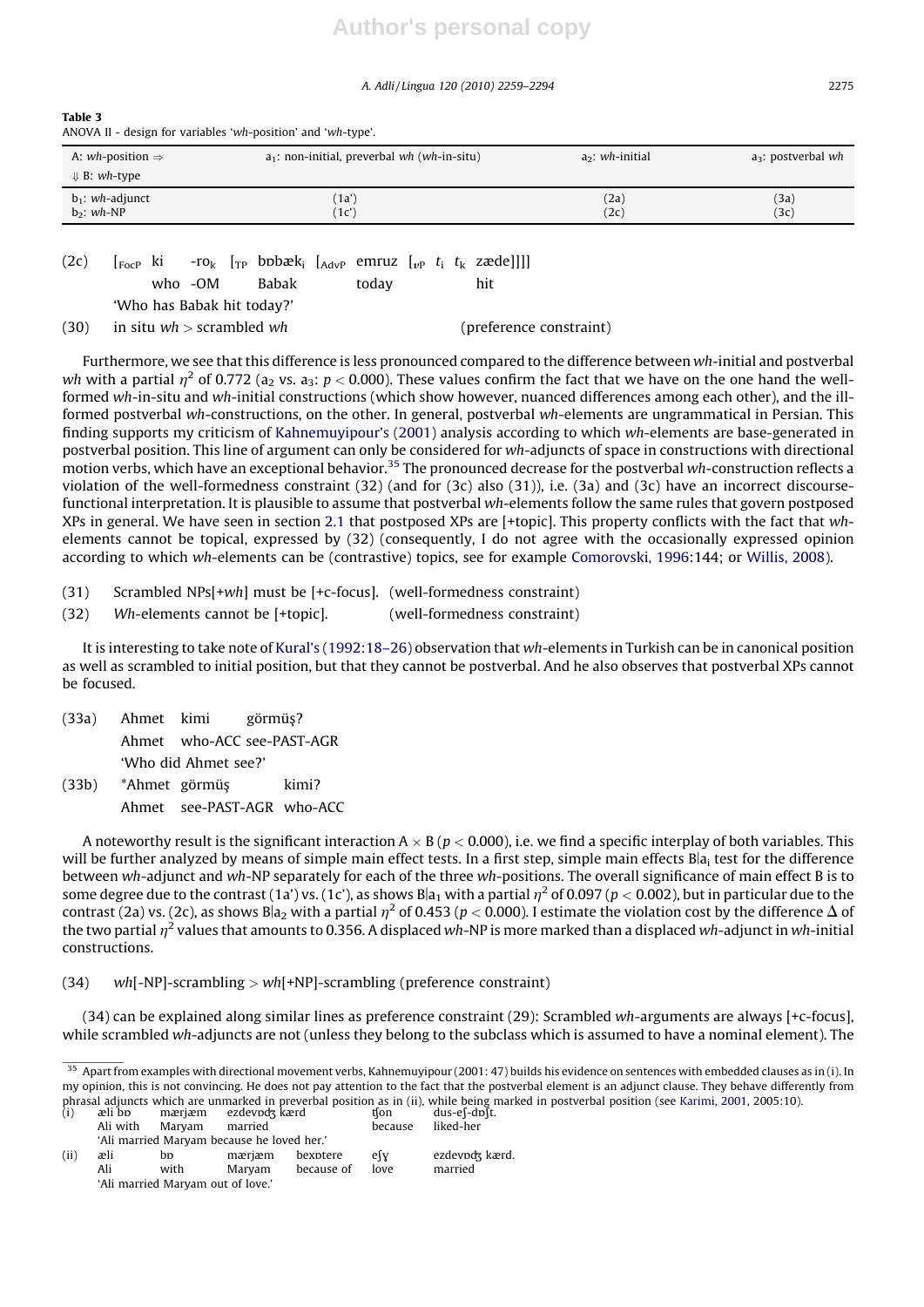former are more context-dependent than the latter.<sup>36</sup> The displaceable property of Persian wh-adjuncts also relates to the fact that they are quantificational. Karimi and Taleghani (2007) argue that in situ wh-adjuncts are quantificational being a QP, while in situ wh-arguments are not given their DP status (irrespectively of the quantificational property of all whelements given the wh-feature movement to C, as they point out).

However, we would expect the postposed subject to lower the acceptability value, which is not the case (see next section). It is striking that this effect does not show up in constructions with the wh-element in postverbal position – all sentences with postverbal wh-element are equally unacceptable. My interpretation is that these sentences violate (at least) one wellformedness constraint, which not only (and expectedly) has a dramatic effect on acceptability; also, that violation hardly leaves any space for the subtle effects of preference constraints (more on this later).

### 3.4.3. Including postposition in the analysis

ANOVA III (Table 4) differs from the design of ANOVA II in the fact that variable B distinguishes here between subjects in preverbal and postposed position (see also section 2.1). It allows us to study the impact of the subject position, and of the possible interaction between wh-position and XP-postposition. The top and the bottom line in Fig. 2 graphically represent the arithmetic means. This design only takes into account wh-adjuncts.

The test of main effect A 'wh-position' is very similar to the one calculated in section 3.4.2, but it is not redundant. Concerning the non-initial preverbal wh-position, ANOVA II took into consideration the Adj O V variant. Now the design in Table 4 takes into account the O Adj V variant for which we have a form with postposed subject. It covers wh-adjunct questions in which the subject is either in preverbal or postposed position.

Main effect A is significant ( $p < 0.000$ ). Compared to ANOVA II, the lines corresponding to this design do not show the same kind of development between the different levels of the variable 'wh-position'. Instead of the monotonic decrease reported in section 3.4.2, there is practically no slope between the non-initial, preverbal O Adj<sub>wh</sub> V and the wh-initial construction, reflected in the non-significant pairwise contrast  $a_1$  vs.  $a_2$  ( $p < 0.545$ ). The O Adj<sub>wh</sub> V constructions with the non-initial, preverbal wh-position, as well as the constructions with initial wh-position, have in common that they are noncanonical word orders. In other words, they exhibit some sort of rearrangement, although of different elements and to different landing sites. It was already said that in the O Adj<sub>wh</sub> V construction (1a) the object is scrambled and the wh-adjunct remains in situ, while in the wh-initial construction (2a) the wh-adjunct is scrambled and the object remains in situ. These results reveal that the scrambling of non-wh-NPs and the scrambling of wh-adjuncts are identical in terms of the acceptability value, summarized in  $(35).^{37}$ 

# (35) NP[-wh] scrambling = adjunct[+wh] scrambling

This finding is not surprising, because scrambling of non-wh-NPs and wh-adjuncts have a common informationstructural and semantic property: They are compatible with a background scrambling analysis, and they can both have a non-exhaustive denotation (see section 2.2). Taken together, (34) and (35) show that wh-adjuncts and non-wh-elements are more readily displaceable than wh-arguments in Persian local scrambling (in isolated context). The latter do not result in cfocus-specific contextual requirements.

The results also show a pronounced decline towards the postverbal wh-order, reflected in the significant pairwise contrast a<sub>2</sub> vs. a<sub>3</sub> ( $p < 0.000$ ) with a high partial  $\eta^2$  of 0.831. The impossibility of postverbal wh-elements (except for directional movement verbs) has already been captured by the well-formedness constraint (32) above.

Main effect test B reveals significant ( $p < 0.000$ ) corresponding to the lower acceptability value of constructions with postposed subject compared to those with the subject in canonical position. I express these findings in preference constraint (36). The cost of postposed subjects corresponds - after excluding the postverbal wh-constructions - to a partial  $\eta^2$  value of 0.594. The exclusion of ill-formed constructions is due to the fact that the subtle effects of preference constraints are obscured, once a well-formedness constraint is violated.

(36) preverbal subject position > postposed subject (preference constraint)

We have seen in section 2.1 that postposition is not restricted to subjects, but is rather possible with a number of different elements. From an information-structural perspective, postposed elements are comparable (apart from adjuncts expressing destination). I therefore consider a generalization of (36) as plausible, stipulating that non-postposed constituents are generally preferred over postposed constituents (again excluding destinations). It would also be plausible to assume that the

 $\frac{36}{100}$  In order to verify that the cost of wh-NP scrambling in isolated context is stable across different sentences, I compared in a separate analysis of variance (which I do not expose in full length here) (1c) and (2c), which are two non-canonical word orders with wh-NP. Not surprisingly, the results show no difference between (1c) and (2c), either ( $p < 0.758$ ). In both cases, the wh-argument has been scrambled to FocP. The difference between them, is that the (shifted-topical) subject is raised to TopP in (1c), while the (background-topical) subject is raised to TP (2c); however, this is not relevant in contextual terms, because in both cases the subject can be assumed to be ''background in some sense'' (Svenonius, 2002: 214): The respective entity is clearly commented on in the preceding or following discourse for background topics, while some (of what Svenonius calls) ''features'' of the respective entity or concept have been made salient for shifted topics.

 $37$  Although (35) is logically not an inequation but an equation, it can also be treated, like (34), as a preference constraint. In this case, the features on both sides of the equation can be viewed as having equal costs (or as having a cost of 0). The same applies to (38) in section 3.5.1.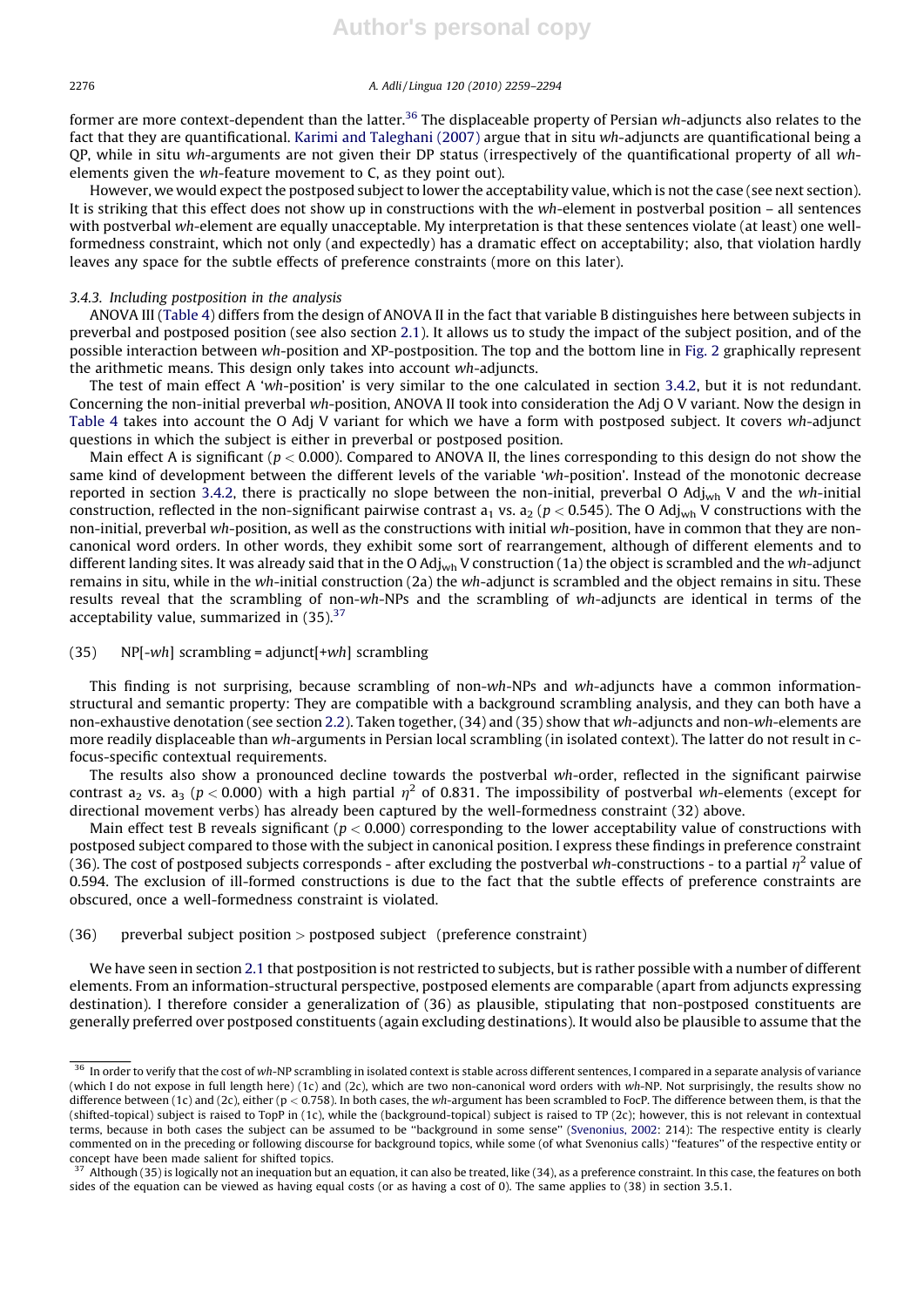#### A. Adli / Lingua 120 (2010) 2259–2294 2277

Table 4 ANOVA III - design for variables 'wh-position' and 'subject position'.

| A: <i>wh</i> -position $\Rightarrow$<br>$\Downarrow$ B: subject pos. | $a_1$ : non-initial, preverbal wh (O Adj <sub>wh</sub> V) | $a_2$ : wh-initial | $a_3$ : postverbal wh |
|----------------------------------------------------------------------|-----------------------------------------------------------|--------------------|-----------------------|
| $b_1$ : preverbal                                                    | $^{\prime}$ 1a)                                           | (2a)               | (3a)                  |
| $b_2$ : postposed                                                    | (1b)                                                      | (2b)               | (3b)                  |

cost of most other postposed elements is lower than the cost for postposed subjects. Subjects rank low in the postposability hierarchy stated by Frommer (1981: 171/172), meaning that postposed subjects have a higher degree of markedness.

At the same time we notice a significant interaction  $A \times B$  ( $p < 0.000$ ) due to a specific combination effect of the whposition and the subject position: Simple main effect tests  $B|a_i$  show that a difference between canonical and postposed subjects exists for O Adj<sub>wh</sub> V constructions (B|a<sub>1</sub>:  $p < 0.000$ ) and for initial wh-constructions (B|a<sub>2</sub>:  $p < 0.000$ ), but not for sentences with postverbal wh-element (B|a<sub>3</sub>:  $p < 0.080$ ). Constraint (36) is therefore not valid for the ill-formed postverbal wh-construction. Recall that simple main effect B|a<sub>3</sub> in the analysis of variance in section 3.4.2 has also been non-significant. There is no difference between (3a), (3b), and (3c). Preference effects disappear as soon as we deal with the ill-formed postverbal wh-construction. These limitations reveal a general property of ungrammatical constructions stated in (37) (I will come back to it later). $38$ 

(37) Principle of consistency in ungrammaticality: The violation of a well-formedness constraint results in a low acceptability value with minimal variation.

According to Frommer (1981), the larger issue behind the phenomenon of postposing in the context of Persian word order is the question as to whether Persian is losing its verb-final property. Evidence for such a syntactic change in progress would have been in line with Greenberg's (1963, 1966) typological generalizations. All phrasal elements other than VP are head-initial in Persian. Furthermore, Persian has prepositions rather than postpositions. It is therefore unusual that Persian is at the same time verb-final.<sup>39</sup> This combination of the position of the head and the verb position is a rarity making Persian an unusual member of type III languages in Greenberg's (1963) classification. These unusual combinations are considered as ''disharmonic'' and unstable over time, as for example Hawkins (1979:647) states: ''The currently extremely disharmonic languages should not have been in a disharmonic state for a long period of time" (for a critical discussion see also Krifka, 1985; Dryer, 1992). As regards Persian, this view implies a pressure towards loss of the verb-final property (or towards loss of head-initiality), as is also hypothesized by Dabir-Moghaddam (2006). The empirical results above are limited to the postposition of subjects. However, the effect discovered is sufficiently clear. It does not support the hypothesis on the loss of verb-final property. Obviously, this is a first exploration and stronger conclusions can only be drawn based on real longitudinal data of a full range of postposition phenomena, or based on a rigorous study within the framework of apparent time (Labov, 2007).

# 3.5. Complex wh-questions and long scrambling

# 3.5.1. Complex wh-questions with embedded wh-construction

The ANOVA design shown in Table 5 includes four different wh-argument questions (Fig. 3). It takes up two simple constructions from section 3.4, namely the wh-in-situ (Adj  $O_{wh}$  V) variant (1c') and the form with initial wh-element (2c). Sentences (4a) and (4b) represent the analogous complex versions of these constructions (all test sentences are repeated below with their original numbering).

| $(1c')$ bobæk emruz ki -ro zæde? |  |  |                               |                                                         |  |     |
|----------------------------------|--|--|-------------------------------|---------------------------------------------------------|--|-----|
|                                  |  |  | Babak today who -OM hit       |                                                         |  |     |
|                                  |  |  | (2c) ki -ro bobæk emruz zæde? |                                                         |  |     |
|                                  |  |  | who -OM Babak today hit       |                                                         |  |     |
|                                  |  |  |                               |                                                         |  |     |
|                                  |  |  |                               | (4a) fekr-mikon -i ke bobæk emruz ki -ro zæde?          |  |     |
|                                  |  |  |                               | think -you that Babak today who -OM hit                 |  |     |
|                                  |  |  |                               | (4b) [ki -ro], fekr-mikon -i ke bobæk emruz $t_i$ zæde? |  |     |
|                                  |  |  |                               | who-OM think -you that Babak today                      |  | hit |

<sup>&</sup>lt;sup>38</sup> Sentence (3b) also involves direct object postposing alongside subject postposing. As a matter of fact, if preference constraints were effective for the constructions with a postverbal wh-element, we could expect an even lower acceptability value for (3b), presumably due to another violation of a preference constraint analogous to the one in (36).

 $39$  Karimi (2005: 4–7) briefly discusses Kayne's (1994) theory of antisymmetry, according to which all S O V languages should be derived from an underlying S V O order. She rejects this view maintaining the assumption of an S O V base order.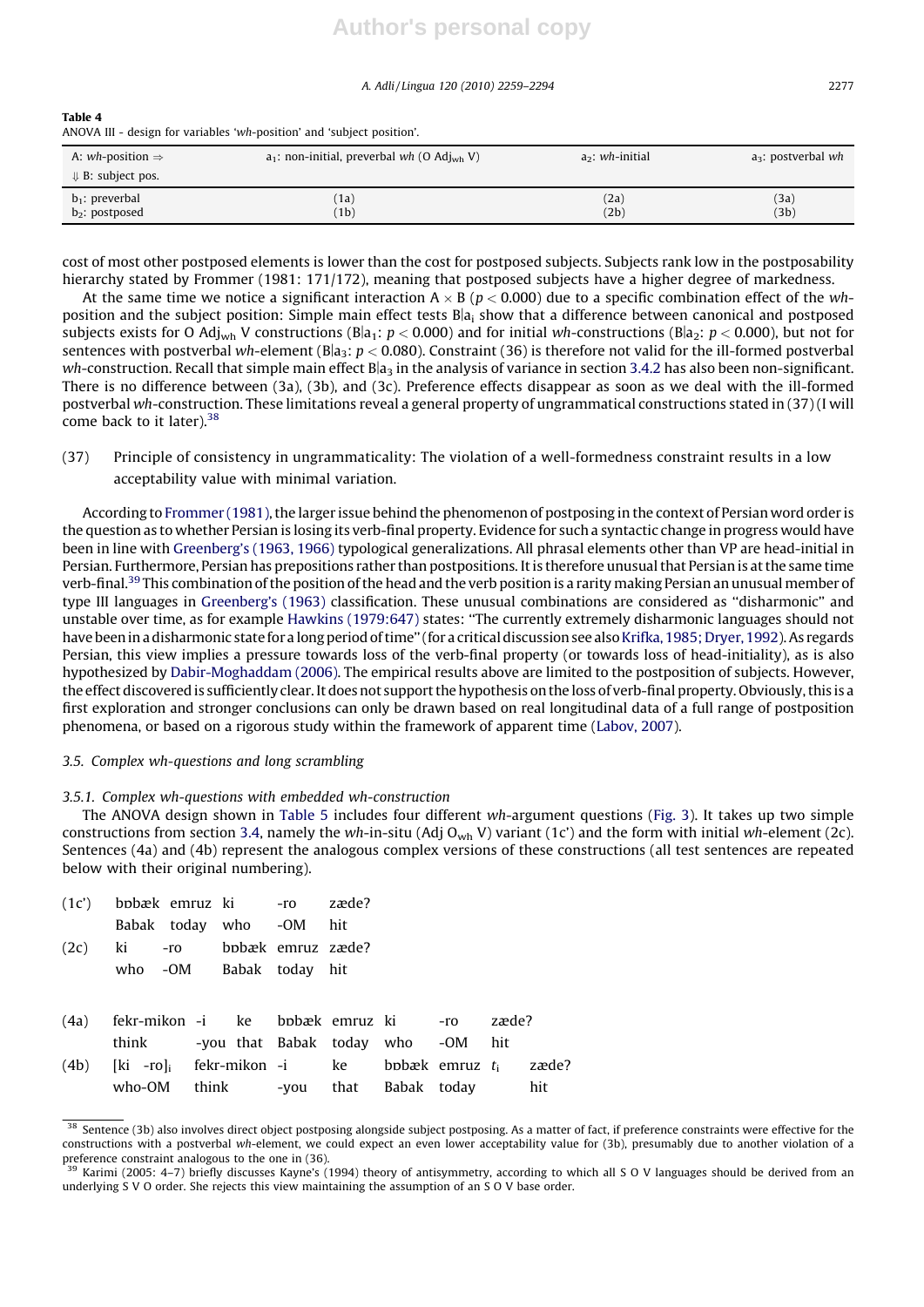

Fig. 3. Wh-in-situ, local and long fronting.

### Table 5

ANOVA IV - design for variables 'sentence complexity' and 'wh-position'.

| A: sentence complexity $\Rightarrow$           | $a_1$ : simple question | $a_2$ : complex question |
|------------------------------------------------|-------------------------|--------------------------|
| $\Downarrow$ B: wh-position                    |                         |                          |
| $B_1$ : in-situ wh-NP<br>$B_2$ : initial wh-NP | (1c')<br>(2c)           | (4a)<br>(4b)             |

Main effect A 'sentence complexity' is non-significant ( $p < 0.405$ ). It has no effect on the acceptability value whether the wh-construction is simple or complex. This also holds for the interaction  $A \times B$  ( $p < 0.089$ ), i.e. sentence complexity does not act via the wh-position, either.

The only relevant variable is the wh-position itself, as shows the significant main effect  $B (p < 0.000)$ . We see that it is not important whether a wh-argument undergoes local wh-scrambling as in  $(2c)$  or long wh-scrambling as in  $(4b)$ , expressed in  $(38)$ . What does matter is whether the wh-element is scrambled at all which we have already observed in section 3.4.2: We see that preference constraint (30) holds for both simple and complex wh-questions, i.e. wh-in-situ (i-focused) questions are preferred over wh-scrambled (c-focused) ones no matter if the wh-element originates in the matrix or in the embedded clause.<sup>40</sup>

(38) local  $[+wh]$ -scrambling = long  $[+wh]$ -scrambling

A different pattern has been reported by Mahajan (1990: 128-130) for Hindi wh-questions embedded by a matrix bridge verb. Not only is (39a) with the wh-element embedded more marked, it is even considered as ungrammatical. The whelement must be fronted in these constructions (according to Mahajan, the phenomenon is only absent if the embedded clause is an infinitival).

- (39a) \* raam-ne socaa ki kOn aayaa hE Ram-ERG thought who has come 'Who did Ram think has come?'
- (39b) kOn raam-ne kahaa ki aayaa hE who Ram-ERG said has come Who did Ram say has come?

Interestingly, Hindi wh-elements can stay in situ, if a question particle (kyaa) is present in the matrix clause (which could be seen as an overt typing particle in the sense of Cheng,  $1991$ <sup>41</sup>

<sup>&</sup>lt;sup>40</sup> Long wh-adjunct scrambling has not been part of the experimental protocol. However, there is so far no evidence indicating that they should behave differently from local wh-adjunct scrambling (such as being forced into a different landing site). I therefore consider it plausible to assume that local and long wh-scrambling for both adjuncts and NPs do not differ.<br><sup>41</sup> Karimi & Taleghani (2007) follow Aoun & Li's (1993) claim that there is a wh-operator in the Spec of CP, and they assume obligatory movement of the

wh-feature to C in order for it to be in an Agree relation with the wh-operator (guaranteeing scope marking and sentence typing).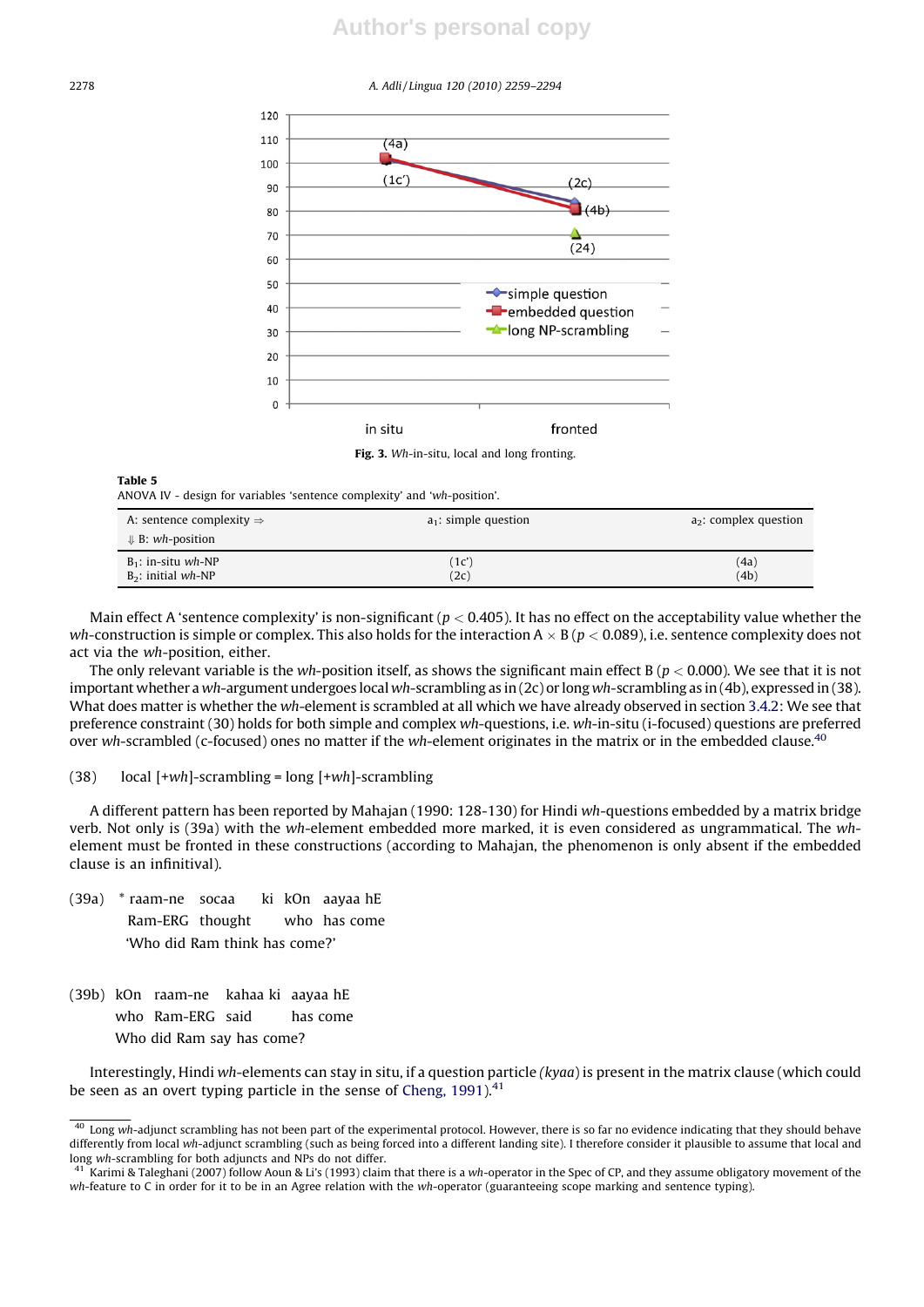(40) raam-ne kyaa socaa ki kOn aayaa hE Ram-ERG PART thought who has come 'Who did Ram think has come?'

### 3.5.2. Long NP-scrambling vs. long wh-scrambling

In the following I compare long wh-scrambling as in (4b) and long NP-scrambling as in (24) (Table 6). In (24) the specific direct object-NP (*otpy-o*) has been scrambled out of the lowest CP into the intermediate CP. Note that the scrambled element is in both cases an NP. However, it is [+wh] in (4b) and [-wh] in (24).

(24)  $\begin{bmatrix} \text{ivp} & \text{goft} & \text{[key -o]} \\ \text{[key -o]} & \text{heads mizane} & \text{[key -o]} \end{bmatrix}$ Shiva said that room -OM guesses $_{3rd,sg}$  that Narges cleaned had Shiva said that she guessed that Narges had cleaned the room.

A t-test for 2 paired samples determines whether both constructions differ. The results show a significant difference between (4b) and (24) ( $p < 0.000$ ). Long NP-scrambling has a lower acceptability value than long wh-scrambling (Fig. 3). We can resume this result in the following observation (which will be traced back to the preference constraint (44) given below).

(41)  $\log NP[+wh]$ -scrambling  $>$  long NP[-wh]-scrambling

Given preference constraint (29) (local NP[-wh]-scrambling  $>$  local NP[+wh]-scrambling) postulated before, we can draw a picture with "crossed lines" concerning the markedness differences of  $NP[\pm wh]$  scrambling with respect to local and long scrambling. At first sight, this finding seems to corroborate the assumption according to which local and long scrambling represent different instances of Move (Webelhuth, 1992; Dayal, 1994). It is not predicted by Karimi's (2005:217) analysis where long NP-scrambling and wh-fronting in Persian are reduced to the same underlying syntactic rule (see chapter 2.3 on the lack of an A/A'-contrast, and on the fact that the target clause cannot host two constituents with the same grammatical function, like subject, object, etc.). One might also think that the lower acceptability value of (24) is a complexity effect due to a level of iterative CP-embedding of 2, compared to a level of 1 in (4b). Nevertheless, an essential result of section 3.5.1 was precisely the fact that there is no complexity effect in wh-constructions. Although we do not have yet evidence for extending this assumption to nonwh-constructions, an explanation of the contrast between (4b) and (24) in terms of mere complexity seems to me a rather implausible hypothesis.

However, an important observation is the difference in landing site of the scrambled elements. The wh-element lands in the matrix clause in (4b), while it lands in the intermediate CP in (24). In order to further pursue this hypothesis, I look at two wh-interrogatives which both contain two embedded complement clauses, i.e. which both have intermediate CPs.<sup>42</sup> In (42a) the wh-element has been scrambled to the intermediate CP (to a position right-adjacent to the complementizer), and in (42b) it has been scrambled to the beginning of the matrix clause.

- (42a)  $\int$ iv $\sigma$  goft [ke [t͡ʃi -ro]<sub>i</sub> hæds mizæne [ke nærges t<sub>i</sub> tæmiz kærde b $\sigma$ [e]]? Shiva said that what-OM guesses $_{3rd,sg.}$  that Narges cleaned had
- (42b) [tʃi -ro]; fivp goft [ke hæds mizæne [ke nærges  $t_i$  tæmiz kærde bpfe]]? what-OM Shiva said that guesses $_{3rd,sg.}$  that Narges cleaned had What did Shiva say that she guessed that Narges had cleaned?

Although both variants are possible constructions, (42a) is more marked than (42b). Interestingly, (42a) requires, in addition, heavy stress on the wh-argument tj-ro without which the sentence would be odd. We also find a similar contrast between the declarative construction (24) above with NP-scrambling to the intermediate CP and its counterpart in (43) below: (24) is more marked than (43). In the latter the direct object-NP has been scrambled to the initial position of the matrix clause.<sup>43</sup> Furthermore, the scrambled NP otpy-o in (24) also requires heavy stress, contrasting with (43).

(43)  $[otby -o]_i$   $[ivp]$  goft  $[ke]$  hæds mizæne  $[ke]$  nærges  $t_i$  tæmiz kærde b $[p]$ . room -OM Shiva said that guesses $_{3rd,sg.}$  that Narges cleaned had

We can summarize these observations by the preference constraint (44) (making (41) spurious), and estimate its violation cost by the partial  $\eta^2$  value 0.212 of analysis V.

 $\frac{42}{4}$  Note that the following intuitions are not based on evidence from a gradient grammaticality judgment test. Only future research applying this empirical technique can provide an estimation of the respective costs.<br><sup>43</sup> Persian not only lacks structural wh-movement but also structural topicalization (see section 2.3). Recall that structural topicalization shares a number

of restrictions with structural wh-movement in languages with structural operator movement, while fronting of a non-wh-constituent into TopP shares restrictions with wh-scrambling in Persian.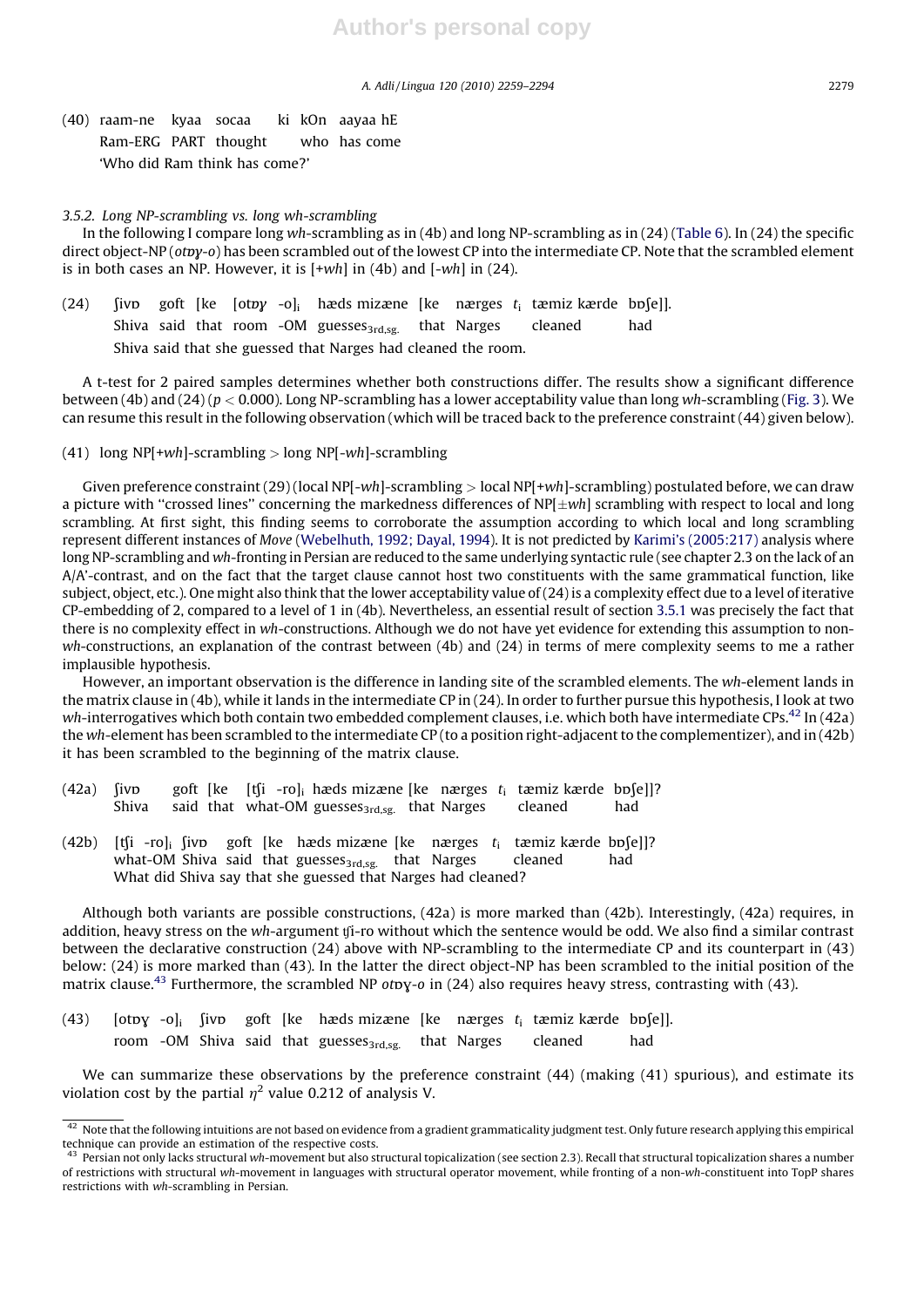#### 2280 A. Adli / Lingua 120 (2010) 2259–2294

Table 6 t-Test design for two types of long distance movement.

| Long <i>wh</i> -scrambling | Long NP-scrambling |  |  |  |  |
|----------------------------|--------------------|--|--|--|--|
| (4b)                       | 24                 |  |  |  |  |

(44) long scrambling to matrix  $CP >$  long scrambling to intermediate CP

The fact that scrambling into an intermediate position is more marked both for scrambled NP[-wh] and NP[+wh], and that in all cases it requires heavy stress (which scrambling into the matrix position does not require) might be explained in terms of a defective intermediate landing site for contrastively focused elements. I want to suggest that intermediate sentences in Persian differ from matrix sentences in that they have a defective C system: In a nutshell, movement into an intermediate FocP does not lead to a contrastive focus interpretation and a phonological focus strategy has to be applied. The notion of defectivity has been used in various ways in the literature. According to Chomsky (2000, 2001) it refers to lack of features, according to Pesetsky and Torrego (2007) it refers to lack of value. Pires (2006: chap. 2) discusses two hypotheses: Defective domains could be distinct regarding the functional projections they allow, or they could display the same functional projections with the functional heads lacking feature specifications. The discussion on defectivity has often centered on TPs in non-finite domains, mainly certain infinitive constructions and sentential gerunds. Gallego & Uriagereka (2007) also argue for the existence of a defective version of CP. Interestingly, they show that such defective CPs have ''weak left-peripheral activity'' restricting the possibilities of fronting. They argue that this approach can explain the asymmetries between indicative and subjunctive dependents in Spanish, by assuming that the embedded subjunctive in (45b) has a defective CP. (45a) allows movement of a focal element into the left periphery, because the embedded CP is complete.

- (45a) Juan dijo  $\begin{bmatrix} C_P & que \end{bmatrix}$  muchas cosas<sub>i</sub>  $\begin{bmatrix} T_P & pro & habia \end{bmatrix}$  visto  $t_i$ ]] Juan said that many things had<sub>3rd,sg,,indic.</sub> seen 'Juan said that a lot of things he had seen!'
- (45b) \*Juan quería  $\begin{bmatrix} C_P & q \end{bmatrix}$  muchas cosas<sub>i</sub>  $\begin{bmatrix} T_P & pr \end{bmatrix}$  viera  $t_i$ Juan wanted that many things see<sub>3rd,sg.,subj.</sub> 'Juan wanted a lot of things for him to see!'

My analysis for the preference described by (44) is that intermediate sentences in Persian have a defective C system, more precisely a defective focus phrase FocP<sub>def</sub>, which does not give rise to a c-focus interpretation. However, a wh-NP that is scrambled into the Spec of Foc $P_{\text{def}}$  is not ungrammatical, because the grammar can resort to a phonological c-focus strategy in order to ensure the required interpretation (being a landing site for potential topics, the Spec of TP is not available as an alternative landing site for the wh-NP in accordance with (32)). Therefore, the wh-element in an intermediate CP requires heavy stress.<sup>44</sup> What is behind the syntactic operation is an information-structural requirement formulated as the wellformedness constraint (31), according to which scrambled NPs $[+wh]$  must be  $[+c$ -focus]. (42a) is possible with heavy stress, although more marked than (42b). Therefore, assuming that Persian intermediate C-structures are defective and movement into FocP<sub>def</sub> cannot yield a focus interpretation, we can substitute  $(44)$  by  $(46)$ .

(46) For scrambled NP[+wh]:

syntactic c-focus strategy > phonological c-focus strategy (preference constraint)

- (ia)  $\int$ jiv $\infty$  æz xode $\int$  porsid [ke [t͡ʃi -ro]<sub>i</sub> hæds mizænæn [ke nærges  $t_i$  tæmiz kærde b $\infty$ [e]]?
- Shiva from herself asked that what-OM guesses that Narges cleaned (ib)  $[f[i - ro]$ i  $[ivn - ez - xode]$  porsid [ke hæds mizænæn [ke nærges  $t_i$  tæmiz kærde b $p[e]$ ]?
- what-OM Shiva from herself asked that guesses that Narges cleaned had 'Shiva wondered what she guessed that Narges had cleaned?'

Verbs of indirect questions have an exceptional behavior. Other matrix verbs of stating and thinking, such as fekr kærdæn ''think'', xijɒl kærdæn ''believe'', confirm the pattern observed with (42a) and (42b), i.e landing in the matrix CP is preferred over the intermediate CP. Interestingly, we even observe this pattern with non-bridge matrix verbs (e.g. yæbul kærdæn "confirm", yæbul nækærdæn "deny", [æk dɒftæn "doubt"), i.e. verbs with a less factive interpretation (Kiparsky and Kiparsky, 1971) – irrespective of the generally higher markedness of constructions with non-bridge verbs (e.g. Cattell, 1978; Kluender, 1992; Müller and Sternefeld, 1995). This pattern with the verb "wonder" requires some other explanation. We also observe in other languages that verbs selecting indirect questions can have a peculiar behavior. For example, while wh-in-situ in French true information questions can usually occur in embedded sentences, it is prohibited with the matrix verb se demander ("wonder"). A (speculative) starting point is to assume that Persian indirect questions embedded by the verb ''wonder'' exceptionally have matrix properties, i.e. a left-periphery with a complete (non-defective) FocP.

 $\frac{44}{4}$  The pattern is reverse for (42a) and (42b), if "wonder" is chosen as the matrix verb, i.e in this case landing in the intermediate CP is not the preferred case. (ia) is more marked than (ib).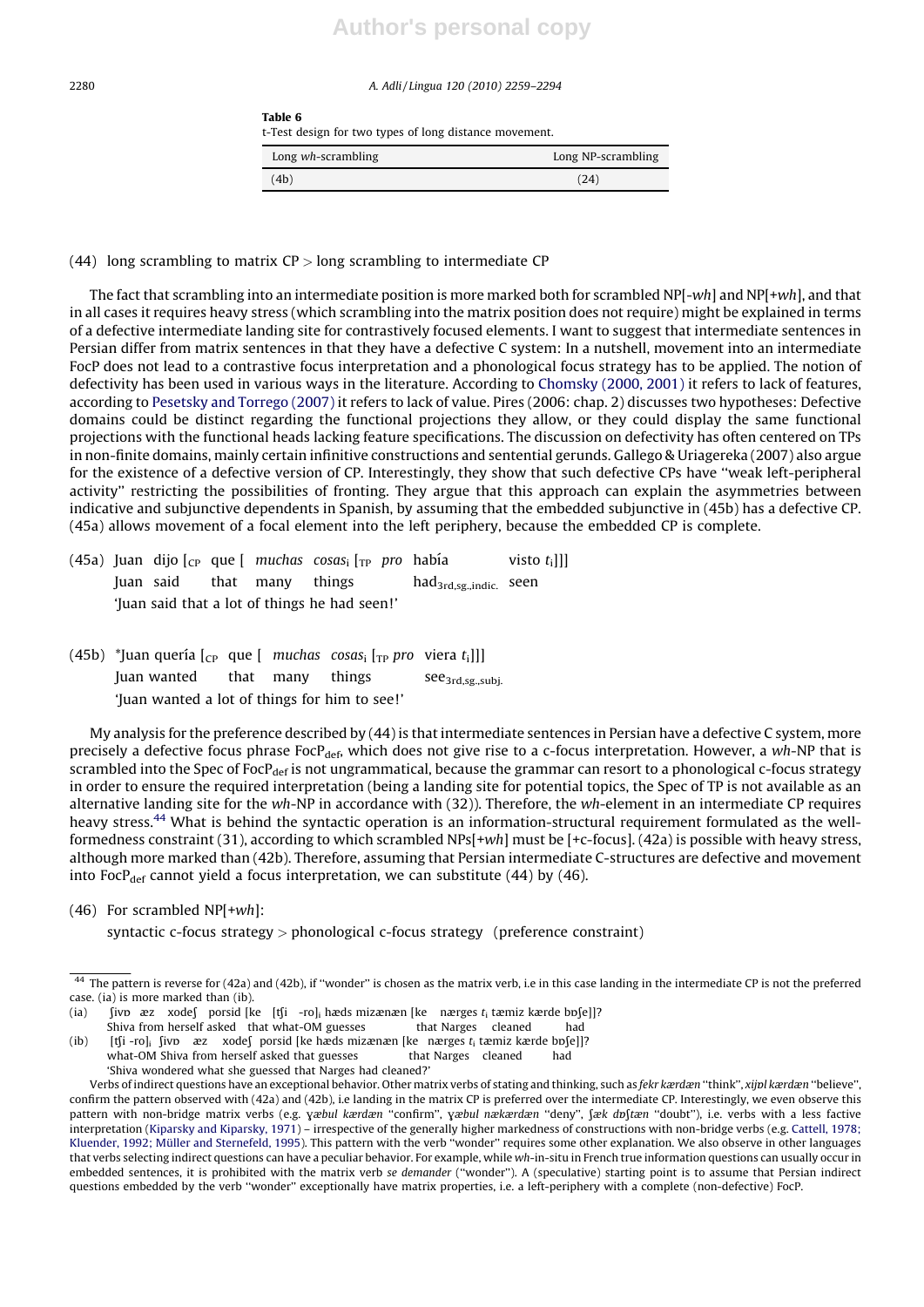However, how can we account for the facts in (24) and (43) in which the scrambled element is not a wh-phrase? In this case one can gain insight using analogy in syntactic reasoning, similar for example to the use of analogy by Reis (2000: 27) in her account of ''blends'' between properties of constructions with V2 extraction and constructions with integrated sentential parenthetical, or similar to what Sternefeld (1998a:28) is doing when he compares constructions with partial wh-movement and the semantically parallel colon constructions in German. We can then state that whatever relates structural long topicalization and structural long wh-movement in languages with operator movement, also relates long wh-scrambling and long NP-scrambling in Persian.<sup>45</sup> In other words, given that structural long topicalization and structural long wh-movement are syntactically kin operations in languages with structural operator movement, it is plausible to assume kinship between the analogous operations in languages without operator movement, thus between long wh-scrambling and long NPscrambling in Persian. Therefore, I assume information-structural requirements for long NP-scrambling in Persian – the operation responsible for (non-structural) topicalization – that are similar to those observed with wh-scrambling. Consequently, I extend principle (31) and (46) by including long NP-scrambling.

- (47) Scrambled NP[+wh] and long distance scrambled NP[-wh] must be [+c-focus].
- (48) For scrambled NP[+wh] and long distance scrambled NP[-wh]:

syntactic c-focus strategy > phonological c-focus strategy

Thus, long NP-scrambling also targets FocP. Likewise, it has to resort to phonological c-focus marking in intermediate CPs where FocP is defective. The results highlighted so far systematic differences in markedness depending on  $[\pm NP]$ ,  $[\pm wh]$ , and the landing site. These fine-grained differences can be explained with different matrix and intermediate CPs, as well as with the information-structural properties of scrambling. The latter had already been pointed out by Kural (1992:93) in his analysis of Turkish: ''It appears that for an analysis of scrambling in any language to be complete, one must in take into account, the focus/ presupposition structure created by the process''.

One remaining and noteworthy observation comes from a comparison between the examples of long NP-scrambling on the one hand and the examples of long wh-scrambling, on the other. Long NP-scrambling seems to be generally more marked than long wh-scrambling, i.e. (24) is more marked than (42a), and (43) is more marked than (42b). Although analogous requirements for long NP-scrambling and long wh-scrambling are assumed, the latter produces a higher degree of unacceptability. For some reason, it is easier to give a focus interpretation to the wh-element tfi-ro than to the NP otpy-o (one has the impression that the latter needs to be ''stressed more heavily'' than the first one in order to produce the same effect). This observation is in line with those voices which assume wh-elements to come along with an inherent focus property (by which I do not necessarily mean a syntactic focus feature requiring feature checking). Lambrecht et al. (1998), for example, argue that the wh-element generally constitutes the focus of the question (see section 2.2). I assume that this inherent focus property on its own does not satisfy the well-formedness constraint (47) – also because (47) requires contrastive focus. But it nevertheless conveys some sort of ''advantage'' for its fulfillment.

# 3.6. Multiple wh-Questions

After the discussion of simple wh-constructions in section 3.4 and complex wh-constructions in section 3.5 I now turn to another insightful field of interrogative syntax, namely multiple wh-questions. Data on multiple interrogatives have been taken as evidence in several approaches relevant to the discussion on Persian wh-questions. Bošković (1997a,b, 2000) discusses the absence of superiority effects in Serbo-Croatian in the context of his focus movement approach. Kahnemuyipour (2001) has to confront the contradiction that Persian does show superiority effects (which he tries to deal with by analyzing them as "apparent superiority effects" along the lines of Bošković). Karimi (2005), on the other hand, relies on evidence from multiple wh-questions to corroborate her view according to which wh-scrambling in Persian is not triggered by focus features to be checked, but rather by the EPP in the sense of Chomsky (2000). Data from multiple elements having undergone long distance movement come into play in the distinction between languages with wh-operator movement and languages with whscrambling. Finally, Lotfi (2003) discusses the possible role of case in the licensing of non-canonical wh-orders. Underlining the importance of obtaining reliable data, we find in the literature different opinions about the well-formedness of multiple whquestions in which a specific wh-object-NP (i.e. with the OM) precedes a wh-subject-NP such as (6b) given below: According to Kahnemuyipour (2001: 55) as well as to Karimi (2005:151) they are ill-formed, while they are well-formed according to Lotfi  $(2003: 173)$ .<sup>46</sup> Data mismatch among authors concerning stipulated superiority effects is nothing rare: Meyer  $(2002: 247/248)$ 

'Who got which one?'

<sup>&</sup>lt;sup>45</sup> Analogical reasoning is a heuristic tool. It does not offer deeper answers, but it can hint to a promising direction for future research. It is promising and desirable to further investigate the technical reasons for

<sup>&</sup>lt;sup>46</sup> Kahnemuvipour (2001) assumes that subjects or objects first move to a relatively deep focus landing site (according to him immediately above vP) and then move again to a higher position in the left periphery in order to check syntactic features other than focus features. That second movement step would be responsible for the acceptability contrasts presented in the test sentences (5a) to (6b). Furthermore, note that Kahnemuyipour (2001) even marks one Dlinked example of a fronted wh-object-NP with OM as ungrammatical. He does not discuss the issue as to whether the OM or D-linking have any consequences on superiority effects.<br>(i) kodum -o ki

kodum -o ki gereft?<br>
which one -OM who got

which one  $-OM$  who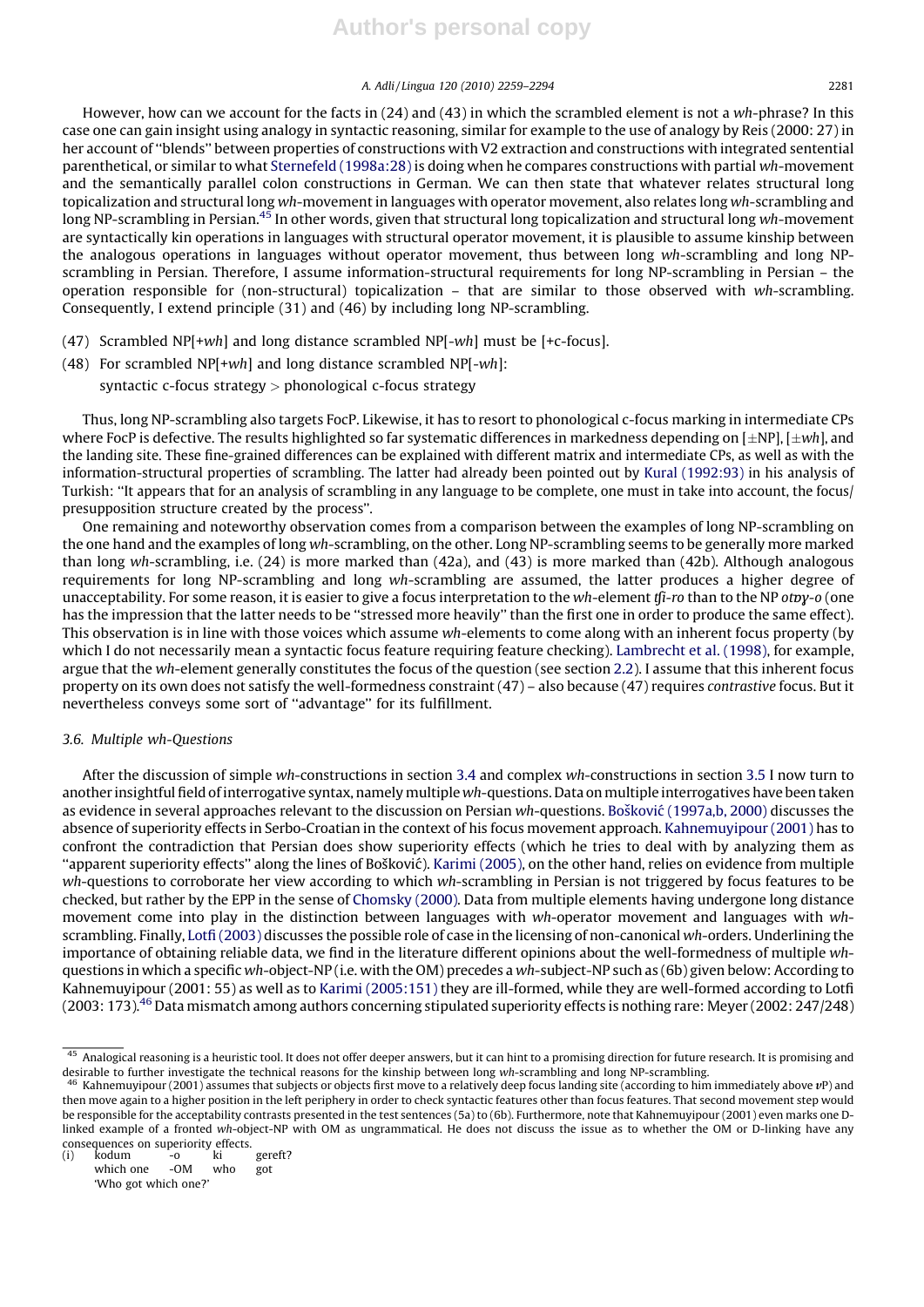







needs 2 pages to fit a table in which he summarizes the contrasting opinions of 15 studies on superiority in various Slavic languages (finally he goes collecting his own experimental acceptability judgments).

|      | $(5a)$ ki tsi xord?  |  |  |                       |  |  |
|------|----------------------|--|--|-----------------------|--|--|
|      | who what ate         |  |  |                       |  |  |
|      | $(5b)$ *tsi ki xord? |  |  |                       |  |  |
|      | what who ate         |  |  |                       |  |  |
|      |                      |  |  |                       |  |  |
|      |                      |  |  | (6a) ki t∫i -ro xord? |  |  |
|      | who what-OM ate      |  |  |                       |  |  |
| (6b) |                      |  |  | tfi -ro ki xord?      |  |  |
|      | what-OM who ate      |  |  |                       |  |  |
|      | 'Who ate what?'      |  |  |                       |  |  |

In the following I will restrict myself to the question whether we find superiority effects in Persian constructions like (5b) and (6b) and what the role of the object marker is. Obviously, much more can be said on multiple wh-questions. I will not develop the issue of the semantic analysis of multiple focus constructions (Krifka, 1992) and the structure of multiple c-focus wh-questions (Surányi, 2007). And I will only briefly discuss constructions with multiple wh-fronting (see various papers in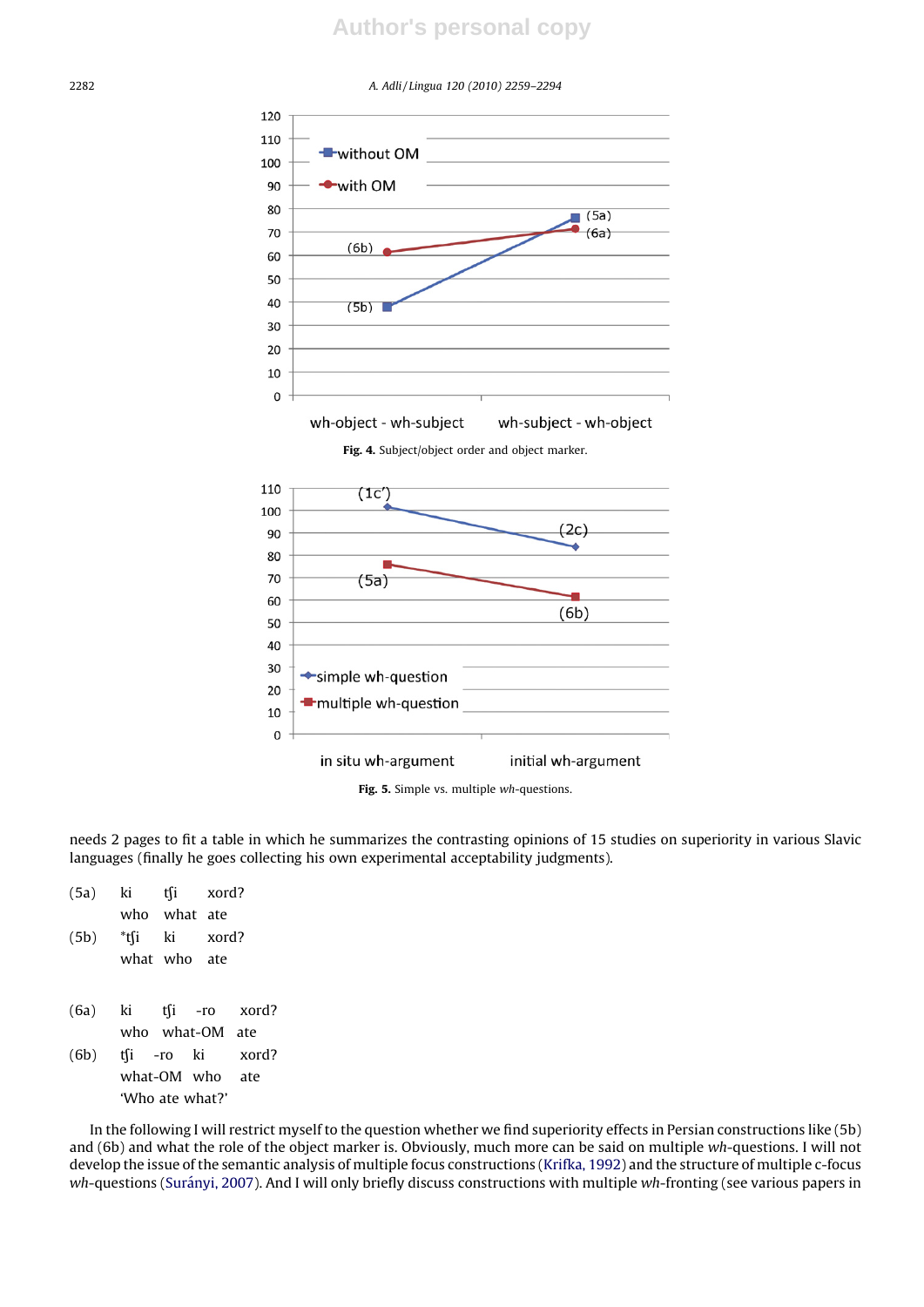Boeckx and Grohmann, 2003). I assume that multiple scrambled wh[+NP]-elements (or, more generally, multiple phrases with contrastive focus) occupy multiple specifiers of FocP in Persian (however, many instances of multiple wh-questions in Persian with canonical word order can be analyzed as multiple wh-in-situ constructions). As regards the OM, Karimi (2005:4) draws attention to the fact that the basic word order of sentences with both specific direct object (i.e. with OM) and PP is S  $O_{\rm *OM}$  PP V, while the canonical order of sentences with both non-specific object and PP is S PP O<sub>-OM</sub> V.<sup>47</sup> Given that Karimi and Taleghani (2007:169) place  $O_{+OM}$  inside  $vP$ ,  $O_{-OM}$  can be assumed to be in PredP (Karimi and Taleghani's 2007 VP) which is the domain of existential closure in the sense of Diesing (1992), Kratzer (1995), and Diesing and Jelinek (1995). Thus,  $O<sub>+OM</sub>$ escapes existential closure and receives interpretation outside of PredP.

# 3.6.1. Multiple wh-questions and the syntax/semantics of the object marker

One aspect that neither Kahnemuyipour (2001) nor Karimi (2005) take into account in their discussion of multiple whquestions, is the role of the OM which Lotfi (2003) brings up. He looks at a variety of data on Persian multiple wh-questions including different constellations with wh-subject-NPs, wh-object-NPs and wh-adjuncts, and shows that superiority effects with wh-objects depend on the presence or absence of the OM and on the wh-type (wh-argument vs. wh-adjuncts) of the moved and the crossed element. Essentially, his findings can be resumed on a descriptive level by the following two points: (i) a wh-adjunct can scramble, but it cannot cross a wh-object-argument, (ii) a wh-object-argument can only cross other wharguments/wh-adjuncts if it bears the OM.

Table 7 shows the two-factorial design for the analysis.

The results reveal a significant main effect A 'wh-subject/wh-object order' ( $p < 0.000$ ). Multiple wh-questions with the order subject-before-object, have a higher acceptability value than those with the order object-before-subject. This result confirms the intuition already expressed by various authors that we find the preference for wh-subject-before-wh-object, known from languages sensitive to superiority, and also described for Persian. However, we need to look closer to the OM.

The significant interaction  $A \times B$  ( $p < 0.000$ ) indicates that the effect of the object marker is specific to the order of whsubject and wh-object. The differences between the two orders come with very disparate effect sizes. As regards multiple whquestions with the order subject-before-object (simple main effect  $B|a_1$ ), sentence (5a) without the object marker is preferred over sentence (6a) with the object marker. This difference has a noticeable, but comparatively non-striking partial  $\eta^2$  of 0.095 (p < 0.003). The direction is inverse for the order object-before-subject (simple main effect B|a<sub>2</sub>) where sentence (6b) with object marker is preferred over sentence (5b) without (Fig. 4).

In this case, we observe a more pronounced partial  $\eta^2$  of 0.367 ( $p < 0.000$ ). These results, firstly, confirm that Lotfi's (2003: 173) intuition has been accurate with regard to the disputed status of (6b). The order object-before-subject is only clearly degraded, if the wh-object lacks the object marker (note that within a nuanced picture, (6b) should still be considered as somewhat suboptimal and not as fully acceptable).

What explains the role of the object marker in Persian multiple wh-questions? Essentially this affix has been associated with case and with specificity. The analysis of the OM as a specificity marker goes back to Browne (1970). Karimi (1990) adds that the OM also marks oblique (i.e. non-nominative) case. Ghomeshi (1997) proposes that the OM is a phrasal affix which heads a KP (Kase Phrase), case-marking NPs which are adjoined to VP. Windfuhr (1987) claims that the OM marks topic (which I do not consider as convincing, given scrambled, OM-marked wh-NPs, which are [+c-focus] and [-topic]).

The gradient acceptability judgments have confirmed Lotfi's (2003) observation of the crucial role of the OM. He puts forward the case aspect of the OM, and explains the facts by a case filter restriction on scrambled wh-objects (p. 182/183).<sup>48</sup> Basically, their displacement would not be restricted by superiority any more, if case requirements are met by the OM.<sup>49</sup>

Curiously, no attention has been paid to the fact that OM and D-linking (Pesetsky, 1987) have the same ''repair effect''. As a matter of fact, they are one and the same phenomenon. The parallelism comes to fore looking at the aspect of specificity in the analysis of OM (Browne, 1970; Karimi, 1990, 1996, 2003). ''This phenomenon, which Pesetsky calls D-linking (discourse linking), is exactly the phenomenon characterized here as specificity" (Enc, 1991: 7).

Further note that the OM correlates with the property of referent uniqueness. Sentence (5a) allows both a pair list and a single pair interpretation, while (6a) only allows a single pair interpretation. Also compare (49a) and (49b). While (49a)

<sup>&</sup>lt;sup>47</sup> (i) shows the S  $O_{\star specific}$  *PP V* structure, (ii) the S *PP O<sub>-specific</sub> V* structure.<br>(i) a li kpset -o bærbje prezu xærid.

| (i)  |                                       |  | ali kpset -0 bærpje prezu xærid. |        |
|------|---------------------------------------|--|----------------------------------|--------|
|      |                                       |  | Ali cassette-OM for Arezou       | bought |
|      | 'Ali bought the cassette for Arezou.' |  |                                  |        |
| (ii) | æli bærpje kprezu kpset               |  |                                  | xærid. |

| $\cdots$ | ---- | $-0.0011010$ | .                                  | .        |        |
|----------|------|--------------|------------------------------------|----------|--------|
|          | Ali  | - for        | Arezou                             | cassette | bought |
|          |      |              | 'Ali bought cassettes for Arezou.' |          |        |

 $48$  Lotfi (2003) points out that wh-adjuncts are not supposed to require case-marking for scrambling. He further assumes a base-generated Q as an indefinite morpheme which is sister to the lowest wh-word, similar to Hagstrom's (1998) analysis of wh-markers. A fixed sequence of movements should then account for the differences between wh-arguments and wh-adjuncts as regards superiority: in a first step wh-arguments scramble, in a second step Qmovement occurs, and in a third step wh-adjuncts scramble.<br><sup>49</sup> Arnon et al. (2006) propose a psycholinguistic account in terms of language processing. They argue that the relation between object case marking and

superiority effects follows from the availability of information about the thematic assignment. They show that the smaller the number of nouns in a language which are ambiguous between nominative and accusative, the weaker the superiority effects measured by gradient acceptability judgments and reading times. This approach should account for the observation that the effects of superiority are strong in English, moderate in German and not apparent in Russian. Along their lines, the processing of Persian multiple wh-questions with the OM would be similar to what has been observed with Russian, and without OM the processing would be similar to what has been observed with English.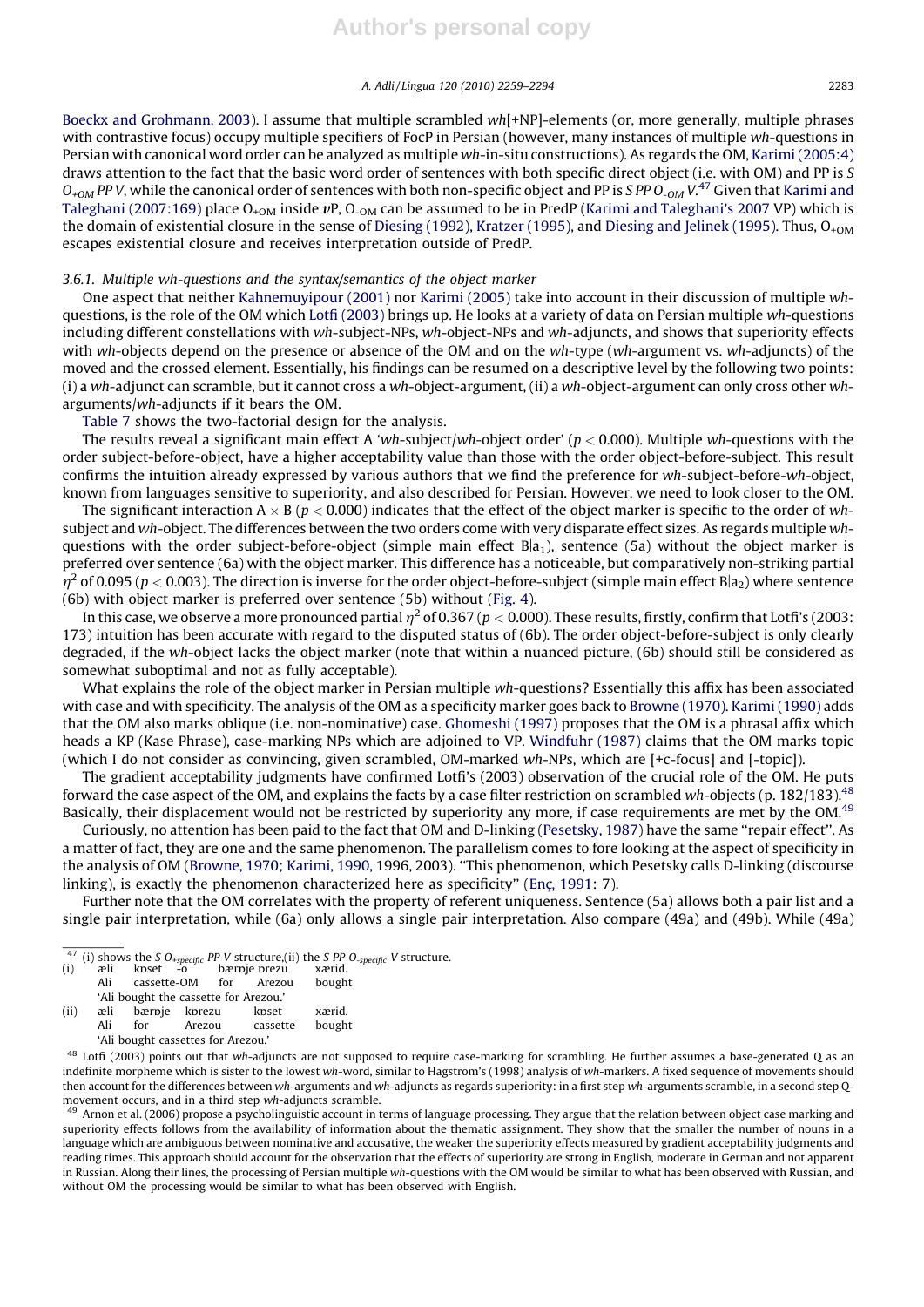# 2284 A. Adli / Lingua 120 (2010) 2259–2294

# Table 7 ANOVA V - design for variables 'subject/object wh-order' and  $\pm$  OM'.

| A: wh-subject/wh-object order $\Rightarrow$ | $a_1$ : wh-subject - wh-object | $a_2$ : wh-object - wh-subject |
|---------------------------------------------|--------------------------------|--------------------------------|
| $\Downarrow$ B: case/specificity marker     |                                |                                |
| $b_1$ : [-OM]                               | (5a)                           | (5b)                           |
| $b_2$ : [+OM]                               | (6a)                           | (6b)                           |

allows a pair list reading (which – in line with (54) given below – is also preferred over the single pair reading), (49b) can only receive a single pair reading. (49b) means that all children have read the same book. The same holds for (50a) (pair list, single pair) and (50c) (only single pair) further below.

- (49a) hæme bætʃe -hɒ je ketɒb xundæn? all child -PL one book read 'All children have read one book.'
- (49b) hæme bætʃe -hɒ je ketɒb -o xundæn? all child -PL one book -OM read

Without a dedicated case filter requirement, the analysis of Persian multiple wh-questions is more parsimonious. However, there is a trade-off: In spite of numerous attempts (e.g. Rullmann and Beck, 1998; Pesetsky, 2000; Hirose, 2003; Boeckx and Grohmann, 2004), D-linking remains a poorly understood concept. In the following (and in the meanwhile), I adopt Comorovski's (1996) account of D-linking in terms of a general felicity condition on answerability.

Let us first inspect multiple wh-fronting. We find the same restrictions; a wh-object scrambled to FocP can come without the OM as long as it has not crossed another wh-phrase (recall that ke ('that') does not induce a that-trace effect, cf. section 2.3).

- (50a)  $\left[\begin{array}{cc}F_{\text{ocP}} & \text{ki}_{i} & \text{tfi}_{i} \end{array}\right]$  [pro fekr mikoni  $\left[\begin{array}{cc}C_{\text{P}} & \text{(ke)} & t_{i} \end{array}\right]$  xord]]]? who what  $\text{think}_{\text{dur,2sg}}$  (that) at $\text{e}_{3\text{sg}}$ 'Who do you think ate what?
- (50b)  $*$ [F<sub>ocP</sub> t[i<sub>i</sub> ki<sub>i</sub> [pro fekr mikoni [<sub>CP</sub> (ke) t<sub>i</sub> t<sub>i</sub> xord]]]? what who think $_{\text{dur,2sg}}$  (that) ate<sub>3sg</sub>
- (50c)  $\int_{\text{FocP}}$  t $\int$ i -ro<sub>i</sub> ki<sub>i</sub> [pro fekr mikoni  $\int_{\text{CP}}$  (ke)  $t_i$  t<sub>i</sub> xord]]]? what-OM who think $_{\text{dur,2sg}}$  (that) ate<sub>3sg</sub>

Rudin (1988) had already observed that Romanian and Bulgarian, two languages that allow multiple wh-movement, show restrictions on the order of wh-phrases which are surprisingly similar to those observed in English superiority effects. The Bulgarian examples (51a) and (51b) show that the subject must come first. If the  $wh$ -object in (51b) is substituted with its D-linked counterpart, the construction is clearly improved.

- (51a) Koj kogo e vidjal? who whom is seen
- (51b) \*Kogo koj e vidjal? whom who is seen 'Who saw whom?'
- (52a) John knows who saw what.
- (52b) \*John knows what who saw.

Comorovski (1996) refers to these observations with multiple wh-fronting in order to challenge the view of LF movement as such, claiming that the wh-in-situ (or an empty operator associated with it as suggested by Watanabe, 1992) does not need to move at LF for interpretation purposes. She also reports her survey that shows that Chinese and Korean (often referred to as ''pure'' wh-in-situ languages) do not show LF intervention effects. Rather Comorovski (1996: 90/91) claims, in line with Reinhart (1998), that wh-phrases can always be interpreted in the position in which they actually occur. She accounts for the ungrammaticality of sentences like (51b), and the ''repair effect'' observed with D-linking, by the following semantic/pragmatic condition which does not make any reference to LF-movement: Questions have to be answerable (see also Guerzoni, 2003).<sup>50</sup> She assumes that wide-scope wh-phrases in multiple constituent questions receive universal

<sup>&</sup>lt;sup>50</sup> Reinhart (1998: 38), too, underlines the role of pragmatic factors with regard to D-linking: "I believe that D-linking, as well as many of the other instances of what is called 'presupposition' is a purely pragmatic notion which is not directly encoded into the computational system.''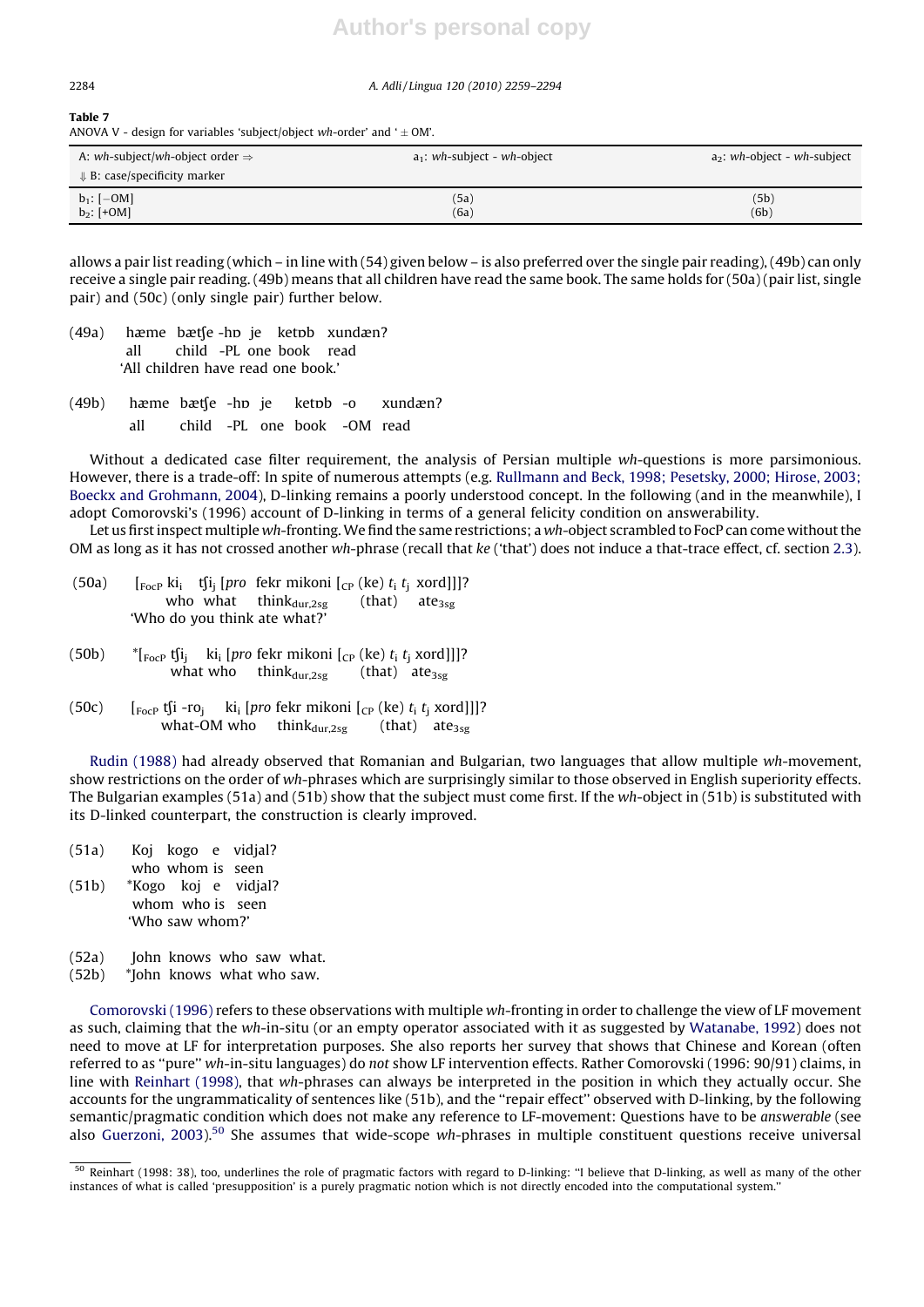quantification and that they are answerable if, and only if, the wide-scope wh-phrase ranges over a set of known membership. This makes it possible for the answerer to pair every individual in the set over which the wide-scope whelement ranges with some individual in the set over which the narrow scope wh-element ranges. The wide-scope wh-phrase is then only answerable if it is discourse-linked or specific. Thus, the OM ensures that the wide-scope wh-element in (6b) is answerable, because it can range over a set of known membership. The felicity condition on answerability in the sense of Comorovski's (1996) is expressed by the well-formedness constraint (53).

# (53) Questions must be answerable.

Having said this, let us now turn to the result of simple main effect  $B|a_1$ : (5a) without OM is preferred over (6a) with OM in the order subject-before-object. How can we explain this finding? Note that both wh-elements are assumed to be in situ in (5a) and (6a).<sup>51</sup> We can account for the facts by assuming the preference constraint (54). Whenever we have both interpretational possibilities, the single pair reading comes along with a moderate additional cost, estimated by the partial  $\eta^2$ of 0.095.

### $(54)$  pair list reading  $>$  single pair reading (preference constraint)

Preference for the pair list reading is nothing unusual. It is consistent with the empirical observation in Bošković (1998), who shows in a comparison between languages that a pair list reading is always available, whereas a single pair reading is only possible in languages with specific structural properties.<sup>52</sup>

One remaining issue concerns the preference for the subject-before-object order as has been revealed by main effect A. In order to isolate the mere order preference from the biasing interaction with the presence or absence of OM (i.e. from the effect of violating constraint (53)), only (6a) and (6b) are compared by means of the simple main effect test A $|b_2$ . We do not expect superiority effects due to the OM. However, this effect is significant ( $p < 0.000$ ), though the object-before-subject order does not come along with a dramatic decrease in acceptability (the partial  $\eta^2$  cost amounts to 0.180). The non-canonical order is slightly more marked than the canonical order. At this point we can benefit in a synergetic way from the findings obtained by the analysis of simple wh-questions in section 3.4: The preference for the subject-before-object order follows from the preference for the wh-in-situ order expressed in (30), which itself can be traced back to the fact that [-c-focus] constructions are less context-dependent. In the object-before-subject order the wh-object is  $[+c$ -focus] and thus more marked out of context.<sup>53</sup> However, the question arises as to why we have found in section 3.4.1 (see there the simple main effect  $B|a_2$ ) that wh-scrambling in simple wh-argument questions comes along with a cost amounting to a partial  $\eta^2$  of 0.537, while the fronting of the wh-argument in multiple wh-questions has only a partial  $\eta^2$  cost of 0.180 (if anything, one would expect the latter to have a higher cost). First, we can interpret this finding as corroboration of the conclusion that there is no superiority effect in Persian in the presence of the OM. Secondly, the difference in costs shows another effect, namely that the lower the position of a construction on the acceptability scale (i.e. the more marked the construction), the less the effect of preference constraints. Multiple wh-questions have in general a lower degree of acceptability than simple wh-questions (see next section). In the same way that ungrammaticality leaves no or nearly no space for the subtle effects of preference constraints, suboptimality reduces (but does not eliminate) the margin of their effects. This behavior is nothing counter-intuitive in the field of cognition and perception. According to a fundamental principle in psychophysics, our perceptual differential capacity becomes weaker the more intense the stimuli become. For example, the louder the noise, the more difficult it is to perceive a small change in intensity. It seems plausible to me that acceptability judgments behave similarly when it comes to suboptimal, noisy constructions (''noisy'' in the sense that the violation of one or more preference constraints effects the perception and evaluation of the construction).

# 3.6.2. The cost of multiple wh-questions

A follow-up ANOVA is calculated in which variable A distinguishes between simple and multiple wh-questions and variable B between in situ and initial wh-arguments as is shown in Table 8. As regards the examples of multiple wh-

 $\frac{1}{51}$  Sentences like (i) and (ii) with an adverb in AdvP illustrate the difference between multiple wh-in-situ phrases and scrambling of one (or more) whphrases into FocP. As expected, the scrambled wh-subject in (ii) has a contrastive interpretation which its counterpart in (i) lacks. If the adverb was removed from (i), the default interpretation would remain non-contrastive (unless additional contrastive stress on a wh-phrase forces a contrastive reading). The same holds for the test constructions (5a) and (6a).

|  |     |                                   | (i) $\begin{bmatrix} T_P \end{bmatrix}$ $\begin{bmatrix} A_{\text{dvP}} \end{bmatrix}$ diruz $\begin{bmatrix} v_P \end{bmatrix}$ ki $\begin{bmatrix} b_P \end{bmatrix}$ ki $\begin{bmatrix} k_I \end{bmatrix}$ (x)                                              |  |                  |               |
|--|-----|-----------------------------------|-----------------------------------------------------------------------------------------------------------------------------------------------------------------------------------------------------------------------------------------------------------------|--|------------------|---------------|
|  |     | vesterday                         | who                                                                                                                                                                                                                                                             |  | with whom danced |               |
|  |     |                                   | (ii) $\begin{bmatrix} F_{\text{OCP}} & K i_j \end{bmatrix}$ $\begin{bmatrix} T_P \\ \end{bmatrix}$ $\begin{bmatrix} A_{\text{dVP}} & \text{diruz} \end{bmatrix}$ $\begin{bmatrix} V_P & t_j \end{bmatrix}$ b $\begin{bmatrix} V_P & \text{diruz} \end{bmatrix}$ |  |                  | ki ræxsid]]]] |
|  | who |                                   | yesterday                                                                                                                                                                                                                                                       |  | with             | whom danced   |
|  |     | 'Who danced yesterday with whom?' |                                                                                                                                                                                                                                                                 |  |                  |               |

<sup>52</sup> There is often disagreement in the literature on the availability of single pair reading in a particular language (as regards English, cf. Hirschbuehler, 1985). Formulating the interpretational property in terms of a preference constraint such as (54) in which the cost is language-specific could be a path worth to be explored.

 $53$  This line of arguments partly reminds the idea expressed in Rudin (1989) who essentially claims that the superiority assumption might interfere with a more general preference for the order wh-subject before wh-object, which she observes in Polish, Serbo-Croatian, Russian and Ukrainian.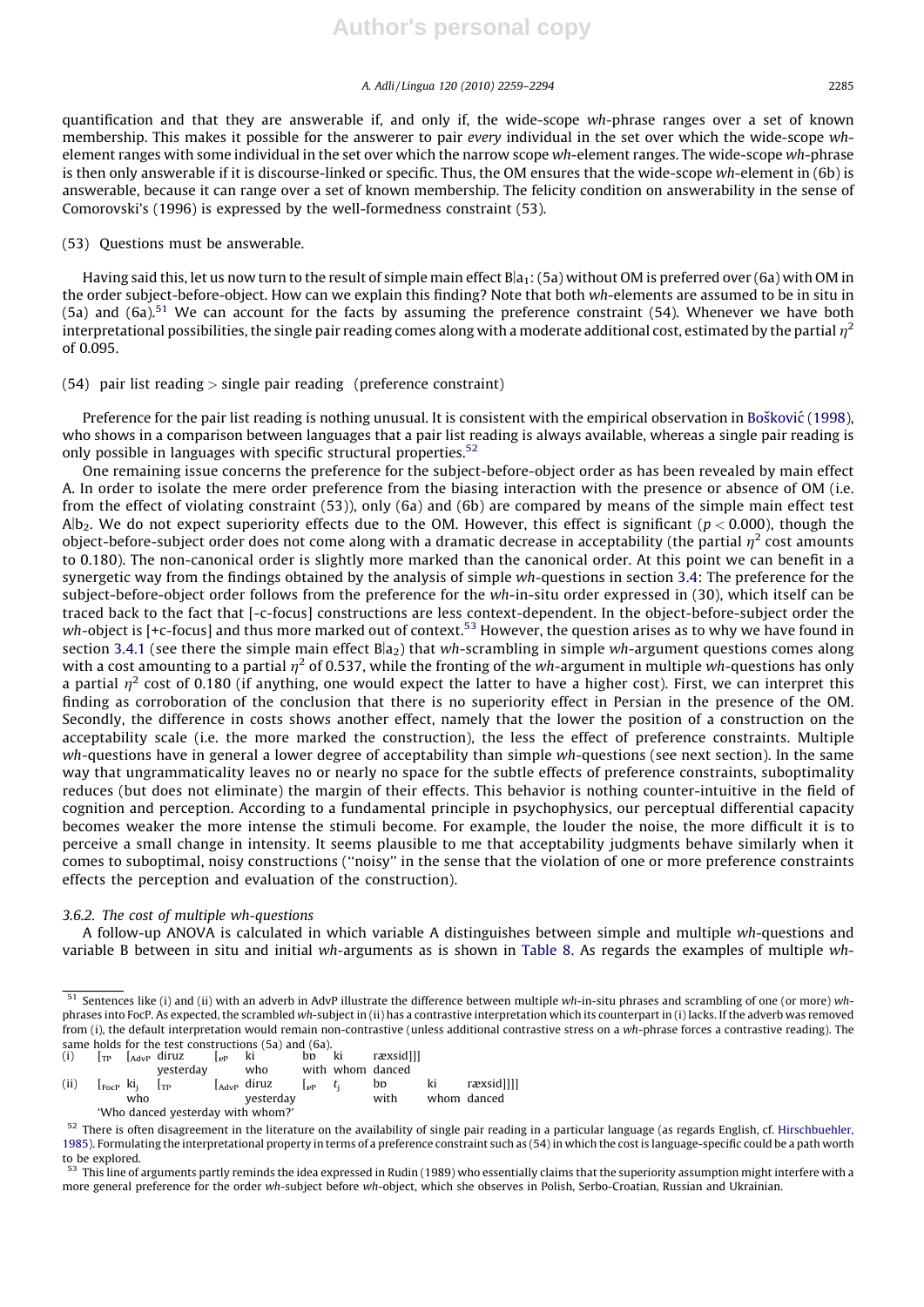# 2286 A. Adli / Lingua 120 (2010) 2259–2294

| Table 8                                                                    |
|----------------------------------------------------------------------------|
| ANOVA VI - design for variables 'subject/object wh-order' and ' $\pm$ OM'. |

| A: type of <i>wh</i> -question $\Rightarrow$ | $a_1$ : simple wh-question | $a_2$ : multiple wh-question |
|----------------------------------------------|----------------------------|------------------------------|
| $\Downarrow$ B: position of wh-argument      |                            |                              |
| $b_1$ : in situ                              | (1c')                      | (5a)                         |
| $b_2$ : initial                              | (2c)                       | (6b)                         |

questions, the least marked variants are selected for methodological reasons: Sentence (5a) without OM is chosen for the in situ variant, in order to exclude artifacts due to the cost of violating preference constraint (54). Likewise, sentence (6b) with OM is chosen for the variant with scrambled wh-argument to exclude a violation of preference constraint (53).

Main effect A is significant ( $p < 0.000$ ). Simple wh-questions are preferred over multiple wh-questions, and the latter come with a cost amounting to a partial  $\eta^2$  of 0.400. These findings can be summarized with the preference constraint (55) given below. Main effect B is also significant ( $p < 0.000$ ) confirming the preference for the canonical word order expressed in (30). Furthermore, the distinction between simple and multiple wh-questions is in this design fully independent (interaction  $A \times B$  is non-significant,  $p < 0.211$ ), i.e. the effect of the wh-position is basically the same in simple and multiple whquestions (Fig. 5).

The higher degree of markedness of multiple wh-questions compared to simple wh-questions is expressed by the following constraint.

(55) simple wh-questions > multiple wh-questions (preference constraint)<sup>54</sup>

I have come in this and the last subsection to the conclusion that the presence or absence of superiority effects in Persian crucially depends on the OM. An analysis in terms of semantic conditions of answerability would be also in line with Reinhart (1998: 34) who considers a framework without LF movement as slimmer and also more in line with the idea of economy. However, if superiority effects are derived from a general semantic condition and if the wh-elements are interpreted in situ, then the evidence in favor of Karimi's (2005) assumption that wh-scrambling is triggered by the EPP in the sense of Chomsky (2000) is weakened. Her main argument is based on presumed MLC-related restrictions in cases when several elements bear the same discourse features, e.g. contrastive focus as it is assumed to be the case for fronted wh-elements, and at the same time compete for the same position, e.g. Spec of FocP.

# 3.7. Summarizing the syntactic properties of wh-questions in Persian

In a first step, a set of simple wh-questions was analyzed, distinguishing between three different wh-positions, whadjunct or wh-argument, and subject in preverbal or postposed position. (i) C-focus constructions are more contextdependent and thus more marked when presented in isolation. In accordance with the assumed phrase structure (7), the Adj<sub>temp</sub> O V order in which no wh-element has been moved to FocP is the unmarked case. (ii) (29) expresses the finding that local scrambling of a non-wh-argument is preferred over local scrambling of a wh-argument. (iii) Wh-in-situ is preferred over wh-scrambling, which is summarized in (30). (iv) I stated in (31) and (32) that scrambled wh-NPs must be  $[+c$ -focus], and that wh-elements cannot be [+topic]. (v) (34) formulates a preference of wh-adjunct scrambling over wh-NP scrambling. (vi) I then observed in (35) that scrambling of non-wh-NPs and of wh-adjuncts, which both are compatible with background scrambling, have the same impact on acceptability. (vii) A preference for subjects in preverbal position over postposed subjects is expressed in (36). I suggest that (36) also applies to other phenomena of postposing (except for adjuncts expressing destination). (viii) We observed that various ungrammatical constructions differ only minimally; effects of constraint cumulativity are not manifest any more for ill-formed structures as stated in (37).

Then, this study turned to complex sentence constructions. (ix) I stated in (38) that local and long wh-scrambling have the same impact on the acceptability. The preference for in situ wh-questions as stated in  $(30)$  is exactly the same in simple and complex questions. (x) The comparison of constructions with long wh-scrambling and constructions with long NPscrambling unveiled the relevance of the target CP. The matrix CP is preferred over an intermediate CP as landing site in long scrambling, because intermediate C systems have a defective FocP. In (47) and (48) I trace this difference back to a [+c-focus] requirement for both scrambled wh-elements and long distance scrambled NPs, preferably to be satisfied syntactically rather than phonologically. The kinship that we observe between wh-scrambling and long NP-scrambling does not embrace short NP-scrambling (or short [-wh] scrambling in general).

In a third step, I analyzed multiple wh-questions with different linear orders of wh-subjects and wh-objects, and with or without the OM. (xi) The ''repair effect'' of OM in the object-before-subject order and D-linking are seen as the same

 $\frac{1}{54}$  The deeper reason for (55) is not clear to me. All I can say so far is that it seems to be related to a basic semantic difference between simple and multiple wh-questions (see also Wachowicz, 1974). The answer of a multiple wh-question specifies the function by "scanning the entire set" (Comorovski, 1996: 53) denoted by the common noun in the sentence-initial interrogative phrase.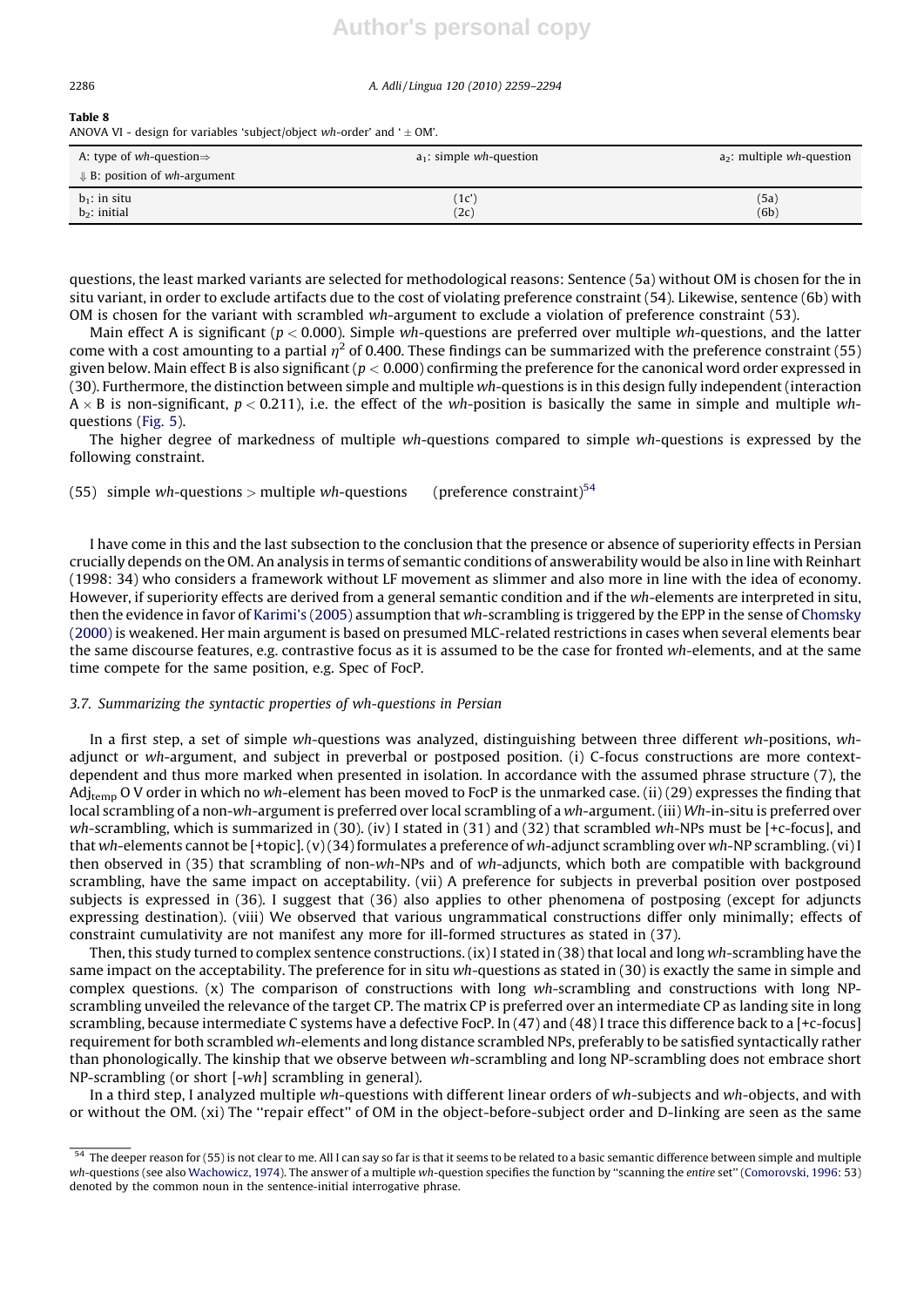phenomenon. The answerability condition (53) inspired by Comorovski (1996) has been suggested for this not yet fully understood phenomenon. The preference for the subject-before-object order, which also shows up with the OM (i.e. when there should be no superiority), follows from the already stated preference for the wh-in-situ order. (xii) Whenever both readings are possible, the pair list interpretation is preferred over the single pair interpretation, stated in (54).

I repeat and resume in (55a) to (55j) the preference constraints where violation results in gradience (they are reordered to better show the similarities and differences). For clarity purposes, I also state (55f), although I had argued that it follows from  $(55 h)$ . The violation costs estimated by partial  $n$ 

Main effect A is significant (p < 0.000). Simp values are indicated. Recall that partial  $\eta^2$  values range from 0 to 1. According to Cohen's (1988) widely accepted convention for the behavioral sciences, a partial  $\eta^2$  value of 0.06 can be considered as medium, and a value of 0.14 as large. The reported effects of the constraints range between medium and (very) large. Thus, the nuanced differences of acceptability and fine-grained contrasts of markedness are clear and visible.

| constraint                                                            | cost                                                                                                                             | section            |
|-----------------------------------------------------------------------|----------------------------------------------------------------------------------------------------------------------------------|--------------------|
| in situ $wh >$ scrambled wh                                           | 0.505                                                                                                                            | (section $3.4.2$ ) |
| wh[-NP]-scrambling $>$ wh[+NP]-scrambling                             | 0.356                                                                                                                            | (section $3.4.2$ ) |
| $NP[-wh]$ scrambling = adjunct $[+wh]$ scrambling                     |                                                                                                                                  | (section $3.4.3$ ) |
| $local$ [+wh]-scrambling = long [+wh]-scrambling                      |                                                                                                                                  | (section $3.5.1$ ) |
| local NP[-wh]-scrambling $>$ local NP[+wh]-scrambling                 | 0.437                                                                                                                            | (section $3.4.1$ ) |
| long scrambling to matrix $CP$ > long scrambling to intermediate $CP$ | 0.212                                                                                                                            | (section 3.5.2)    |
|                                                                       | 0.594                                                                                                                            | (section $3.4.3$ ) |
|                                                                       |                                                                                                                                  |                    |
| syntactic c-focus strategy > phonological c-focus strategy            | see (55f)                                                                                                                        | (section $3.5.2$ ) |
| pair list reading $>$ single pair reading                             | 0.095                                                                                                                            | (section $3.6.1$ ) |
| simple $wh$ -questions $>$ multiple $wh$ -questions                   | 0.400                                                                                                                            | (section $3.6.2$ ) |
|                                                                       | $(55 g)$ preverbal subject position $>$ postposed subject<br>$(55 h)$ For scrambled NP[+wh] and long distance scrambled NP[-wh]: |                    |

(56a) to (56c) state the well-formedness constraints where violation leads to ungrammaticality.

| (56a) Scrambled NP[+wh] and long distance scrambled NP[-wh] must be [+c-focus]. (section 3.5.2) |                    |
|-------------------------------------------------------------------------------------------------|--------------------|
| (56b) Wh-elements cannot be [+topic].                                                           | (section $3.4.2$ ) |
| (56c) Questions must be answerable.                                                             | (section 3.6.1)    |

# 4. Conclusion

In this work I tried to show how the use of gradient acceptability judgments and statistical methods contributes to a more precise description of the syntax of wh-questions in Persian and the underlying operation of wh-scrambling. Persian is considered as a case of A'-scrambling which exhibits both background and focus scrambling. I accounted for the nuanced differences between the different constructions by means of cumulative constraints. I distinguished between preference constraints which, when violated, lower the degree of acceptability without necessarily causing ungrammaticality, and wellformedness constraints, whose violation always triggers ungrammaticality. The methodology of gradient judgments allowed the estimation of the cost associated with a constraint.

I have listed above the set of preference constraints that co-determine the acceptability value of Persian wh-questions and which come with a certain cost. We have seen that information structure played an important part in accounting for preference relations, in particular the contextual requirements of contrastive focus. It suggests that the interface levels of syntax cannot be adequately studied without an approach based on gradience. This finding is in line with Keller (2000:321/ 322), who considers ''soft constraints'' to be located at the interface between syntax and semantics/pragmatics, while he assumes ''hard constraints'' to be purely structural.

The results highlight an important characteristic of grammar. Ungrammatical constructions are surprisingly consistent: once a well-formedness constraint is violated, additional violations of preference constraints do not add to the overall result. The clear violation of a well-formedness constraint (e.g. the prohibition of postverbal wh-elements), does not allow for nuances any more. Based on this evidence, I have postulated (37), according to which the violation of a well-formedness constraint results in a low acceptability value with minimal variation.<sup>55</sup> (37) contradicts Keller (2000:244), who claims that ''the degree of ungrammaticality of a structure increases with the number of constraints it violates, both for soft and hard constraints.'' Two hypotheses emerge for explaining (37). The first one assumes that cumulativity does apply for all types of

 $\frac{1}{55}$  The principle of consistency in ungrammaticality is also in line with the results in Adli (2005), which show for various French constructions that gradient judgments on suboptimal and ungrammatical sentences have, compared to felicitous constructions, a high statistical consistency in terms of the intraclass correlation coefficient ICC, i.e. the judgments exhibit little intra-speaker variation.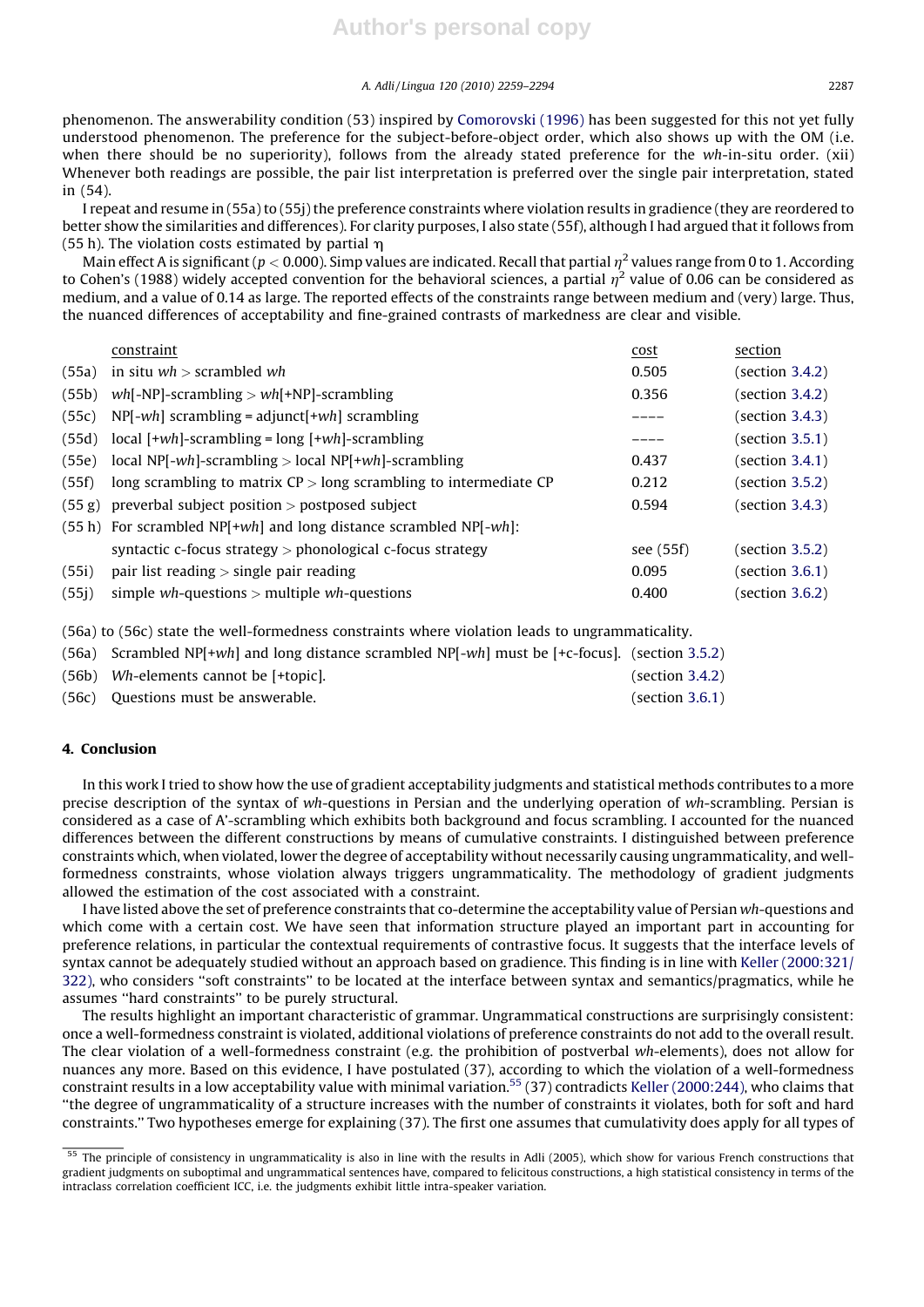constructions, but that there is a floor effect with acceptability judgments. The resulting acceptability value cannot fall below a certain threshold. The cost of an illicit postverbal wh-position is already so high that this well-formedness constraint on its own brings the value down to the lower threshold (which might only be under-run by what Fanselow and Féry, 2002 call ineffable constructions). The second possibility is that a preference constraint is simply not valid for ungrammatical constructions. This second possibility assumes that the grammar becomes blind for preference constraints once a wellformedness constraint has been violated. In other words, syntax would function in a gradient manner within the range of grammatical (presumably also marginal) constructions, but would switch to a categorical manner for ungrammaticality. At this stage of the research, I do not want to (and cannot) choose between these hypotheses that are both consistent with the picture so far presented.56 If the principle of consistency in ungrammaticality (37) can be generalized, we hold an interesting diagnostic tool in our hand: the distinction between grammaticality and ungrammaticality reflects in the manifestation vs. non-manifestation of cumulative effects of preference constraints. Furthermore, it helps to identify the type of a newly postulated constraint. It is a preference constraint if we find cumulativity with another given preference constraint; otherwise it is a well-formedness constraint.

It has been mentioned that intermediary degrees of acceptability are often employed in generative-syntactic studies, without however scrutinizing their use. Gradience should not be considered as some epiphenomenon but rather as an integral part of grammar. This concept helps to better account for phenomena of variation such as scrambling and the nuanced, systematic effects of information structure.

# Appendix A

### A.1. Statistical methodology

The measures of the acceptability judgments are statistically analyzed by multi-way analyses of variance for repeated measures (ANOVA) (Lindman, 1974; Rietveld and van Hout, 2005), using the software SPSS. Analysis of variance allows one to test for the effects of various independent variables, as well as for the interactions between them. It assumes that each single measurement  $x_{ijm}$  can be decomposed into several systematic effects and an error component (Bortz, 2005: chapter 12). For illustration purposes, (57) shows the structural components of a two-way analysis of variance with between-subject variables A and B:

$$
(57) \ \ x_{ijm} = \mu + \alpha_i + \beta_j + \alpha \beta_{ij} + \varepsilon_{ijm}
$$

 $x_{lim}$  is the single measurement of subject m at the level combination ij.  $\mu$  is constant for all single measurements  $x_{lim}$  and represents the mean value of all measurements (i.e. it is the study-specific general measurement level).  $\alpha_i$  is the specific effect of level *i* of variable A,  $\beta_i$  is the specific effect of level *j* of variable B,  $\alpha\beta_{ij}$  is the interaction effect of the variable level combination ab<sub>ij</sub>, and  $\varepsilon_{ijm}$  is the measurement error of the single measurement. (57) shows that main and interaction effects are independent. Main effect test A tells us whether the null hypothesis  $\alpha_1 = \alpha_2 = ... = \alpha_i = ... = \alpha_p = 0$  has to be rejected or not. Other main and interaction effect tests are analogous.

Results on main and interaction effects are further analyzed in this work by ANOVA contrast effect tests and simple main effect tests. Pairwise contrast effect tests  $a_1$  vs.  $a_2$  can be used to understand, for example, whether main effect A is due to a difference between these two levels. The simple main effect test  $A|b_i$  would tell us whether main effect A has an effect, if only level j of the independent variable B is taken into consideration. If, for example variable A distinguishes between the three wh-positions in situ, initial, and postverbal, and variable B between sentences with wh-adjuncts and wh-NPs, then  $A|b_1$  tests whether the wh-positions differ if we only look at wh-adjuncts. Unlike main effect test A which looks for a difference between the three positions, but taking into consideration both wh-adjuncts and wh-NPs. Furthermore, the information on a significant ANOVA result can be complemented by the partial  $n^2$  value which expresses the amount of variance explained by an effect. The partial  $\eta^2$  value is an important descriptive measure adding a supplementary, non-inference-statistical information to the inference-statistical information of significance (Cohen, 1973), see also Keren & Lewis (1979: 119).<sup>57</sup> It is broadly used in psychology (its systematic report is even required by the American Psychological Association, 2001: 25). In the field of language studies, I am only aware so far of few studies in applied linguistics that have worked with partial  $\eta^2$  (e.g. Kondo-Brown, 2005). As a descriptive measure, it can be used to quantify the size of a certain effect. It indicates the proportion of total variation attributable to the factor partialling out (excluding) other factors from the total nonerror variation (Cohen, 1988). It is suitable for comparing the effect size across different factorial designs. In the context of a study in which certain grammatical properties are kept constant and others systematically varied, partial  $\eta^2$  offers the interesting

 $\frac{1}{56}$  One can imagine a (somewhat hypothetical) scenario that could bring about a decision. Imagine a construction that violates p preference constraints where p is a very high number – so high, that the total violation cost makes the sentence clearly ungrammatical. Imagine another construction that violates not only these p preference constraints, but also another one. Under the first hypothesis, both constructions have the same degree of grammaticality, because we assume the threshold value to be reached with p violations. Under the second hypothesis, p+1 violations result in an even lower degree of grammaticality.

 $^{57}$  This statement should not be misunderstood in the sense that a result is "nearly significant", "marginally significant", or "highly significant". There is no more or less significant.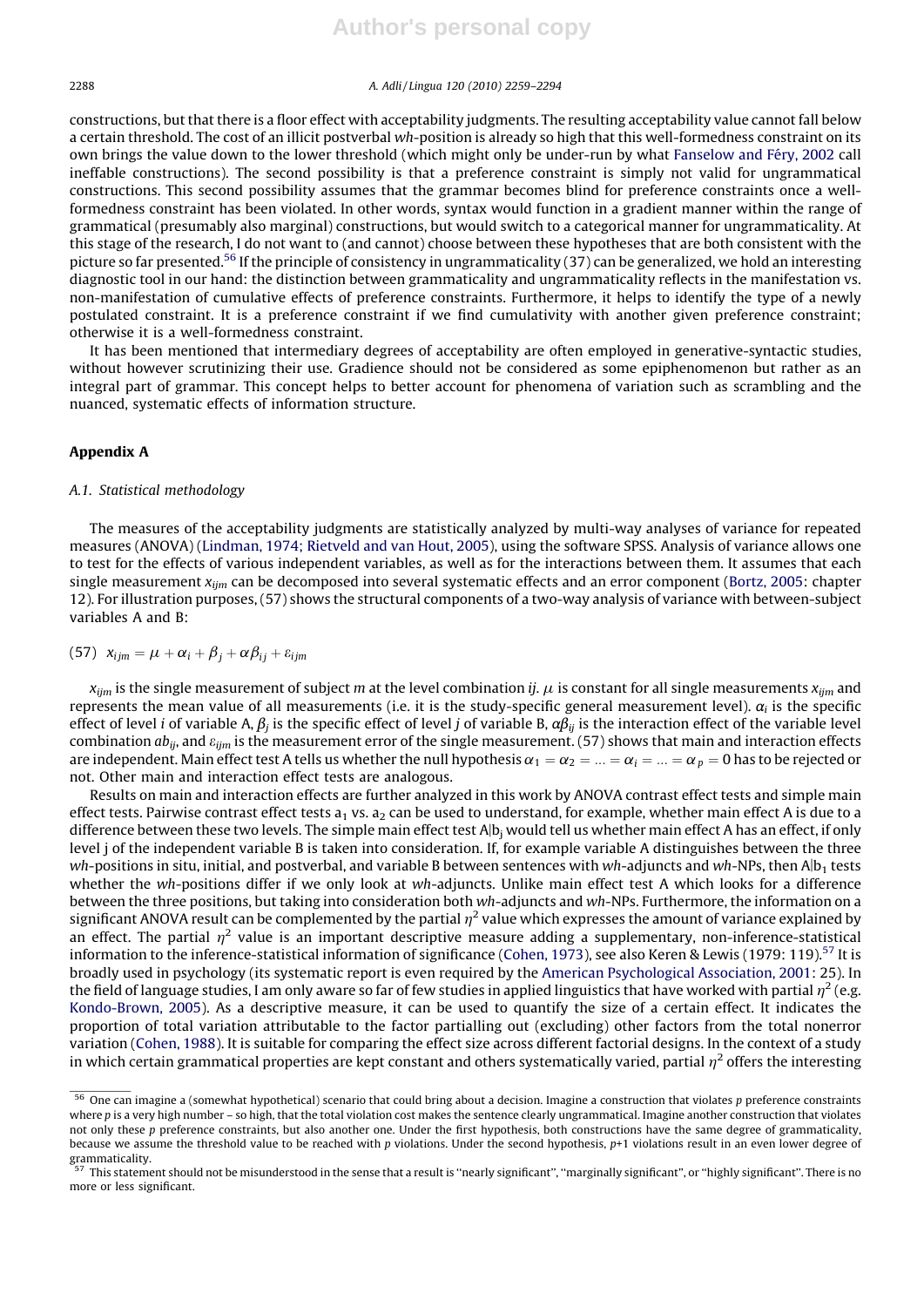### A. Adli / Lingua 120 (2010) 2259–2294 2289

possibility to estimate the exact ''cost'' that comes along with a significant grammatical property in the sample. The value ranges from 0 to 1.58

# A.2. Experimental material

The sentences below are shown in IPA. The original test material used the Persian variant of Arabic script and reflected the characteristics of colloquial speech (see footnote 27).

Simple wh-questions

| S O Adj <sub>wh</sub> V: $(1a)$  | S Adj O <sub>wh</sub> V: $(1c')$ | S O V Adj <sub>wh</sub> : $(3a)$     |
|----------------------------------|----------------------------------|--------------------------------------|
| sprp ketpbe-f-o kej xæride?      | æli diruz ki-jo dide?            | *mohæmmæd tsæmæn-o zæde kej?         |
| æhmæd gæzp-f-o kej xorde?        | bobæk emruz ki-jo zæde?          | *færibp yæzp-ro poxte kej?           |
| hæsæn kæff-ef-o kodzp gerefte?   | sæhær sob t∫i-jo dzp gozp∫te?    | *zibp moælem-ef-o dide kod3p?        |
| S Adj <sub>wh</sub> O V: $(1a')$ | Adj <sub>wh</sub> S O V: $(2a)$  | V Adj <sub>wh</sub> O S: $(3b)$      |
| nimp kej otpy-e∫-o tæmiz kærde?  | kej elhom pærdeho-ro foste?      | *xunde kej emtehpnef-o negpr?        |
| sohejlp kej nævpr-o guf kærde?   | kej sæid zæminef-o furuxte?      | *gerefte kej gærdæmbændef-o simp?    |
| mortezp kodzp mpfinef-o furuxte? | kozp behruz pule∫-o gom kærde?   | *ændpxte kozp p∫ypl-o spleh?         |
| O Adj <sub>wh</sub> V S: $(1b)$  | Adj <sub>wh</sub> O V S: $(2b)$  | S Adj V $O_{wh}$ : (3c)              |
| dop-f-o kej xunde nærges?        | kej mpdære∫-o dide hæmid?        | *sohejl pæriruz æsæbpni kærde ki-jo? |
| mpsin-o kej soste æli?           | kej næyp∫i∫-o ke∫ide pzitp?      | *mohsen sob nprphæt kærde ki-jo?     |
| xunæ∫-o kodzp spxte rezp?        | kozp lebpses-o duxte zohre?      | *mæhsp bæhpr kp{te t{i-jo?           |
| S O <sub>wh</sub> Adj V: $(1c)$  | $O_{wh}$ S Adj V: (2c)           |                                      |
| æmir ki-jo di∫æb xune gozp∫te?   | ki-jo foteme æsr dævo kærde?     |                                      |
| hosein ki-jo æsr xofhpl kærde?   | ki-jo æmir diruz moætæl kærde?   |                                      |
| ∫ejdp t∫i-jo yurub ∫ekæste?      | tfi-jo sæmirp difæb fekæste?     |                                      |

Complex wh-questions and long NP-scrambling

in-situ wh-NP: (4a) long distance NP-scrambling: (24) fekr mikoni ke kɒmrɒn ki-ro dævæt kærde? behnɒz goft ke xunæ-ro<sub>i</sub> hæds mizæne ke æli t<sub>i</sub> xæride bɒfe. fekr mikoni ke lɒle ki-ro æzjæt kærde?  $\qquad \qquad$  (ivɒ goft ke otpy-o<sub>i</sub> hæds mizæne ke nærges t<sub>i</sub> tæmiz kærde bɒ{e. fekr mikoni ke mærjæm tfi-ro post kærde? nedb goft ke ferkæt-o $\epsilon_i$  hæds mizæne ke ækbær  $t_i$  furuxte b $\epsilon_i$  fer

initial wh-NP: (4b)

ki-ro<sub>i</sub> fekr mikoni ke lejl $b$  t<sub>i</sub> tæmbih kærde? ki-ro<sub>i</sub> fekr mikoni ke dzæmpl  $t_i$  estexdpm kærde? tfi-ro<sub>i</sub> fekr mikoni ke robob  $t_i$  seforef dode?

Multiple wh-questions

|               | $S_{wh}$ O <sub>wh</sub> , [-OM]: (5a) $S_{wh}$ O <sub>wh</sub> , [+OM]: (6a) O <sub>wh</sub> S <sub>wh</sub> , [-OM]: (5b) O <sub>wh</sub> S <sub>wh</sub> , [+OM]: (6b) |                |                        |
|---------------|---------------------------------------------------------------------------------------------------------------------------------------------------------------------------|----------------|------------------------|
| ki tsi xærid? | ki tfi-ro sefpref dpd? tfi ki fekr kærd?                                                                                                                                  |                | tsi-ro ki dorost kærd? |
| ki tsi xord?  | ki tsi-ro goft?                                                                                                                                                           | tsi ki furuxt? | tsi-ro ki xund         |
| ki tsi pvord? | ki tsi-ro did?                                                                                                                                                            | tsi ki senid?  | tsi-ro ki nevest?      |

 $\frac{1}{58}$  Finally, an important preliminary step of the statistical analyses consists of the specification of values for the error probabilities α and β, as well as for the effect size ε. I consider fair hypothesis testing, i.e.  $\alpha = \beta$  (see Erdfelder and Bredenkamp, 1994), with an error probability of 5% or lower at medium effect size to be the ideal statistical strategy in a theoretical discipline like syntax. α and β are equally important, because the conclusion that the grammaticality of certain constructions is identical (i.e. a non-significant result) and the conclusion that the grammaticality of certain constructions is different (i.e. a significant result) has the same practical impact for the purposes of grammar research. These parameters can only be achieved with sufficiently large sample sizes, which is the case in this study with N = 91 for a repeated-measures design. Power analyses show that fair hypothesis testing is possible at  $\alpha = \beta$ = 1.3% for variables with two levels or  $\alpha$  =  $\beta$  = 0.5% for variables with three levels which represent very low error probabilities. Variables with three levels are variable A in Table 3, and variable A in Table 4. All other variables in Table 2 to Table 6 have two levels. The non-sphericity correction e is always set to 1, and the correlation between repeated measures to 0.5. The power analyses are carried out with the software G\*Power 3.0.6 (Faul et al., 2007).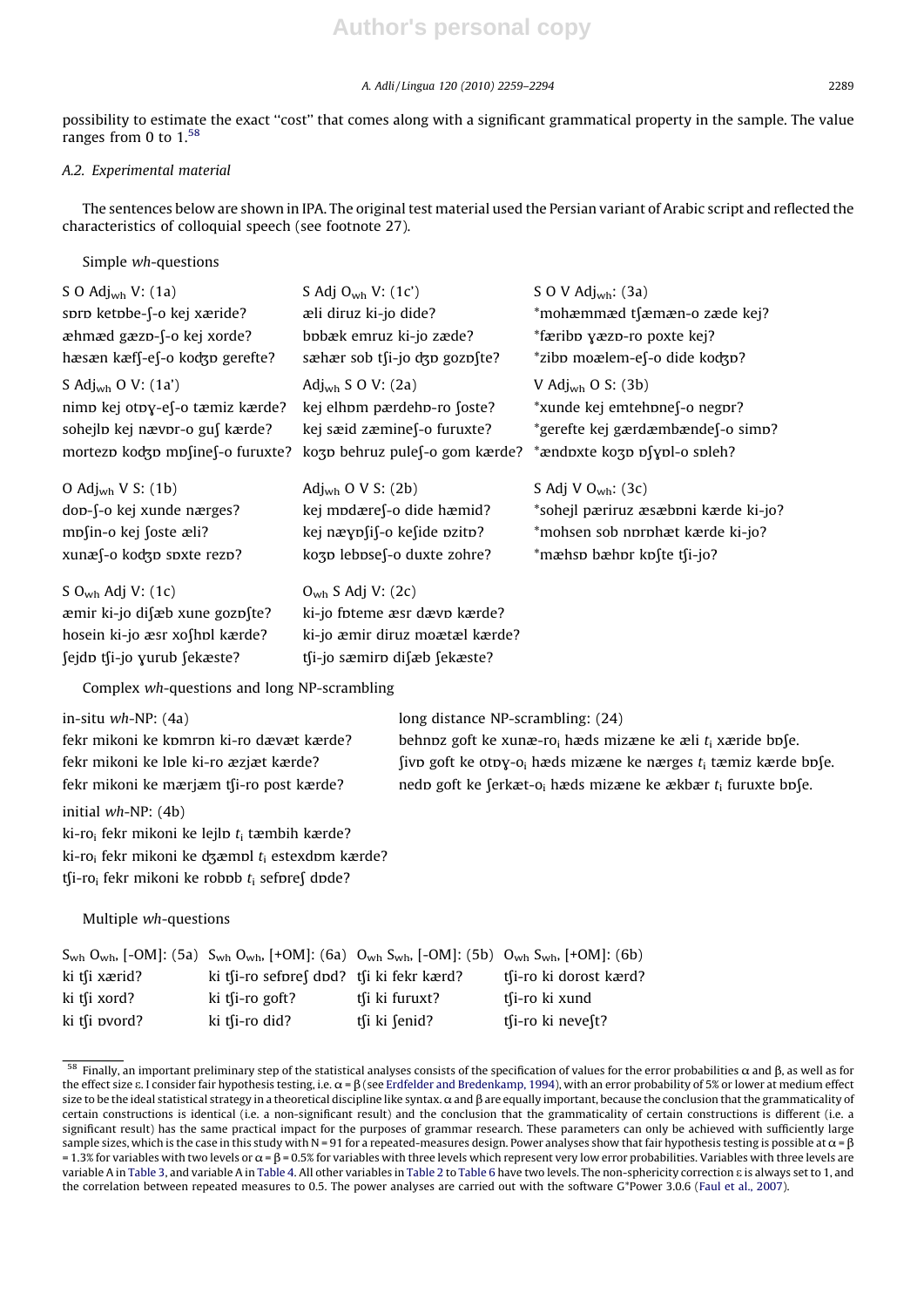#### 2290 A. Adli / Lingua 120 (2010) 2259–2294

# A.3. Detailed quantitative results

ANOVA I (Table 2): We can use the values of the analysis of variance without adjustment of the degrees of freedom (see Bortz, 2005), since sphericity is assured for variable A (Mauchly-W = 1.0; df = 0), variable B (Mauchly-W = 1.0; df = 0), and for the interaction A  $\times$  B (Mauchly-W = 1.0; df = 0). The Mauchly test indicates the validity of the F statistics. This is the case, if the variance-covariance matrix is circular in form (Huynh and Mandeville, 1979). If the Mauchly test is significant, we cannot assure sphericity. In this case the degree of freedom is corrected using the Greenhouse-Geisser value (G-G adjustment).

main effect A:  $SS_A$  = 9190.369; df<sub>A</sub> = 1; df<sub>AxSub</sub> = 90; F<sub>A</sub> = 67.567; partial  $\eta^2$  = 0.429;  $p < 0.000$ main effect B:  $SS_B = 10663.645$ ; df<sub>B</sub> = 1; df<sub>BxSub</sub> = 90;  $F_B = 94.349$ ; partial  $\eta^2 = 0.512$ ;  $p < 0.000$ simple main effect B|a<sub>1</sub>: Pillai's PS = 0.100; F = 9.959; df = 1; df<sub>error</sub> = 90; partial  $\eta^2$  = 0.100; p < 0.002 simple main effect B|a<sub>2</sub>: Pillai's PS = 0.537; F = 104.269; df = 1; df<sub>error</sub> = 90; partial  $\eta^2$  = 0.537; p < 0.000 simple main effect A|b<sub>2</sub>: Pillai's PS = 0.097; F = 9.703; df = 1; df<sub>error</sub> = 90; partial  $\eta^2$  = 0.097; p < 0.002 interaction AxB:  $SS_{AxB} = 3814.008$ ; df<sub>AxB</sub> = 1; df<sub>AxBxSub</sub> = 90;  $F_{AxB} = 36.650$ ; partial  $\eta^2 = 0.289$ ;  $p < 0.000$ 

ANOVA II (Table 3): We can assume sphericity for variable B (Mauchly-W = 1.0;  $df = 0$ ), but neither for variable A (Mauchly-W = 0.486; df = 2;  $p < 0.000$ ), nor for the interaction  $A \times B$  (Mauchly-W = 0.895; df = 2;  $p < 0.007$ ). A Greenhouse-Geisser adjustment of 0.66 sets the degree of freedom of variable A to 1.321. The adjusted degree of freedom of the interaction  $A \times B$  is 1.809, based on a Greenhouse-Geisser correction of 0.905.

main effect A (G-G adj.):  $SS_A = 391784.784$ ; df<sub>A</sub> = 1.321; df<sub>AxSub</sub> = 118.864; F<sub>A</sub> = 376.387; partial  $\eta^2$  = 0.807; p < 0.000. main effect B:  $SS_B = 4444.105$ ; df<sub>B</sub> = 1; df<sub>BxSub</sub> = 90; F<sub>B</sub> = 50.329; partial  $\eta^2$  = 0.359; p < 0.000. interaction AxB (G-G adj.):  $SS_{AxB}$  = 6208.189; df<sub>AxB</sub> = 1.809; df<sub>AxBxSub</sub> = 162.836; F<sub>AxB</sub> = 34.482; partial  $\eta^2$  = 0.277; p < 0.000. simple main effect B|a<sub>1</sub>: Pillai's PS = 0.097; F = 9.703; df = 1; df<sub>error</sub> = 90; partial  $\eta^2$  = 0.097;  $p < 0.002$ . simple main effect B|a<sub>2</sub>: Pillai's PS = 0.453; F = 74.582; df = 1; df<sub>error</sub> = 90; partial  $\eta^2$  = 0.453; p < 0.000. simple main effect B|a<sub>3</sub>: Pillai's PS = 0.011; F = 1.002; df = 1; df<sub>error</sub> = 90; partial  $\eta^2$  = 0.011; p < 0.319.

ANOVA III (Table 4): There is sphericity for variable B (Mauchly-W = 1.0; df = 0) and the interaction  $A \times B$  (Mauchly-W = 0.938; df = 2;  $p < 0.059$ ), but not for variable A (Mauchly-W = 0.615; df = 2;  $p < 0.000$ ). As regards variable A, a Greenhouse-Geisser adjustment of 0.722 is applied.

main effect A (G-G adj.):  $SS_A = 281358.167$ ; df<sub>A</sub> = 1.444; df<sub>AxSub</sub> = 129.930; F<sub>A</sub> = 428.742; partial  $\eta^2$  = 0.826; p < 0.000. main effect B:  $SS_B$  = 39934.910; df<sub>B</sub> = 1; df<sub>BxSub</sub> = 90;  $F_B$  = 123,698; partial  $\eta^2$  = 0.579;  $p < 0.000$ interaction AxB:  $SS_{AxB} = 14209.205$ ; df<sub>AxB</sub> = 2; df<sub>AxBxSub</sub> = 180;  $F_{AxB} = 44.927$ ; partial  $\eta^2$  = 0.333;  $p < 0.000$ . pairwise contrast  $a_1$  vs.  $a_2$ : SS = 95.998; df = 1; df<sub>error</sub> = 90; F = 0.368; partial  $\eta^2$  = 0.004;  $p < 0.545$ . pairwise contrast  $a_2$  vs.  $a_3$ : SS = 415624.665; df = 1; df<sub>error</sub> = 90; F = 442.961; partial  $\eta^2$  = 0.831; p < 0.000.

ANOVA IV (Table 5): Sphericity is assured for variable A (Mauchly-W = 1.0; df = 0), for variable B (Mauchly-W = 1.0; df = 0), and for the interaction  $A \times B$  (Mauchly-W = 1.0; df = 0).

main effect A:  $SS_A = 89.281$ ;  $df_A = 1$ ;  $df_{AxSub} = 90$ ;  $F_A = 0.701$ ; partial  $\eta^2 = 0.008$ ;  $p < 0.405$ . main effect B:  $SS_B = 34718.129$ ; df<sub>B</sub> = 1; df<sub>BxSub</sub> = 90;  $F_B = 130.768$ ; partial  $\eta^2 = 0.592$ ;  $p < 0.000$ interaction AxB:  $SS_{AxB} = 250.275$ ; df<sub>AxB</sub> = 1; df<sub>AxBxSub</sub> = 90;  $F_{AxB} = 2.958$ ; partial  $\eta^2$  = 0.032;  $p < 0.089$ .

t-Test (Table 6): N<sub>pairs</sub> = 91; s<sub>d</sub> = 19.457; df = 90; t = 4.921; partial  $\eta^2$  = t<sup>2</sup>/(t<sup>2</sup> + df) = 0.212; p < 0.000.

ANOVA V (Table 7): There is sphericity for variable A (Mauchly-W = 1.0; df = 0), variable B (Mauchly-W = 1.0; df = 0), and the interaction  $A \times B$  (Mauchly-W = 1.0; df = 0).

main effect A:  $SS_A = 52572.282$ ; df<sub>A</sub> = 1; df<sub>AxSub</sub> = 90;  $F_A = 103,699$ ; partial  $\eta^2 = 0.535$ ;  $p < 0.000$ . main effect B:  $SS_B = 8118.692$ ; df<sub>B</sub> = 1; df<sub>BxSub</sub> = 90; F<sub>B</sub> = 29.444; partial  $\eta^2$  = 0.247; p < 0.000. interaction AxB:  $SS_{AxB}$  = 17954.253; df<sub>AxB</sub> = 1; df<sub>AxBxSub</sub> = 90;  $F_{AxB}$  = 58.386; partial  $\eta^2$  = 0.393;  $p < 0.000$ . simple main effect A|b<sub>1</sub>: Pillai's PS = 0.556; F = 112.831; df = 1; df<sub>error</sub> = 90; partial  $\eta^2$  = 0.556; p < 0.000 simple main effect A|b<sub>2</sub>: Pillai's PS = 0.180; F = 19.771; df = 1; df<sub>error</sub> = 90; partial  $\eta^2$  = 0.180; p < 0.000. simple main effect B|a<sub>1</sub>: Pillai's PS = 0.095; F = 9.446; df = 1; df<sub>error</sub> = 90; partial  $\eta^2$  = 0.095; p < 0.003. simple main effect B|a<sub>2</sub>: Pillai's PS = 0.367; F = 52.173; df = 1; df<sub>error</sub> = 90; partial  $\eta^2$  = 0.367; p < 0.000.

ANOVA VI (Table 8): There is sphericity for variable A (Mauchly-W = 1.0; df = 0), for variable B (Mauchly-W = 1.0; df = 0). and for the interaction  $A \times B$  (Mauchly-W = 1.0; df = 0).

main effect A:  $SS_A = 52509.269$ ; df<sub>A</sub> = 1; df<sub>AxSub</sub> = 90;  $F_A = 59.920$ ; partial  $\eta^2$  = 0.400;  $p < 0.000$ . main effect B:  $SS_B = 23977.070$ ; df<sub>B</sub> = 1; df<sub>BxSub</sub> = 90;  $F_B = 111.283$ ; partial  $\eta^2 = 0.553$ ;  $p < 0.000$ interaction AxB:  $SS_{AxB} = 245.318$ ;  $df_{AxB} = 1$ ;  $df_{AxBxSub} = 90$ ;  $F_{AxB} = 1.585$ ; partial  $\eta^2 = 0.017$ ;  $p < 0.211$ . simple main effect B|a<sub>2</sub>: Pillai's PS = 0.317; F = 41.704; df = 1; df<sub>error</sub> = 90; partial  $\eta^2$  = 0.317; p < 0.000.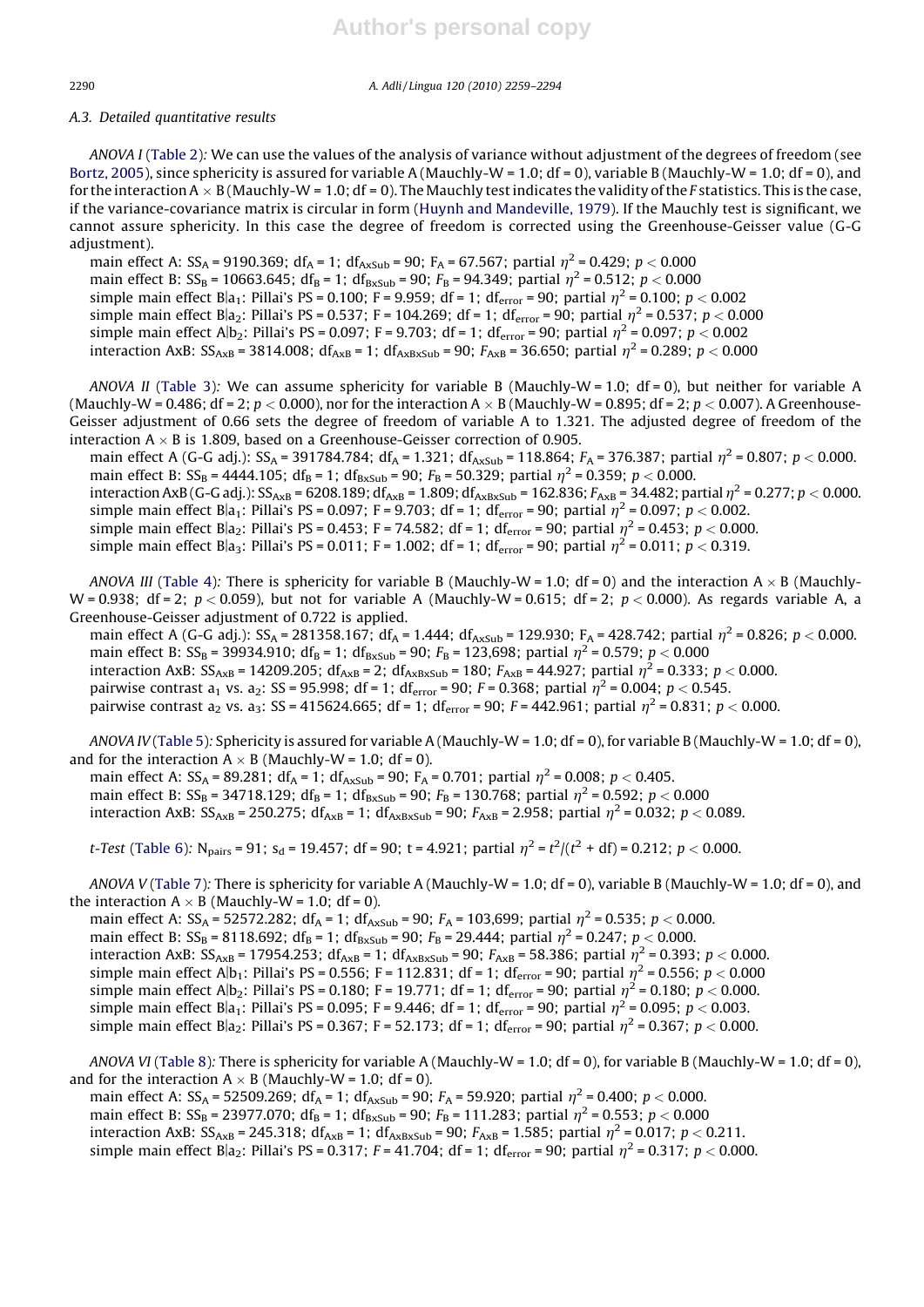#### A. Adli / Lingua 120 (2010) 2259–2294 2291

#### References

Adli, Aria, 2004. Grammatische Variation und Sozialstruktur. Akademie Verlag, Berlin.

Adli, Aria, 2005. Gradedness and consistency in grammaticality judgments. In: Kepser, S., Reis, M. (Eds.), Linguistic Evidence: Empirical, Theoretical, and Computational Perspectives. Mouton de Gruyter, Berlin, pp. 7–25.

Adli, Aria, 2006. French wh-in-situ questions and syntactic optionality: evidence from three data types. Zeitschrift fu¨ r Sprachwissenschaft 25 (2), 163–203. Alexopoulou, Theodora, Keller, Frank, 2007. Locality, cyclicity, and resumption: at the interface between the grammar and the human sentence processor. Language 83 (1), 110–160.

Ameka, Felix K., Levinson, Stephen C., 2008. Introduction: the typology and semantics of locative predicates: posturals, positionals, and other beasts. Linguistics 45 (5–6), 847–871.

American Psychological Association, 2001. Publication manual of the American Psychological Association, 5th edition. APA, Washington.

Aoun, Joseph, Li, Yen-hui Audrey, 1993. Wh-elements in-situ: syntax of LF? Linguistic Inquiry 24 (2), 199–238.

Arnon, Inbal, Snider, Neal, Hofmeister, Philip, Jaeger, T. Florian, Sag, Ivan A., 2006. Cross-linguistic variation in a processing account: the case of multiple whquestions. In: Proceedings of BLS 32. University of California, Berkeley.

Bailyn, John, 1995. A configurational approach to Russian 'free' word order. PhD dissertation, Cornell University.

Bakovic, Eric, 1998. Optimality and inversion in Spanish. In: Barbosa, P., Fox, D., Hagstrom, P., McGinnis, M., Pesetsky, D. (Eds.), Is the Best Good Enough? MIT Press, Cambridge, pp. 35–58.

Bard, Ellen Gurman, Robertson, Dan, Sorace, Antonella, 1996. Magnitude estimation of linguistic acceptability. Language 72 (1), 32–68.

Beck, Sigrid, 2006. Intervention effects follow from focus interpretation\*. Natural Language Semantics 14 (1), 1-56.

Beck, Sigrid, Rullmann, Hotze, 1999. A flexible approach to exhaustivity in questions. Natural Language Semantics 7 (3), 249–298. Belletti, Adriana, Rizzi, Luigi, 1988. Psych-verbs and ɵ-theory. Natural Language and Linguistic Theory 6 (3), 291–352.

Bhatt, Rajesh, Dayal, Veneeta, 2007. Rightward scrambling as rightward remnant movement. Linguistic Inquiry 38 (2), 287–301.

Boeckx, Cedric, Grohmann, Kleanthes K. (Eds.), 2003. Multiple Wh-Fronting. John Benjamins, Amsterdam.

Boeckx, Cedric, Grohmann, Kleanthes K., 2004. SubMove: towards a unified account of scrambling and D-linking. In: Adger, D., De Cat, C., Tsoulas, G. (Eds.), Peripheries. Kluwer, Dordrecht, pp. 241–257.

Bortz, Jürgen, 2005. Statistik für Sozialwissenschaftler, 6. Auflage. Springer, Berlin, New York.

Bošković, Željko, 1997a. Fronting wh-phrases in Serbo-Croatian. In: Lindseth, M., Franks, S. (Eds.), The Annual Workshop on Formal Approaches to Slavic Linguistics: The Indiana meeting 1996. Michigan Slavic Publications, Ann Arbor.

Bošković, Željko, 1997b. Superiority effects with multiple wh-fronting in Serbo-Croatian. Lingua 102, 1-20.

Bošković, Željko, 1998. Wh-Phrases and Wh-Movement in Slavic. Department of Linguistics, University of Connecticut.

Bošković, Željko, 2000. On multiple feature-checking: multiple wh-fronting and multiple head-movement. In: Epstein, S., Hornstein, N. (Eds.), Working Minimalism. MIT Press, Cambridge.

Bošković, Željko, Takahashi, Daiko, 1998. Scrambling and last resort. Linguistic Inquiry 29 (3), 347–366.

Browne, Wayles, 1970. More on definiteness markers: integratives in Persian. Linguistic Inquiry 1, 591–656.

Büring, Daniel, 2006. Focus projection and default prominence. In: Molnár, V., Winkler, S. (Eds.), The Architecture of Focus. Mouton De Gruyter, Berlin, New York, pp. 321–346.

Cattell, Ray, 1978. On the source of interrogative adverbs. Language 54, 61–77.

Cheng, Lisa Lai-Shen, 1991. On the typology of wh-questions. PhD dissertation, MIT.

Cheng, Lisa Lai-Shen, Rooryck, Johan, 2000. Licensing Wh-in-situ. Syntax 3, 1–19.

Chocano, Gema, 2007. Narrow Syntax and Phonological Form. John Benjamins, Amsterdam.

Chomsky, Noam, 1964. Degrees of grammaticalness. In: Fodor, J.A., Katz, J.J. (Eds.), The Structure of Language: Readings in the Philosophy of Language. Prentice-Hall, Englewood Cliffs, NJ, pp. 384-389.

Chomsky, Noam, 1995. The Minimalist Program. MIT Press, Cambridge.

Chomsky, Noam, 2000. Minimalist inquiries: the framework. In: Martin, R., Michaels, D., Uriagereka, J. (Eds.), Step by Step: Essays on Minimalist Syntax in Honor of Howard Lasnik. MIT Press, Cambridge, pp. 89–155.

Chomsky, Noam, 2001. Derivation by phase. In: Kenstowicz, M. (Ed.), Ken Hale: A Life in Language. MIT Press, Cambridge, London, pp. 1–52.

Cinque, Guglielmo, 1999. Adverbs and Functional Heads. Oxford University Press, Oxford.

Cinque, Guglielmo, 2004. Issues in adverbial syntax. Lingua 114, 683–710.

Coetzee, Andries W., 2004. What it Means to be a Loser: Non-Optimal Candidates in Optimality Theory. PhD dissertation, University of Massachusetts. Coetzee, Andries W., 2006. Variation as accessing 'non-optimal' candidates. Phonology 23 (3), 337–385.

Cohen, Jacob, 1973. Eta-squared and partial eta-squared in fixed factor ANOVA designs. Educational and Psychological Measurement 33, 107–112.

Cohen, Jacob, 1988. Statistical Power Analysis for the Behavioral Sciences, 2nd edition. Erlbaum, Hillsdale.

Comorovski, Ileana, 1996. Interrogative Phrases and the Syntax-Semantics Interface. Kluwer Academic Publishers, Dordrecht.

Costa, João (1998). Word Order Variation. PhD dissertation, University of Leiden.

Culicover, Peter, Rochemont, Michael S., 1983. Stress and focus in English. Language 59 (1), 123–165.

Dabir-Moghaddam, Mohammad, 2006. Internal and external forces in typology: evidence from Iranian languages. Journal of Universal Language 7 (2), 29– 47.

Darzi, Ali, 2008. On the vP analysis of Persian finite control constructions. Linguistic Inquiry 39 (1), 103–116.

Dayal, Veneeta Srivastav, 1994. Binding facts in Hindi and the scrambling phenomenon. In: Butt, M., King, T.H., Ramchand, G. (Eds.), Theoretical Perspectives on Word Order in South Asian languages. CSLI Publications, Stanford, pp. 237–261.

Diesing, Molly, 1992. Indefinites. MIT Press, Cambridge, London.

Diesing, Molly, Jelinek, Eloise, 1995. Distributing arguments. Natural Language Semantics 3 (1), 123–176.

Dryer, Matthew S., 1992. The Greenbergian word order correlations. Language 68 (1), 81–138.

Enç, Mürvet, 1991. The semantics of specificity. Linguistic Inquiry 22 (1), 1-25.

Erdfelder, Edgar, Bredenkamp, Jürgen, 1994. Hypothesenprüfung. In: Herrmann, T., Tack, W.H. (Eds.), Methodische Grundlagen der Psychologie -Enzyklopädie der Psychologie, Themenbereich B Methodologie und Methoden, Serie I. Forschungsmethoden der Psychologie. Band 1. Hogrefe, Göttingen, Bern, Toronto, Seattle.

Erteschik-Shir, Nomi, 1986. Wh-questions and focus. Linguistics and Philosophy 9 (2), 117–149.

Fanselow, Gisbert, 1990. Scrambling as NP-movement. In: Grewendorf, G., Sternefeld, W. (Eds.), Scrambling and Barriers. John Benjamins, Amsterdam, pp. 113–140.

Fanselow, Gisbert, 2003. Free constituent order: a minimalist interface account. Folia Linguistica 37, 191–231.

Fanselow, Gisbert, Féry, Caroline, 2002. Ineffability in grammar. In: Fanselow, G., Féry, C. (Eds.), Resolving Conflicts in Grammars: Optimality Theory in Syntax, Morphology, and Phonology (=Linguistische Berichte, Sonderheft 11). Buske, Hamburg, pp. 265–307.

Fanselow, Gisbert, Fery, Caroline, Vogel, Ralf, Schlesewsky, Matthias (Eds.), 2006. Gradience in Grammar. Oxford University Press, Oxford.

Faul, Franz, Erdfelder, Edgar, Lang, Albert-Georg, Buchner, Axel, 2007. G\*Power 3: a flexible statistical power analysis program for the social, behavioral, and biomedical sciences. Behavior Research Methods, Instruments & Computers 39 (2), 175–191.

Featherston, Sam, 2005. Universals and grammaticality: Wh-constraints in German and English. Linguistics 43 (4), 667–711.

Fitzpatrick, Justin, 2005. The Whys and How Comes of Presupposition and NPI Licensing in Questions. In: Alderete, J., Han, C.-h., Kochetov, A. (Eds.), Proceedings of the 24th West Coast Conference on Formal Linguistics. Somerville: Cascadilla Proceedings Project, pp. 138–145.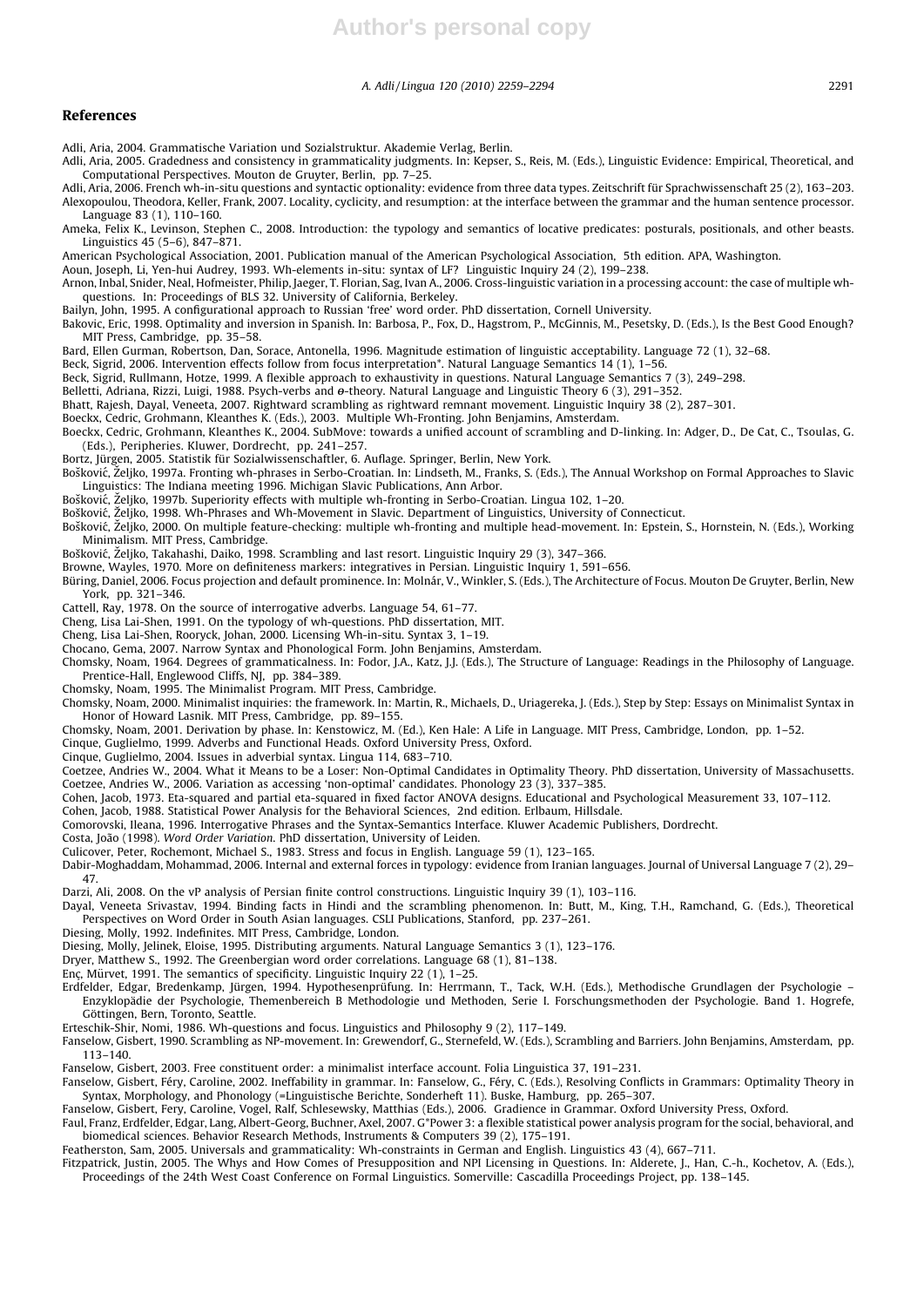#### 2292 A. Adli / Lingua 120 (2010) 2259–2294

Frascarelli, Mara, Hinterhölzl, Roland, 2007. Types of topics in German and Italian. In: Winkler, S., Schwabe, K. (Eds.), On Information Structure, Meaning and Form. John Benjamins, Amsterdam, Philadelphia, pp. 87–116.

Frommer, Paul R., 1981. Post-Verbal Phenomena in Colloquial Persian Syntax. PhD dissertation, University of Southern California.

Fukui, Naoki, 1993. Parameters and optionality. Linguistic Inquiry 24, 399–420.

Ghomeshi, Jila, 1997. Topics in Persian VPs. Lingua 102, 133–167.

Gordon, Jr., Raymond G. (Ed.), 2005. Ethnologue: Languages of the World. 15th edition. SIL International, Dallas.

Greenberg, Joseph##H., 1963. Some universals of grammar with particular reference to the order of meaningful elements. In: Greenberg, J.H. (Ed.),Universals of Language. MIT Press, Cambridge, pp. 73–112.

Greenberg, Joseph H., 1966. The Languages of Africa. Indiana University Press, Bloomington.

Grimshaw, Jane, 1997. Projections, heads, and optimality. Linguistic Inquiry 28, 373–422.

Groenendijk, Jeroen, Stokhof, Martin, 1982. Semantic analysis of wh-complements. Linguistics and Philosophy 5 (2), 175–233.

Groenendijk, Jeroen, Stokhof, Martin, 1984. Studies on the Semantics of Questions and the Pragmatics of Answers. PhD dissertation, University of Amsterdam.

Grohmann, Kleanthes K., 2003. Prolific Domains. On the Anti-Locality of Movement Dependencies. John Benjamins, Amsterdam.

Guerzoni, Elena, 2003. Why Even Ask? On the Pragmatics of Questions and the Semantics of Answers. Massachusetts Institute of Technology.

Guilford, Joy P., 1954. Psychometric Methods. MacGraw-Hill, New York.

Gutiérrez-Bravo, Rodrigo, 2006. Structural Markedness and Syntactic Structure: A Study of Word Order and the Left Periphery in Mexican Spanish. Routledge, New York, London.

Hagstrom, Paul, 1998. Decomposing Questions. MIT.

Haida, Andreas, 2009. The Indefiniteness and Focusing of Question Words. In: Friedman, T., Ito, S. (Eds.), Proceedings from Semantics and Linguistic Theory XVIII. Ithaca, NY: Cornell University.

Haider, Hubert, 1988. ɵ-Tracking systems; evidence from German. In: Maracz, L., Muysken, P. (Eds.), Configurationality. Foris, Dordrecht, pp. 85–206. Haider, Hubert, Rosengren, Inger, 1998. Scrambling. Sprache und Pragmatik, Arbeitsberichte. Lund.

Haider, Hubert, Rosengren, Inger, 2003. Scrambling: nontriggered chain formation in OV languages. Journal of Germanic Linguistics 15 (3), 203–267.

Hale, Kenneth, 1983. Warlpiri and the grammar of non-configurational languages. Natural Language and Linguistic Theory 1, 5–47.

Hale, Kenneth, Jelinek, Eloise, Willie, Mary-Anne, 2003. Topic and focus positions in Navajo. In: Karimi, S. (Ed.), Word Order and Scrambling. Blackwell, Oxford, Berlin.

Hamblin, Charles Leonard, 1958. Questions. Australasian Journal of Philosophy 36, 159–168.

Hamblin, Charles Leonard, 1973. Questions in Montague English. Foundations of Language 10, 41–53.

Hashemipour, Margaret M., 1989. Pronominalization and Control in Modern Persian. University of California.

Hawkins, John A., 1979. On implicational and distributional universals of word order. Journal of Linguistics 16, 193–235.

Hirose, Tomio, 2003. Squibs and discussion: the syntax of D-linking. Linguistic Inquiry 34 (3), 499–506.

Hirschbuehler, Paul, 1985. The Syntax and Semantics of Wh-Constructions. Garland, New York, London.

Höhle, Tilman N., 1982. Explikationen für "normale Betonung" und "normale Wortstellung". In: Abraham, W. (Ed.), Satzglieder im Deutschen: Vorschläge zur syntaktischen, semantischen und pragmatischen Fundierung. Narr, Tübingen, pp. 75–153.

Holmberg, Anders, 1986. Word Order and Syntactic Features. PhD dissertation, University of Stockholm.

Holmberg, Anders, 2000. Deriving the OV order in Finnish. In: Svenonius, P. (Ed.), The Derivation of VO and OV Orders. John Benjamins, Amsterdam/ Philadelphia, pp. 123–152.

Holmberg, Anders, Nikanne, Urpo, 2002. Expletives, subjects, and topics in Finnish. In: Svenonius, P. (Ed.), Subjects, Expletives, and the EPP. Oxford University Press, New York, Oxford, pp. 71–105.

Horvath, Julia, 1986. Focus in the Theory of Grammar and the Syntax of Hungarian. Foris, Dordrecht.

Huynh, Huynh, Mandeville, Garrett K., 1979. Validity conditions in repeated measures designs. Psychological Bulletin 86, 964–973.

Jackendoff, Ray, 1973. Semantic Interpretation in Generative Grammar. MIT Press, Cambridge.

Kahnemuyipour, Arsalan, 2001. On wh-questions in Persian. Canadian Journal of Linguistics 46 (1–2), 41–62.

Kahnemuyipour, Arsalan, 2003. Syntactic categories and Persian stress. Natural Language and Linguistic Theory 21 (2), 333–379.

Karimi, Simin, 1990. Obliqueness, specificity, and discourse functions: Ra in Persian. Linguistic Analysis 20, 139–191.

Karimi, Simin, 1996. Case and specificity: Persian ra<sup>̂</sup> revisited. Linguistic Analysis 20 (3-4), 139-191.

Karimi, Simin, 1999a. Is scrambling as strange as we think it is? In: Aggegi, K., Bruening, B., Krause, C., Lin, V. (Eds.), Papers on Morphology and Syntax. MIT Working Papers in Linguistics, Cambridge, pp. 159–190.

Karimi, Simin, 1999b. A note on parasitic gaps and specificity. Linguistic Inquiry 30 (4), 704–713.

Karimi, Simin, 2001. Persian complex DPs: how mysterious are they? Canadian Journal of Linguistics 46 (1–2), 63–96.

Karimi, Simin, 2003. Object positions, specificity and scrambling. In: Karimi, S. (Ed.), Word Order and Scrambling. Blackwell, Oxford.

Karimi, Simin, 2005. A Minimalist Approach to Scrambling: Evidence from Persian. Mouton de Gruyter, Berlin.

Karimi, Simin, 2008. Scrambling. Language and Linguistics Compass 2 (6), 1271–1293.

Karimi, Simin, Taleghani, Azita, 2007. Wh-movement, interpretation, and optionality in Persian. In: Karimi, S., Samiian, V., Wilkins, W.K. (Eds.), Phrasal and Clausal Architecture: Syntactic Derivation and Interpretation—In Honor of Joseph E. Emonds. Benjamins, Amsterdam, pp. 167–187.

Karttunen, Lauri, 1974. Presuppositions and linguistic context. Theoretical Linguistics 1, 181–194.

Katz, Jerrold J., Postal, Paul M., 1964. An Integrated Theory of Linguistic Descriptions. MIT Press, Cambridge.

Kayne, Richard S., 1994. The Antisymmetry of Syntax. MIT Press, Cambridge.

Keenan, Edward L., 1971. Quantifier structures in English. Foundations of Language 7, 225–284.

Keller, Frank, 2000. Gradience in Grammar. Experimental and Computational Aspects of Degrees of Grammaticality. PhD dissertation, University of Edinburgh.

Keren, Gideon, Lewis, Charles, 1979. Partial omega squared for ANOVA designs. Educational and Psychological Measurement 39, 119–128.

Kim, Alan Hyun-Oak, 1988. Preverbal focusing and type XXIII languages. In: Hammond, M., Moravcsik, E., Wirth, J. (Eds.), Studies in Syntactic Typology. John Benjamins, Amsterdam, pp. 147–169.

Kim, Dae-Bin, 1992. The specificity/non-specificity distinction and scrambling theory. PhD dissertation, University of Wisconsin-Madison.

Kiparsky, Paul, Kiparsky, Carol, 1971. Fact. In: Steinberg, D., Jakobovits, L. (Eds.), Semantics: an Interdisciplinary Reader in Philosophy, Linguistics and Psychology. Cambridge University Press, Cambridge, pp. 345–369.

Kiss, Katalin E., 1994. Scrambling as the base generation of random complement order. In: Cover, N., Riemsdijk, H.V. (Eds.), Studies on Scrambling: Movement and Non-movement Approaches to Free-word-order Phenomena. Mouton de Gruyter, Berlin, pp. 221–256.

Kiss, Katalin É., 1995. Introduction. In: Kiss, K.É. (Ed.), Discourse Configurational Languages. Oxford University Press, New York, Oxford, pp. 3-27.

Kiss, Katalin É., 1997. Discourse configurationality in the languages of Europe. In: Siewierska, A. (Ed.), Constituent Order in the Languages of Europe. Mouton de Gruyter, Berlin, New York.

Kiss, Katalin É., 1998. Identificational focus versus information focus. Language 74 (2), 245–273.

Kiss, Katalin É., 2002. The EPP in a topic-prominent language. In: Svenonius, P. (Ed.), Subjects, Topic, and EPP. Oxford University Press, New York, Oxford, pp. 107–124.

Kiss, Katalin É., 2003. Argument scrambling, operator movement, topic movement in Hungarian. In: Karimi, S. (Ed.), Word Order and Scrambling. Blackwell, Malden, pp. 22–44.

Kluender, Robert, 1992. Deriving island constraints from principles of prediction. In: Goodluck, H., Rochemont, M. (Eds.), Island Constraints. Theory, Acquisition and Processing. Kluwer, Dordrecht, pp. 223–258.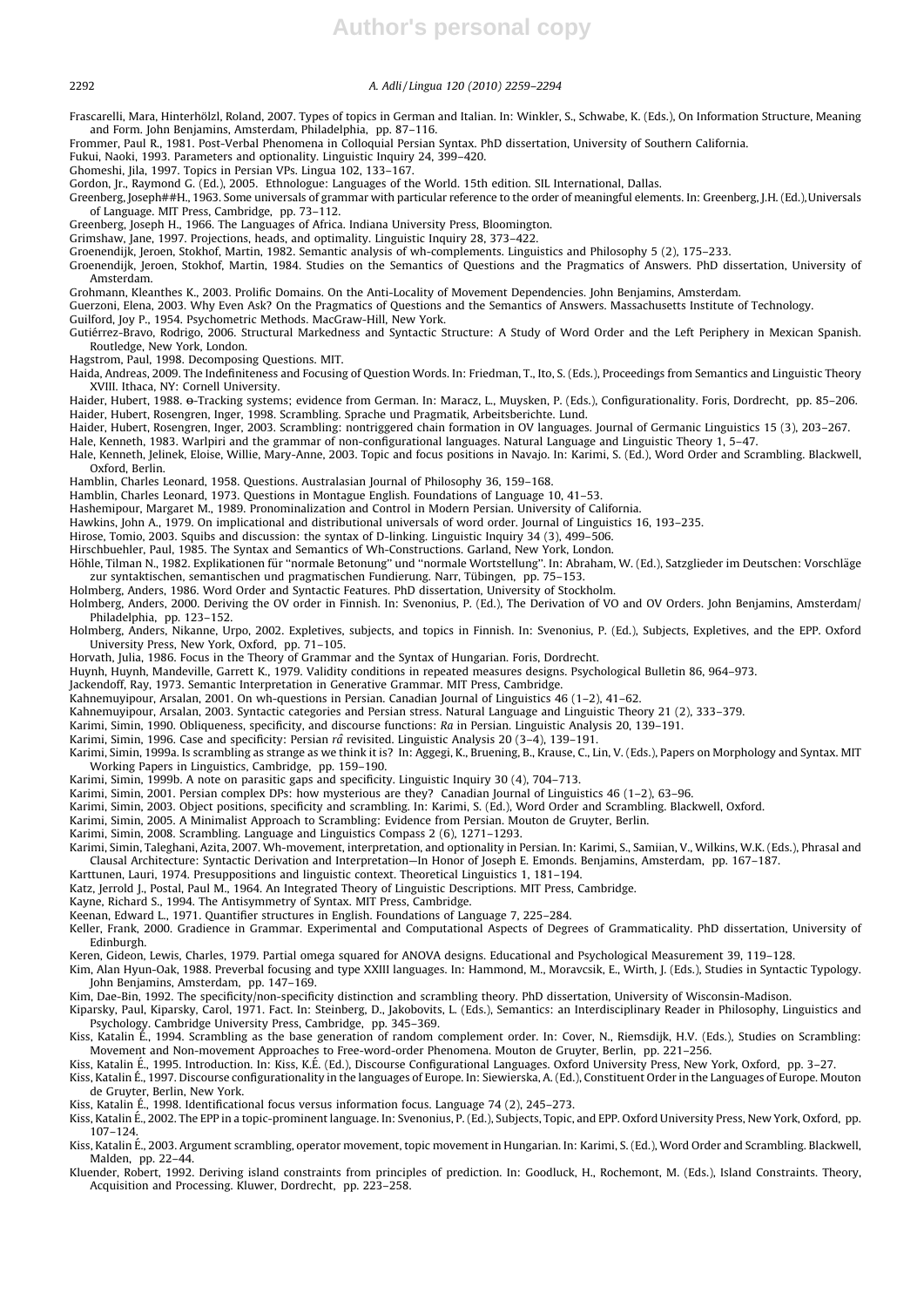#### A. Adli / Lingua 120 (2010) 2259–2294 2293

- Kondo-Brown, Kimi, 2005. Differences in language skills: heritage language learner subgroups and foreign language learners. The Modern Language Journal 89 (4), 563–581.
- Koopman, Hilda, Sportiche, Dominique, 1991. The position of subjects. Lingua 85, 211–258.
- Kratzer, Angelika, 1995. Stage-level and individual-level predicates. In: Carlson, G., Pelletier, F.J. (Eds.), The Generic Book. University of Chicago Press, Chicago.
- Krifka, Manfred, 1985. Harmony or consistency? A review of John Hawkins, Word Order Universals. Theoretical Linguistics 12, 73–96.
- Krifka, Manfred, 1991. A Compositional semantics for multiple focus constructions. In: Wyner, A.Z., Moore, S. (Eds.), Proceedings of SALT I. Cornell University Press, Ithaca, pp. 127–158.
- Krifka, Manfred, 1992. A Compositional semantics for multiple focus constructions. In: Jacobs, J. (Ed.), Informationsstruktur und Grammatik. Westdeutscher Verlag, Opladen, pp. 17–54.
- Krifka, Manfred, 2007. Basic Notions of Information Structure. In Féry, C., Fanselow, G., Krifka, M. (Eds.), Working Papers of the SFB632, Interdisciplinary Studies on Information Structure (ISIS) 6. Universitätsverlag Potsdam, Potsdam, pp. 13–56.
- Kural, Murat, 1992. Properties of Scrambling in Turkish. UCLA, Los Angeles.
- Labov, William, 2007. Transmission and diffusion. Language 83 (2), 344–387.
- Lambrecht, Knud, Michaelis, Laura A., 1998. Sentence accent in information questions: default and projection. Linguistics & Philosophy 21, 477–544. Lenerz, Jürgen, 1977. Zur Abfolge nominaler Satzglieder im Deutschen. Stauffenburg, Tübingen.
- Levelt, Willem J.M., 1974. Formal Grammars in Linguistics and Psycholinguistics. Mouton, Den Haag.
- Lindman, Harold R., 1974. Analysis of Variance in Complex Experimental Designs. W.H. Freeman & Co., San Francisco.
- Lotfi, Ahmad R., 2003. Persian Wh-riddles. In: Boeckx, C., Grohmann, K.K. (Eds.), Multiple Wh-Fronting. Benjamins, Amsterdam, pp. 161–186.
- Mahajan, Anoop, 1990. The A/A-bar distinction and movement theory. PhD dissertation, MIT.
- Mahajan, Anoop, 1994. Toward a unified theory of scrambling. In: Corver, N., Riemsdijk, H.V. (Eds.), Studies in Scrambling. Mouton de Gruyter, Berlin, New York, pp. 301–330.
- Majidi, Mohammad-Reza, Ternes, Elmar, 1999. Persian (Farsi). In: International Phonetic Association (Eds.), Handbook of the International Phonetic Association: A guide to the Use of the International Phonetic Alphabet. Cambridge University Press, Cambridge, pp. 124–125.
- McCloskey, James, 1997. Subjecthood and subject positions. In: Haegeman, L. (Ed.), Elements of Grammar: Handbook of Generative Syntax. Kluwer, Dordrecht, pp. 197–235.
- McDaniel, Dana, 1989. Partial and multiple wh-movement. Natural Language & Linguistic Theory 7, 565–604.
- McElree, Brian, Griffith, Teresa, 1995. Syntactic and thematic processing in sentence comprehension: evidence for a temporal dissociation. Journal of Experimental Psychology: Learning, Memory and Cognition 21, 134–157.
- McGraw, Kenneth O., Wong, S.P., 1996. Forming inferences about some intraclass correlation coefficients. Psychological Methods 1 (1), 30–46.
- Meyer, Roland, 2002. Zur Syntax der Ergänzungsfrage in einigen slavischen Sprachen: Empirische Untersuchungen am Russischen, Polnischen und Tschechischen. Doctoral dissertation, Universität Tübingen.
- Miyagawa, Shigeru, 1997. Against optional scrambling. Linguistic Inquiry 28, 1–25.
- Müller, Gereon, 1995. A-bar Syntax. A Study in Movement Types. Mouton de Gruyter, Berlin, New York.
- Müller, Gereon, 1999. Optimality, markedness, and word order in German. Linguistics 37 (5), 777-818.
- Müller, Gereon, Sternefeld, Wolfgang, 1993. Improper movement and unambiguous binding. Linguistic Inquiry 24 (2), 461-507.
- Müller, Gereon, Sternefeld, Wolfgang, 1995. Extraction, lexical variation, and the theory of barriers. In: Egli, U., Pause, P.E., Schwarze, C., Stechow, A.V., Wienold, G. (Eds.), Lexical Knowledge in the Organization of Language. John Benjamins, Amsterdam, pp. 35–80.
- Müller, Gereon, Sternefeld, Wolfgang, 1996. A'-chain formation and economy of derivation. Linguistic Inquiry 27 (3), 480–511.
- Neeleman, Ad, 1994. Scrambling as a D-structure phenomenon. In: Corver, N., Riemsdijk, H.V. (Eds.), Studies on Scrambling. Mouton de Gruyter, Berlin, pp. 387–429.
- Neeleman, Ad, Reinhart, Tanya, 1998. Scarmbling and the PF interface. In: Butt, M., Geuder, W. (Eds.), The Projection of Arguments: Lexical and Computational Factors. CSLI Publications, Standford, pp. 309–352.
- Nevis, Joel A., 1985. Finnish particle clitics and general clitic theory. PhD dissertation, Ohio State University.
- Pesetsky, David, 1987. Wh-in-situ: movement and unselective binding. In: Reuland, E., Meulen, A.T. (Eds.), Representation of (in)definiteness. MIT Press, Cambridge, pp. 98–129.
- Pesetsky, David, 2000. Phrasal Movement and its Kin. The MIT Press, Cambridge, London.
- Pesetsky, David, Torrego, Esther, 2007. The syntax of valuation and the interpretability of features. In: Karimi, S., Samiian, V., Wilkins, W.K. (Eds.), Phrasal and Clausal Architecture. Syntactic Derivation and Interpretation. John Benjamins, Amsterdam, pp. 262–294.
- Pires, Acrisio, 2006. The Minimalist Syntax of Defective Domains: Gerunds and Infinitives. John Benjamins, Amsterdam.
- Prince, Alan, Smolensky, Paul, 1993. Optimality Theory: Constraint Interaction in Generative Grammar. Technical Report 2. Center for Cognitive Science, Rutgers University, New Brunswick/New Jersey.
- Reinhart, Tanya, 1998. Wh-in-situ in the framework of the Minimalist Program. Natural Language Semantics 6, 29–56.
- Reis, Marga, 2000. Wh-movement and integrated parenthetical constructions. In: Zwart, C. J.-W., Abraham, W. (Eds.), Studies in Comparative Germanic Syntax. Proceedings from the 15th Workshop on Comparative Germanic Syntax. John Benjamins, Amsterdam.
- Riemsdijk, Henk van, 1989. Movement and regeneration. In: Benincà, P. (Ed.), Dialect Variation and the Theory of Grammar. Foris, Dordrecht, pp. 105-135. Rietveld, Toni, van Hout, Roeland, 2005. Statistics in Language Research: Analysis of Variance. Mouton de Gruyter.
- Rigau, Gemma, 2002. Els complements adjunts. In: Solà, J., Lloret, M.-R., Mascaró, J., Pérez-Saldanya, M. (Eds.), Gramàtica del català contemporani. Empúries, Barcelona, pp. 2045-2110.
- Rizzi, Luigi, 1997. The fine structure of the left periphery. In: Haegeman, L. (Ed.), Elements of Grammar. Kluwer, Dordrecht, pp. 281–337.
- Rochemont, Michael S., 1986. Focus in Generative Grammar. Benjamin, Philadelphia.
- Rooth, Mats, 1992. A theory of focus interpretation. Natural Language Semantics 1, 75–116.
- Ross, John Robert, 1967. Constraints on Variables in Syntax. Massachusetts Institute of Technology.
- Rudin, Catherine, 1988. On multiple questions and multiple wh-fronting. Natural Language and Linguistic Theory 6, 445–501.
- Rudin, Catherine, 1989. Multiple wh-questions south, west, and east: a government-binding approach to the typology of wh-movement in Slavic languages. International Journal of Slavic Linguistics and Poetics 39–40, 103–122.
- Ruhlen, Merritt, 1987. A Guide to the World's Languages. Stanford University Press, Stanford.
- Rullmann, Hotze, Beck, Sigrid, 1998. Presupposition projection and the interpretation of which-questions. In: Strolovitch, D., Lawson, A. (Eds.), Proceedings of SALT VIII. CLC Publications, Ithaca, NY, pp. 215–232.
- Saito, Mamoru, 1985. Some asymmetries in Japanese and their theoretical implications. PhD dissertation, MIT.
- Saito, Mamoru, 1992. Long distance scrambling in Japanese. Journal of East Asian Linguistics 1 (1), 69–118.
- Saito, Mamoru, Fukui, Naoki, 1998. Order in phrase structure and movement. Linguistic Inquiry 29 (3), 439–474.
- Samek-Lodovici, Vieri, 2007. An invitation to OT syntax and semantics. Lingua 117, 1513–1521.
- van der Sandt, Rob, 1988. Context and Presupposition. Croom Helm, London.
- Schütze, Carson T., 1996. The Empirical Base of Linguistics: Grammaticality Judgments and Linguistic Methodology. University of Chicago Press, Chicago. Schwarzschild, Roger, 1999. GIVENness, AVOIDF and other constraints on the placement of accent. Natural Language Semantics 7 (2), 141–177.
- Selkirk, Elisabeth O., 1984. Phonology and Syntax: the Relation Between Sound and Structure. MIT Press, Cambridge, MA.
- Selkirk, Elisabeth O., 1995. Sentence prosody: intonation, stress and phrasing. In: Goldsmith, J. (Ed.), The Handbook of Phonological Theory. Blackwell, Oxford.

Sorace, Antonella, Keller, Frank, 2005. Gradience in linguistic data. Lingua 115, 1497–1524.